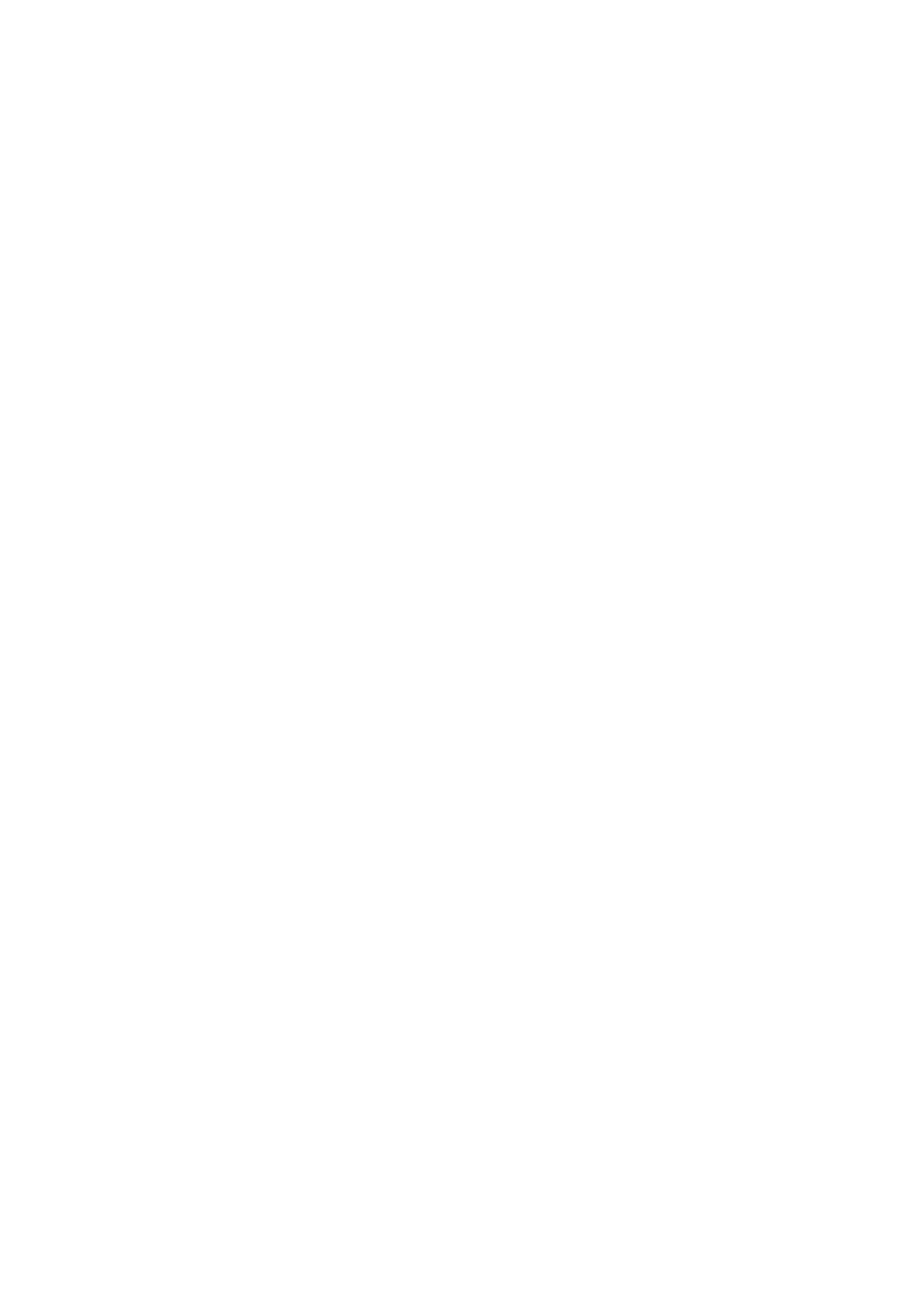

# basic education

Department: Basic Education **REPUBLIC OF SOUTH AFRICA** 

# **Curriculum and Assessment Policy Statement Grades 10-12**

**TOURISM**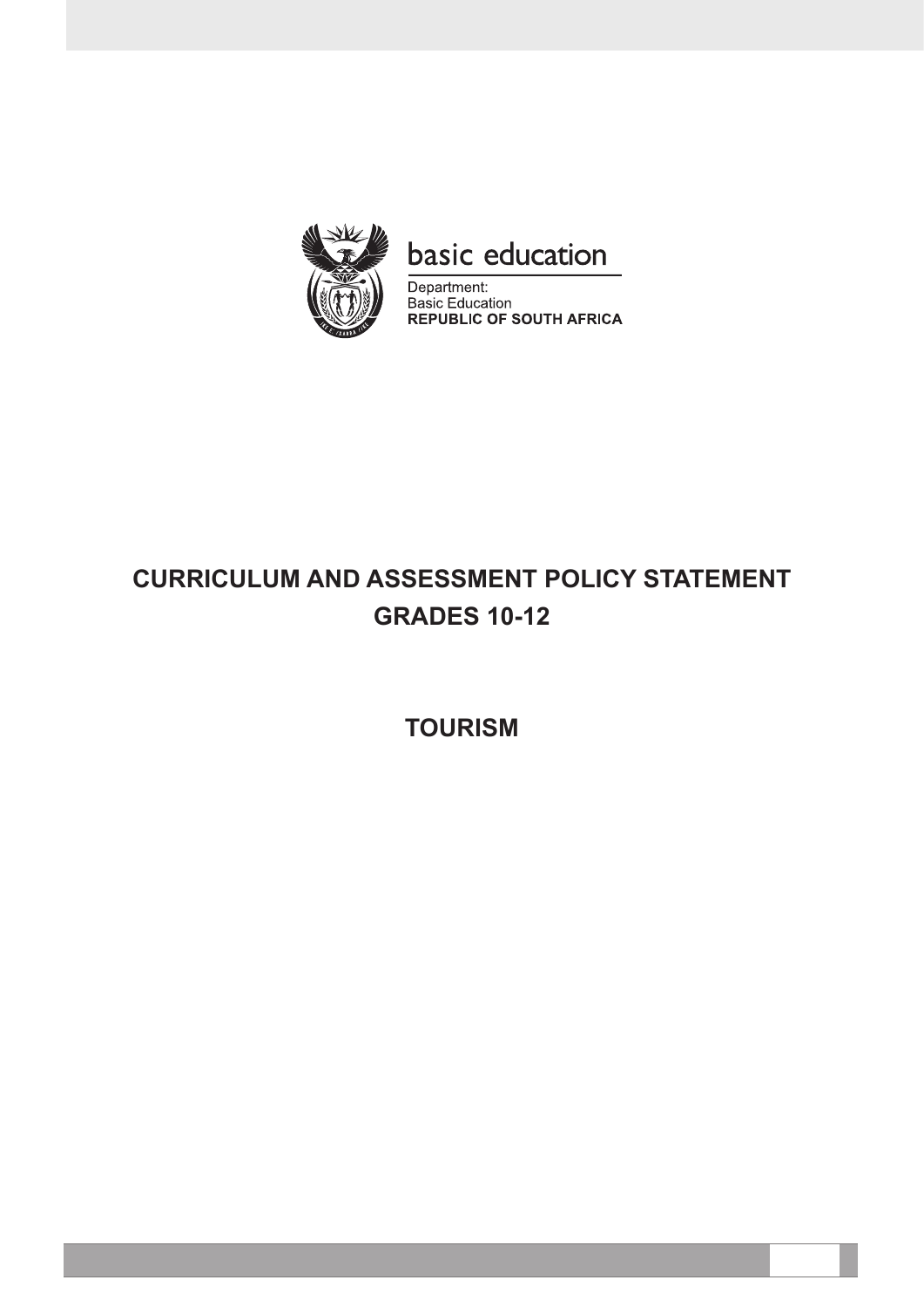#### **Department of Basic Education**

222 Struben Street Private Bag X895 Pretoria 0001 South Africa Tel: +27 12 357 3000 Fax: +27 12 323 0601

120 Plein Street Private Bag X9023 Cape Town 8000 South Africa Tel: +27 21 465 1701 Fax: +27 21 461 8110 Website: http://www.education.gov.za

### **© 2011 Department of Basic Education**

#### **Isbn: 978-1-4315-0575-3**

Design and Layout by: Ndabase Printing Solution Printed by: Government Printing Works

CURRICULUM AND ASSESSMENT POLICY STATEMENT (CAPS)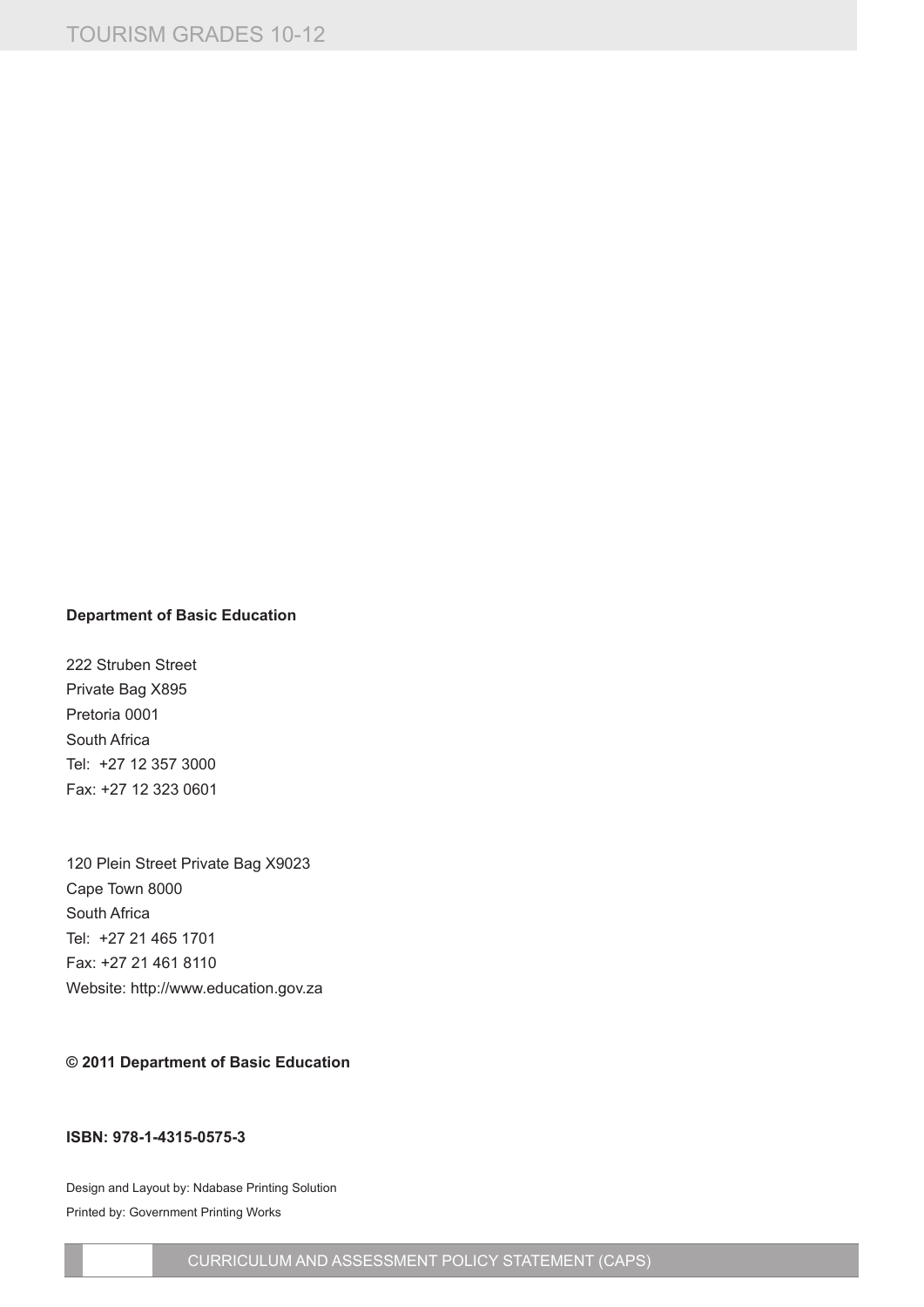# FOREWORD by thE ministER



Our national curriculum is the culmination of our efforts over a period of seventeen years to transform the curriculum bequeathed to us by apartheid. From the start of democracy we have built our curriculum on the values that inspired our Constitution (Act 108 of 1996). The Preamble to the Constitution states that the aims of the Constitution are to:

- heal the divisions of the past and establish a society based on democratic values, social justice and fundamental human rights;
- improve the quality of life of all citizens and free the potential of each person;
- lay the foundations for a democratic and open society in which government is based on the will of the people and every citizen is equally protected by law; and
- build a united and democratic South Africa able to take its rightful place as a sovereign state in the family of nations.

Education and the curriculum have an important role to play in realising these aims.

in 1997 we introduced outcomes-based education to overcome the curricular divisions of the past, but the experience of implementation prompted a review in 2000. This led to the first curriculum revision: the *Revised National Curriculum Statement Grades R-9* and the *National Curriculum Statement Grades 10-12* (2002).

Ongoing implementation challenges resulted in another review in 2009 and we revised the *Revised National Curriculum Statement* (2002) and the *National Curriculum Statement Grades 10-12* to produce this document.

From 2012 the two national Curriculum statements, for *Grades R-9* and *Grades 10-12* respectively, are combined in a single document and will simply be known as the *National Curriculum Statement Grades R-12.* the *National Curriculum Statement for Grades R-12* builds on the previous curriculum but also updates it and aims to provide clearer specification of what is to be taught and learnt on a term-by-term basis.

the *National Curriculum Statement Grades R-12* represents a policy statement for learning and teaching in south African schools and comprises of the following:

- (a) Curriculum and Assessment Policy statements (CAPs) for all approved subjects listed in this document;
- (b) *National policy pertaining to the programme and promotion requirements of the National Curriculum Statement Grades R-12*; and
- (c) *National Protocol for Assessment Grades R-12.*

skgety

**MRS ANGIE MOTSHEKGA, MP MINISTER OF BASIC EDUCATION** 

<u>CAPS</u>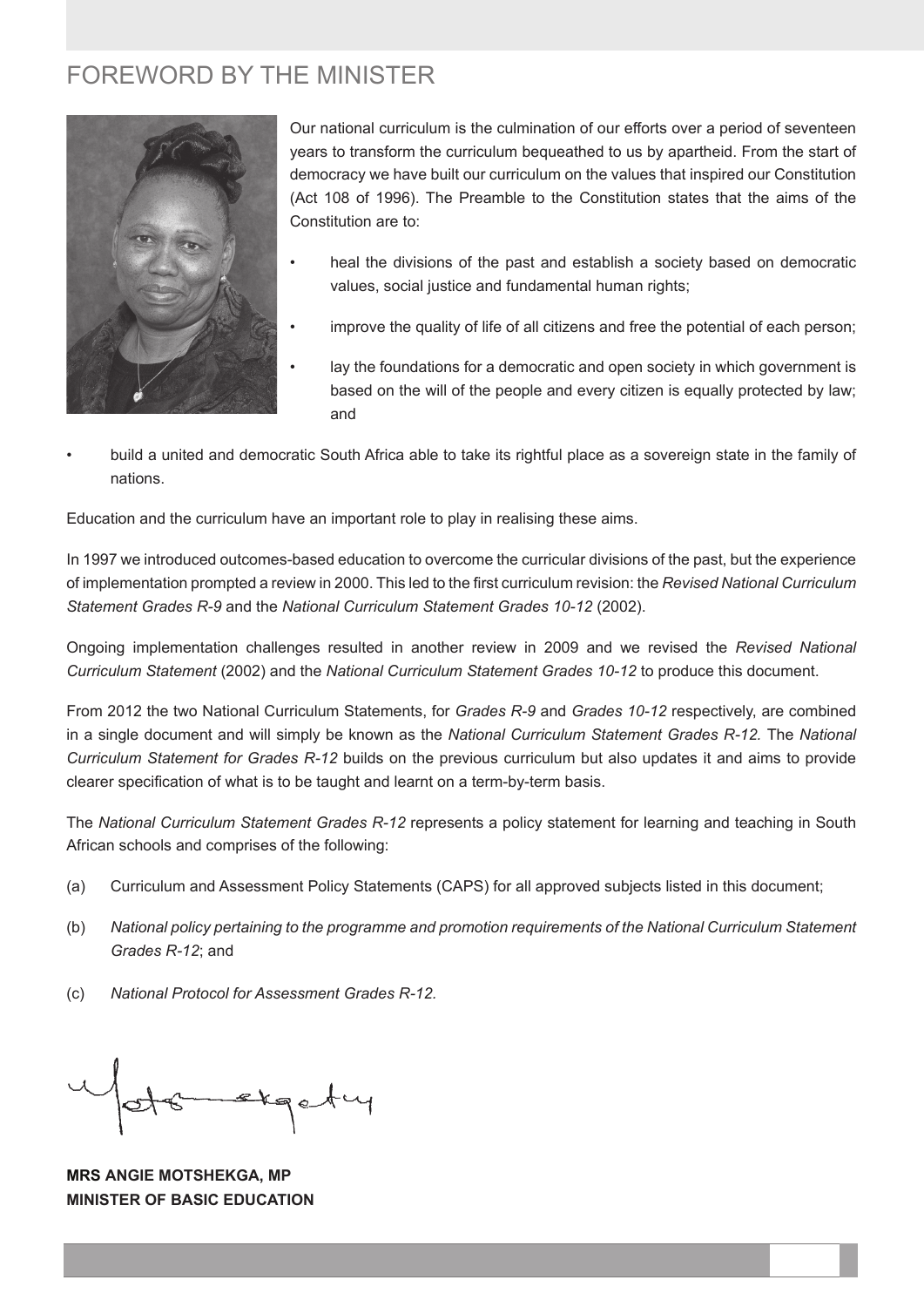CURRICULUM AND ASSESSMENT POLICY STATEMENT (CAPS)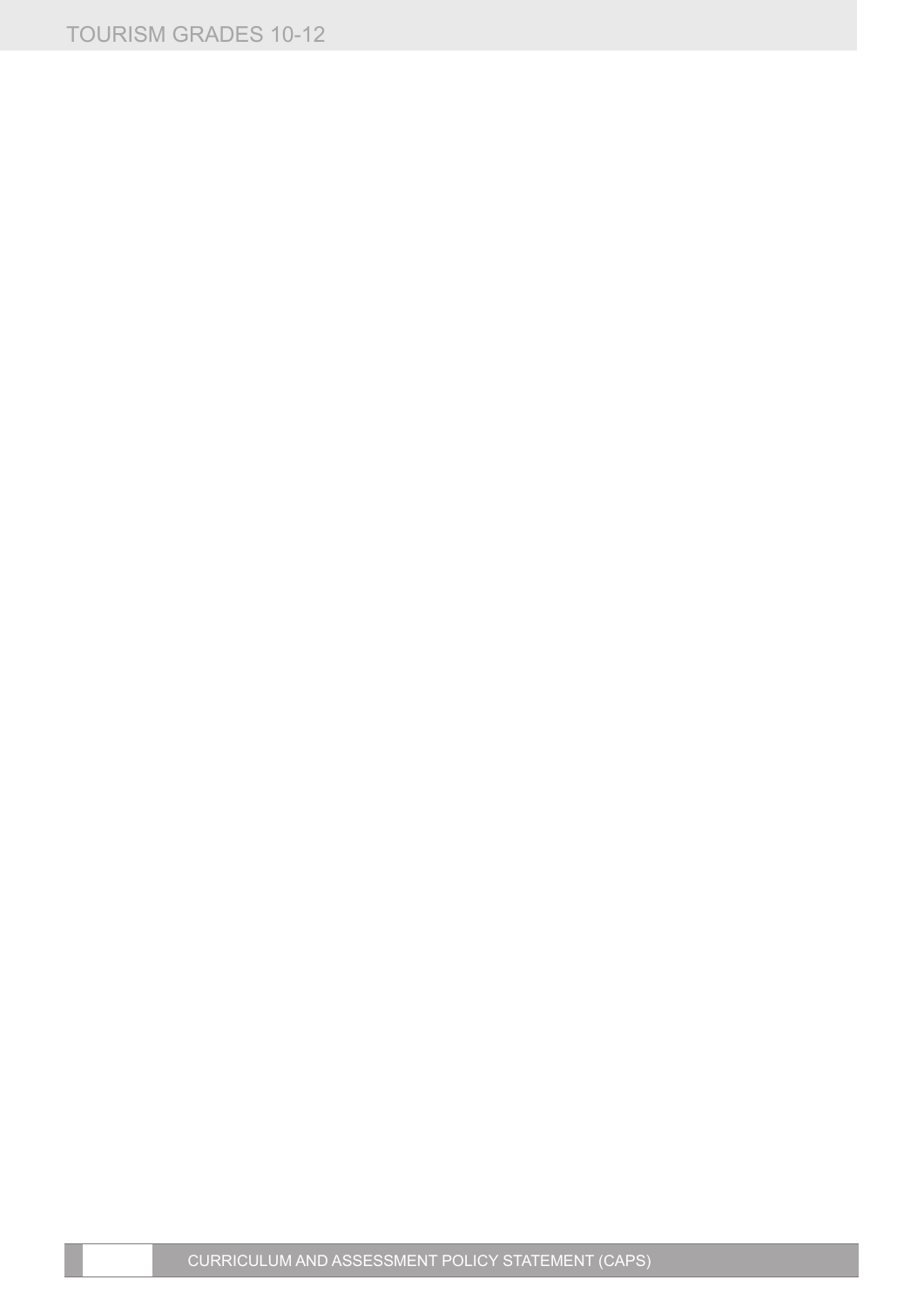# **CONTENTS**

|     | SECTION 1: INTRODUCTION TO THE CURRICULUM AND ASSESSMENT POLICY STATEMENT FOR |  |  |
|-----|-------------------------------------------------------------------------------|--|--|
|     |                                                                               |  |  |
| 1.1 |                                                                               |  |  |
| 1.2 |                                                                               |  |  |
| 1.3 |                                                                               |  |  |
| 1.4 |                                                                               |  |  |
|     |                                                                               |  |  |
|     |                                                                               |  |  |
|     |                                                                               |  |  |
|     |                                                                               |  |  |
|     |                                                                               |  |  |
| 2.1 |                                                                               |  |  |
| 2.2 |                                                                               |  |  |
| 2.3 |                                                                               |  |  |
| 2.4 |                                                                               |  |  |
|     |                                                                               |  |  |
|     |                                                                               |  |  |
|     |                                                                               |  |  |
|     |                                                                               |  |  |
|     |                                                                               |  |  |
|     |                                                                               |  |  |
| 3.2 |                                                                               |  |  |
|     |                                                                               |  |  |
| 4.1 |                                                                               |  |  |
| 4.2 |                                                                               |  |  |
| 4.3 |                                                                               |  |  |
| 4.4 |                                                                               |  |  |
|     |                                                                               |  |  |
|     |                                                                               |  |  |
|     |                                                                               |  |  |
|     |                                                                               |  |  |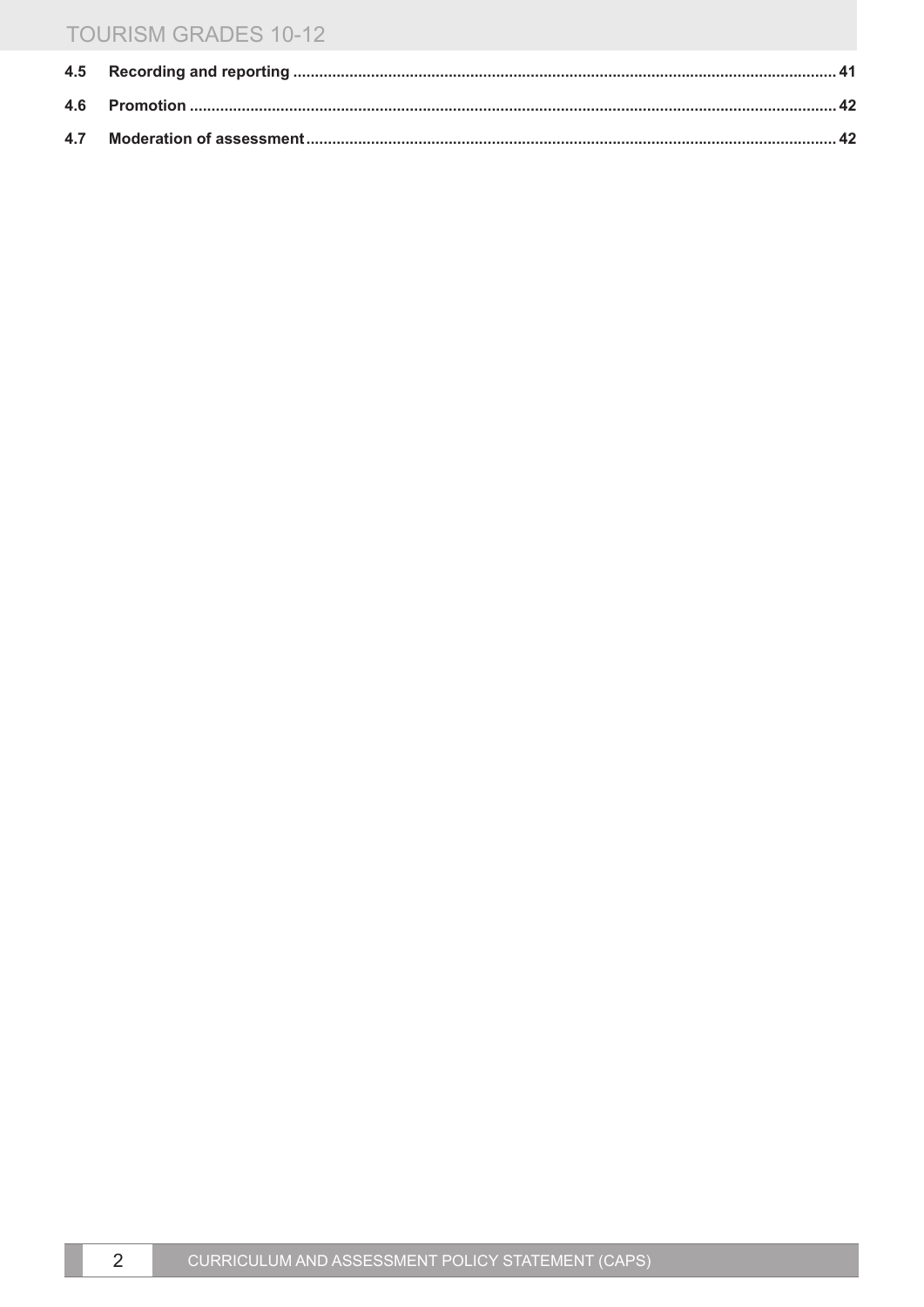# sECTION 1

### **INTRODUCTION TO THE Curriculum and Assessment Policy StatementS for TOURISM gradeS 10-12**

### **1.1 Background**

The *National Curriculum Statement Grades R-12 (NCS)* stipulates policy on curriculum and assessment in the schooling sector.

To improve implementation, the National Curriculum Statement was amended, with the amendments coming into effect in January 2012. A single comprehensive Curriculum and Assessment Policy document was developed for each subject to replace Subject Statements, Learning Programme Guidelines and Subject Assessment Guidelines in Grades R-12.

### **1.2 Overview**

- (a) The *National Curriculum Statement Grades R-12 (January 2012)* represents a policy statement for learning and teaching in South African schools and comprises the following:
	- *(i) Curriculum and Assessment Policy Statements for each approved school subject;*
	- *(ii) The policy document, National policy pertaining to the programme and promotion requirements of the National Curriculum Statement Grades R-12; and*
	- *(iii) The policy document, National Protocol for Assessment Grades R-12 (January 2012).*
- (b) The *National Curriculum Statement Grades R-12 (January 2012)* replaces the two current national curricula statements, namely the
	- *(i) Revised National Curriculum Statement Grades R-9, Government Gazette No. 23406 of 31 May 2002, and*
	- *(ii) National Curriculum Statement Grades 10-12 Government Gazettes, No. 25545 of 6 October 2003 and No. 27594 of 17 May 2005.*
- (c) The national curriculum statements contemplated in subparagraphs b(i) and (ii) comprise the following policy documents which will be incrementally repealed by the *National Curriculum Statement Grades R-12 (January 2012)* during the period 2012-2014:
	- *(i) The Learning Area/Subject Statements, Learning Programme Guidelines and Subject Assessment Guidelines for Grades R-9 and Grades 10-12;*
	- *(ii) The policy document, National Policy on assessment and qualifications for schools in the General Education and Training Band d, promulgated in Government Notice No. 124 in Government Gazette No. 29626 of 12 February 2007;*
	- *(iii) The policy document, the National Senior Certificate: A qualification at Level 4 on the National Qualifications Framework (NQF), promulgated in Government Gazette No.27819 of 20 July 2005;*

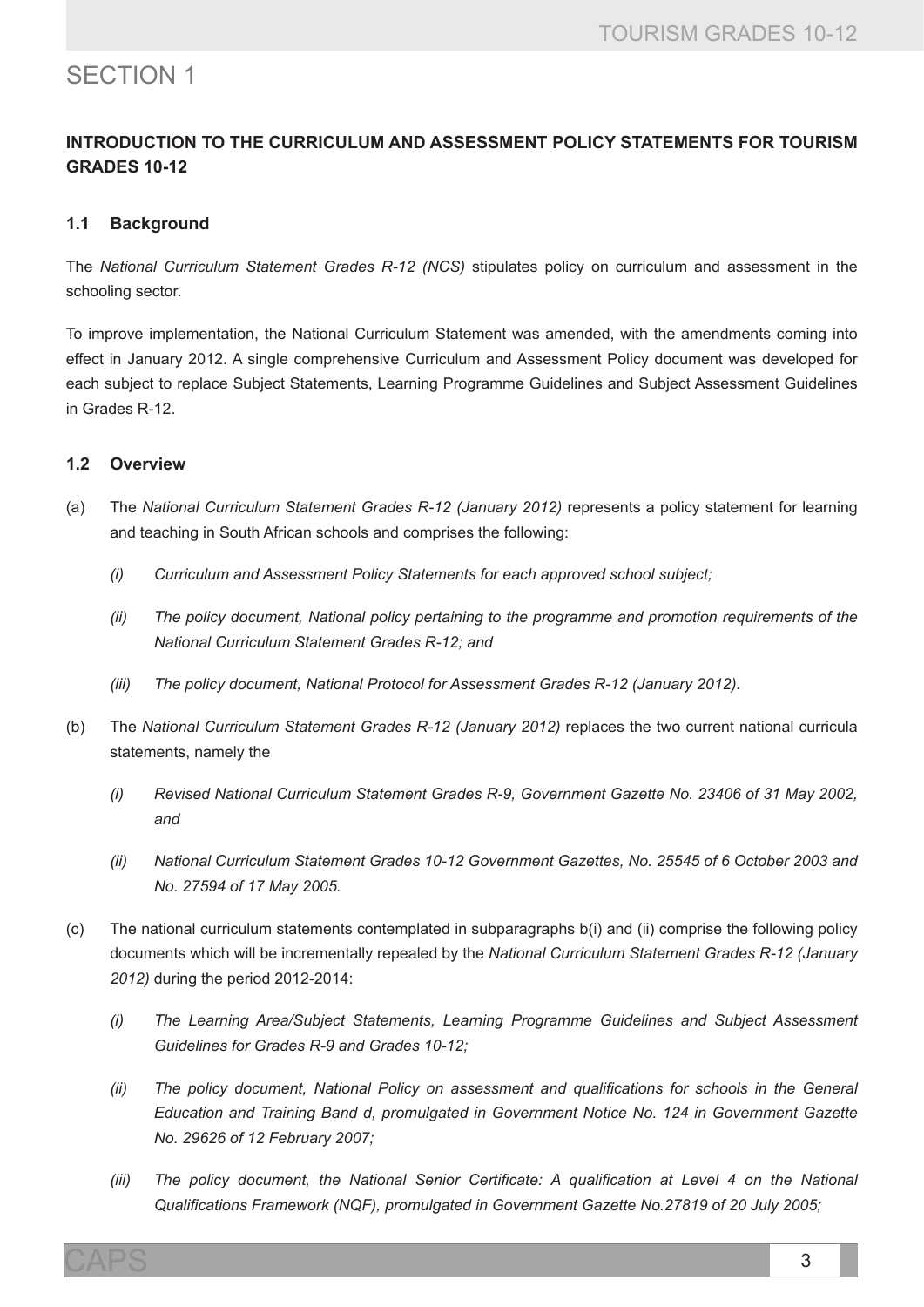- *(iv) The policy document, An addendum to the policy document, the National Senior Certificate: A qualification at Level 4 on the National Qualifications Framework (NQF), regarding learners with special needs, published in Government Gazette, No.29466 of 11 December 2006, is incorporated in the policy*  document. National policy pertaining to the programme and promotion requirements of the National *Curriculum Statement Grades R-12; and*
- *(v) The policy document, An addendum to the policy document, the National Senior Certificate: A qualification at Level 4 on the National Qualifications Framework (NQF), regarding the National Protocol for Assessment (Grades R-12), promulgated in Government Notice No.1267 in Government Gazette No. 29467 of 11 December 2006.=*
- (d) The policy document, *National policy pertaining to the programme and promotion requirements of the National Curriculum Statement Grades R-12*, and the sections on the Curriculum and Assessment Policy as contemplated in Chapters 2, 3 and 4 of this document constitute the norms and standards of the *National Curriculum Statement Grades R-12.* It will therefore, in terms of *section 6A* of the *South African Schools Act, 1996 (Act No. 84 of 1996,)* form the basis for the Minister of Basic Education to determine minimum outcomes and standards, as well as the processes and procedures for the assessment of learner achievement to be applicable to public and independent schools.

### **1.3 General aims of the South African Curriculum**

- (a) The *National Curriculum Statement Grades R-12* gives expression to the knowledge, skills and values worth learning in South African schools. This curriculum aims to ensure that children acquire and apply knowledge and skills in ways that are meaningful to their own lives. In this regard, the curriculum promotes knowledge in local contexts, while being sensitive to global imperatives.
- (b) The National Curriculum Statement Grades R-12 serves the purposes of:
	- • equipping learners, irrespective of their socio-economic background, race, gender, physical ability or intellectual ability, with the knowledge, skills and values necessary for self-fulfilment, and meaningful participation in society as citizens of a free country;
	- • providing access to higher education;
	- facilitating the transition of learners from education institutions to the workplace; and
	- providing employers with a sufficient profile of a learner's competences.
- (c) The National Curriculum Statement Grades R-12 is based on the following principles:
	- • Social transformation: ensuring that the educational imbalances of the past are redressed, and that equal educational opportunities are provided for all sections of the population;
	- • Active and critical learning: encouraging an active and critical approach to learning, rather than rote and uncritical learning of given truths;
	- • High knowledge and high skills: the minimum standards of knowledge and skills to be achieved at each grade are specified and set high, achievable standards in all subjects;
	- Progression: content and context of each grade shows progression from simple to complex;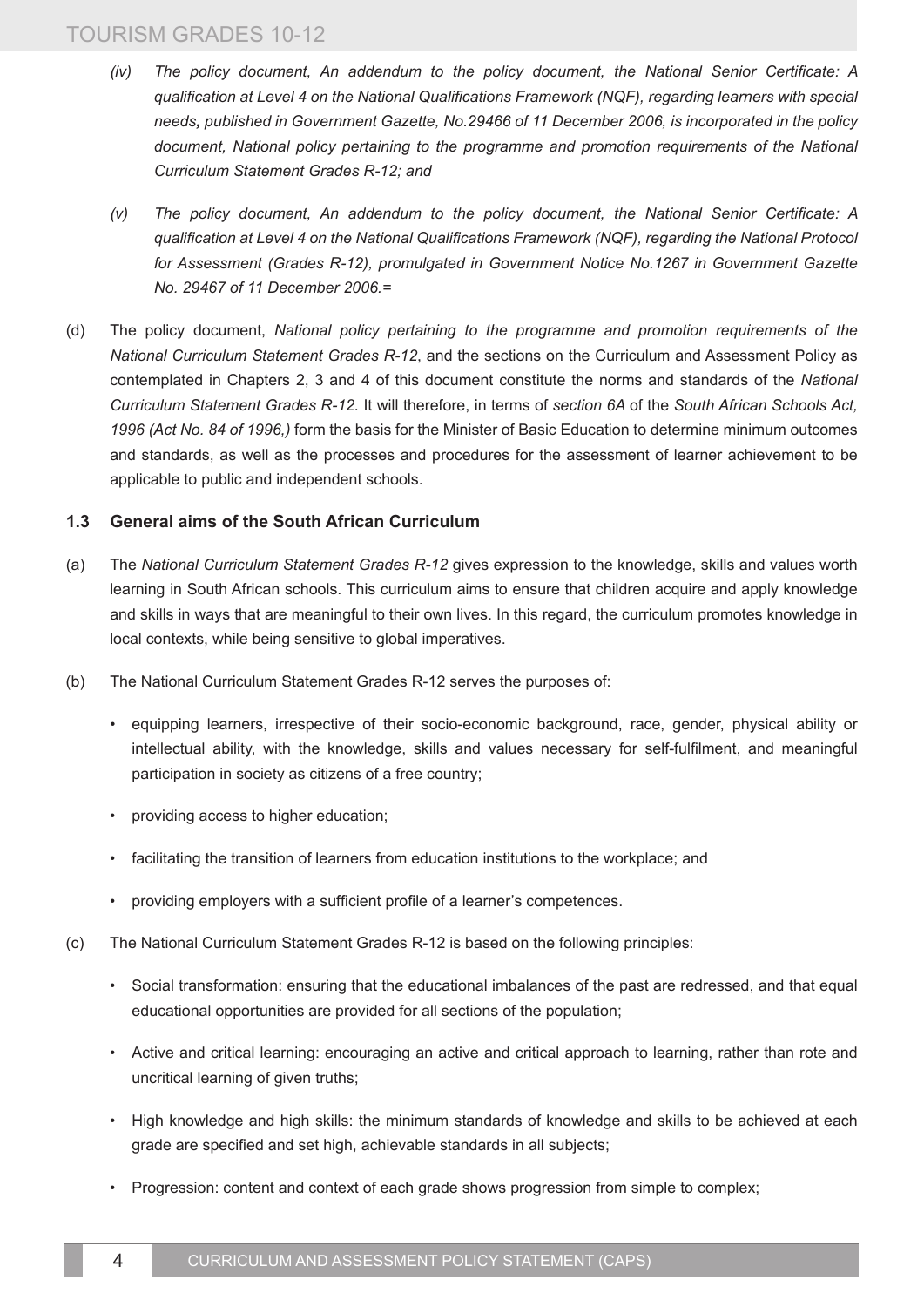- Human rights, inclusivity, environmental and social justice: infusing the principles and practices of social and environmental justice and human rights as defined in the Constitution of the Republic of South Africa. The National Curriculum Statement Grades R-12 is sensitive to issues of diversity such as poverty, inequality, race, gender, language, age, disability and other factors;
- • Valuing indigenous knowledge systems: acknowledging the rich history and heritage of this country as important contributors to nurturing the values contained in the Constitution; and
- • Credibility, quality and efficiency: providing an education that is comparable in quality, breadth and depth to those of other countries.
- (d) The National Curriculum Statement Grades R-12 aims to produce learners that are able to:
	- identify and solve problems and make decisions using critical and creative thinking;
	- work effectively as individuals and with others as members of a team;
	- organise and manage themselves and their activities responsibly and effectively;
	- collect, analyse, organise and critically evaluate information;
	- communicate effectively using visual, symbolic and/or language skills in various modes;
	- use science and technology effectively and critically showing responsibility towards the environment and the health of others; and
	- • demonstrate an understanding of the world as a set of related systems by recognising that problem solving contexts do not exist in isolation.
- (e) Inclusivity should become a central part of the organisation, planning and teaching at each school. This can only happen if all teachers have a sound understanding of how to recognise and address barriers to learning, and how to plan for diversity.

 The key to managing inclusivity is ensuring that barriers are identified and addressed by all the relevant support structures within the school community, including teachers, District-Based Support Teams, Institutional-Level Support Teams, parents and Special Schools as Resource Centres. To address barriers in the classroom, teachers should use various curriculum differentiation strategies such as those included in the Department of Basic Education's *Guidelines for Inclusive Teaching and Learning* (2010).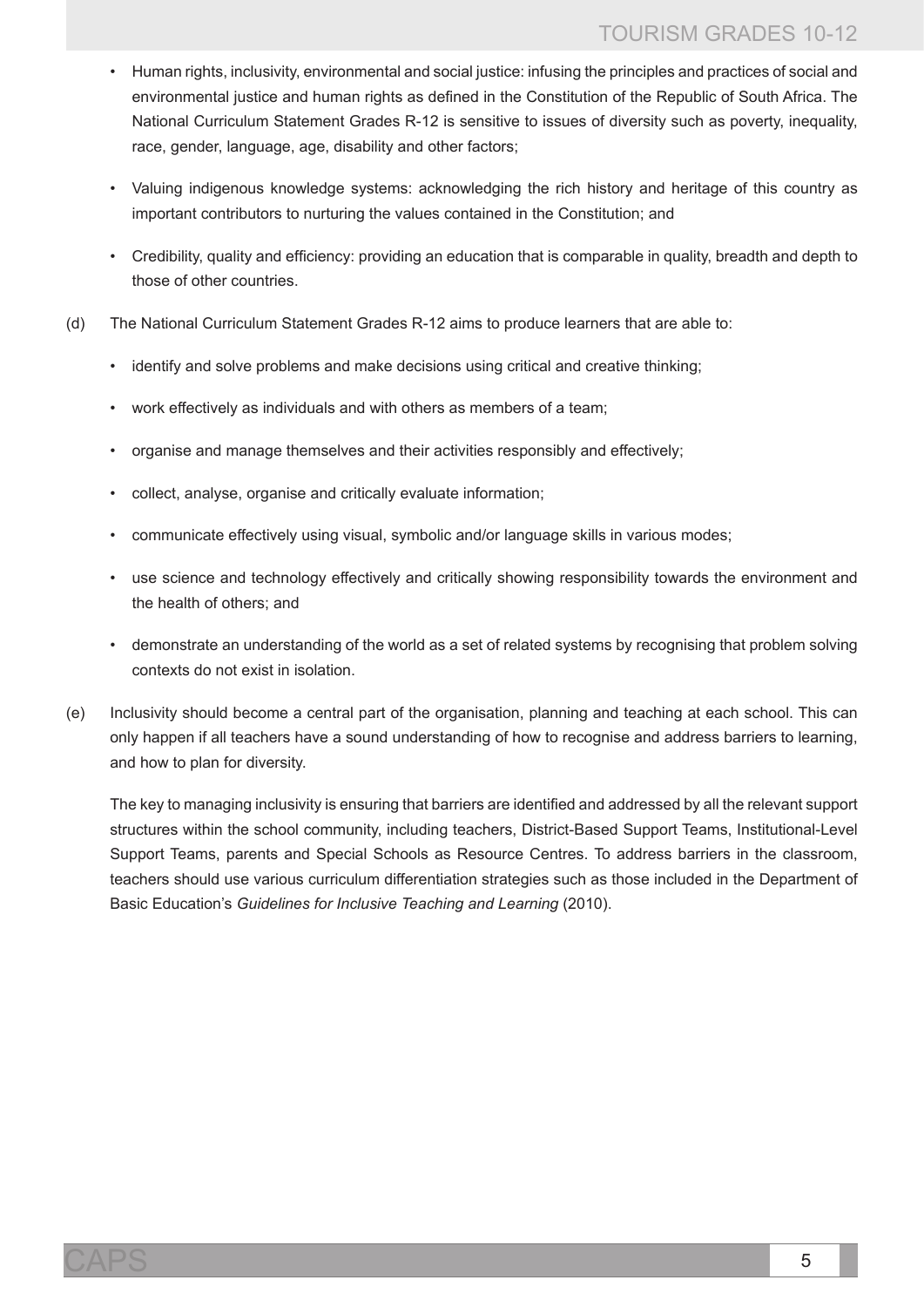### **1.4 Time Allocation**

### **1.4.1 Foundation Phase**

(a) The instructional time in the Foundation Phase is as follows:

| <b>SUBJECT</b>                      | <b>GRADE R</b><br>(HOURS) | <b>GRADES 1-2</b><br>(HOURS) | <b>GRADE 3</b><br>(HOURS) |
|-------------------------------------|---------------------------|------------------------------|---------------------------|
| Home Language                       | 10                        | 8/7                          | 8/7                       |
| <b>First Additional Language</b>    |                           | 2/3                          | 3/4                       |
| <b>Mathematics</b>                  | 7                         | 7                            | 7                         |
| Life Skills                         | 6                         | 6                            | 7                         |
| <b>Beginning Knowledge</b><br>٠     | (1)                       | (1)                          | (2)                       |
| <b>Creative Arts</b><br>٠           | (2)                       | (2)                          | (2)                       |
| <b>Physical Education</b><br>٠<br>٠ | (2)                       | (2)                          | (2)                       |
| Personal and Social Well-being      | (1)                       | (1)                          | (1)                       |
| <b>TOTAL</b>                        | 23                        | 23                           | 25                        |

- (b) Instructional time for Grades R, 1 and 2 is 23 hours and for Grade 3 is 25 hours.
- (c) Ten hours are allocated for languages in Grades R-2 and 11 hours in Grade 3. A maximum of 8 hours and a minimum of 7 hours are allocated for Home Language and a minimum of 2 hours and a maximum of 3 hours for Additional Language in Grades 1-2. In Grade 3 a maximum of 8 hours and a minimum of 7 hours are allocated for Home Language and a minimum of 3 hours and a maximum of 4 hours for First Additional Language.
- (d) In Life Skills Beginning Knowledge is allocated 1 hour in Grades R-2 and 2 hours as indicated by the hours in brackets for Grade 3.

### **1.4.2 Intermediate Phase**

(a) The instructional time in the Intermediate Phase is as follows:

| <b>SUBJECT</b>                      | <b>HOURS</b> |  |
|-------------------------------------|--------------|--|
| Home Language                       | 6            |  |
| <b>First Additional Language</b>    | 5            |  |
| <b>Mathematics</b>                  | 6            |  |
| Natural Sciences and Technology     | 3,5          |  |
| Social Sciences                     | 3            |  |
| Life Skills                         | 4            |  |
| <b>Creative Arts</b><br>٠           | (1,5)        |  |
| <b>Physical Education</b><br>٠      | (1)          |  |
| Personal and Social Well-being<br>٠ | (1,5)        |  |
| <b>TOTAL</b>                        | 27,5         |  |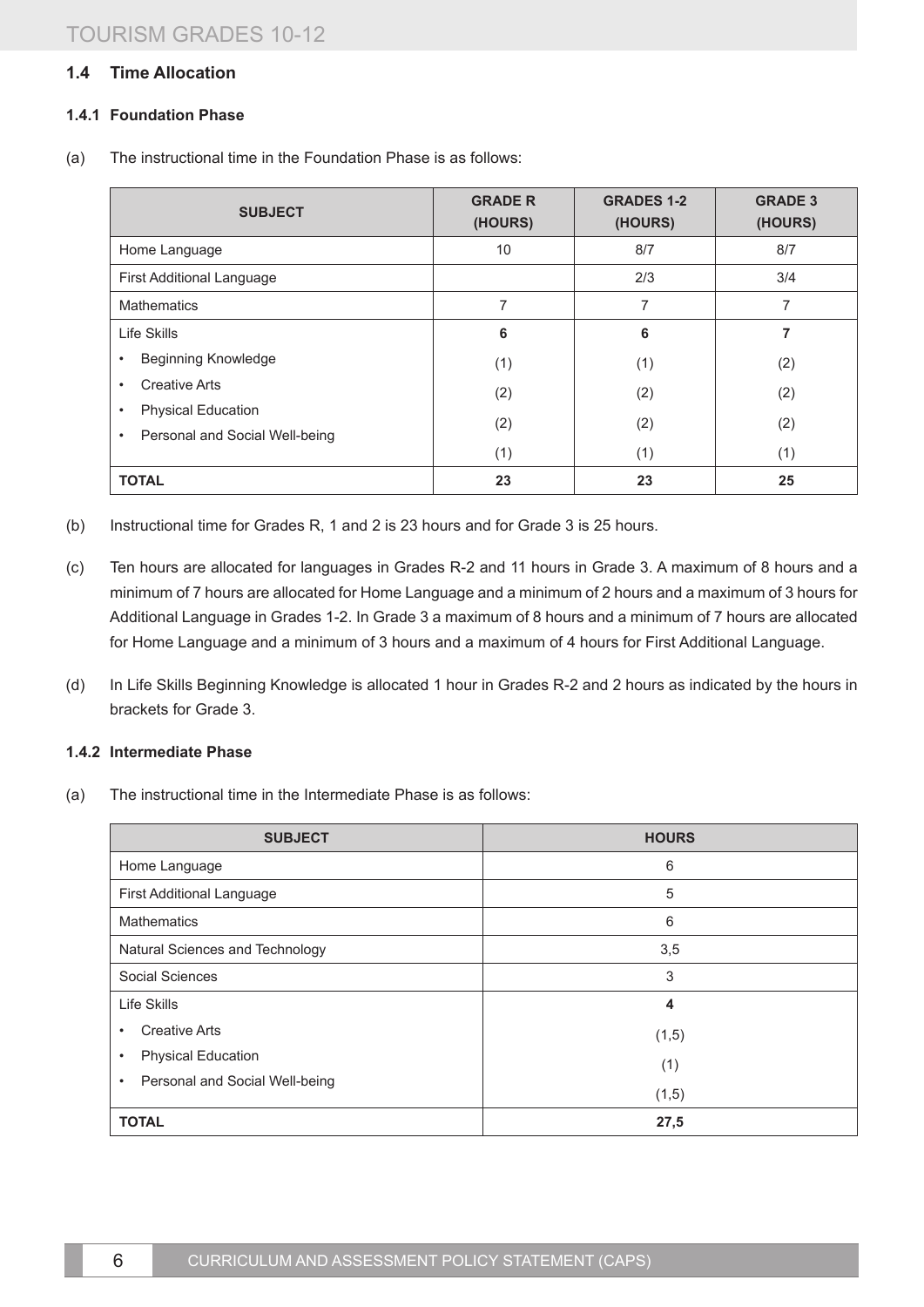#### **1.4.3 Senior Phase**

(a) The instructional time in the Senior Phase is as follows:

| <b>SUBJECT</b>                      | <b>HOURS</b> |
|-------------------------------------|--------------|
| Home Language                       | 5            |
| <b>First Additional Language</b>    | 4            |
| <b>Mathematics</b>                  | 4,5          |
| <b>Natural Sciences</b>             | 3            |
| Social Sciences                     | 3            |
| Technology                          | 2            |
| <b>Economic Management Sciences</b> | 2            |
| Life Orientation                    | 2            |
| <b>Creative Arts</b>                | 2            |
| <b>TOTAL</b>                        | 27,5         |

#### **1.4.4 Grades 10-12**

(a) The instructional time in Grades 10-12 is as follows:

| <b>SUBJECT</b>                                                                                                                                                                                                                                                                                                                | TIME ALLOCATION PER WEEK (HOURS) |
|-------------------------------------------------------------------------------------------------------------------------------------------------------------------------------------------------------------------------------------------------------------------------------------------------------------------------------|----------------------------------|
| Home Language                                                                                                                                                                                                                                                                                                                 | 4.5                              |
| <b>First Additional Language</b>                                                                                                                                                                                                                                                                                              | 4.5                              |
| <b>Mathematics</b>                                                                                                                                                                                                                                                                                                            | 4.5                              |
| Life Orientation                                                                                                                                                                                                                                                                                                              | $\overline{2}$                   |
| A minimum of any three subjects selected from Group B<br>Annexure B, Tables B1-B8 of the policy document, National policy<br>pertaining to the programme and promotion requirements of the<br>National Curriculum Statement Grades R-12, subject to the provi-<br>sos stipulated in paragraph 28 of the said policy document. | 12(3x4h)                         |
| <b>TOTAL</b>                                                                                                                                                                                                                                                                                                                  | 27,5                             |

 The allocated time per week may be utilised only for the minimum required NCS subjects as specified above, and may not be used for any additional subjects added to the list of minimum subjects. Should a learner wish to offer additional subjects, additional time must be allocated for the offering of these subjects.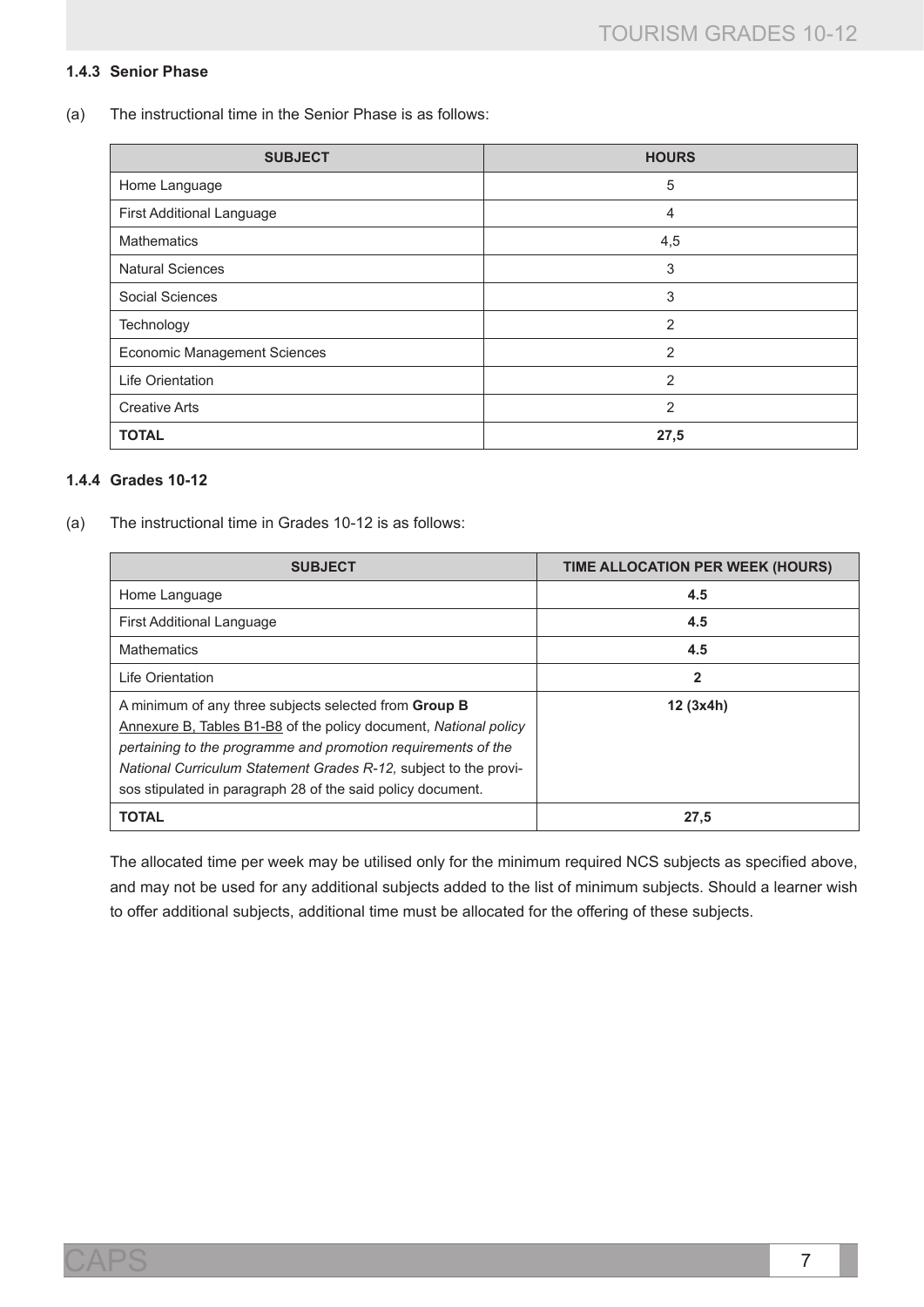### **2.1 The subject Tourism**

Tourism is the study of the activities, services and industries that deliver a travel experience to groups or individuals. It is the study of the expectations and behaviour of tourists, and the economic, social and environmental impact of tourism on South Africa

The table below indicates the main topics in the Tourism curriculum:

|                | Tourism sectors                              |
|----------------|----------------------------------------------|
| $\overline{2}$ | Map work and tour planning                   |
| 3              | Tourism attractions                          |
| 4              | Sustainable and responsible tourism          |
| 5              | Domestic, regional and international tourism |
|                | (in and out of South Africa)                 |
| 6              | Culture and heritage tourism                 |
| 7              | Foreign exchange                             |
| 8              | Communication and customer care              |
| 9              | Marketing                                    |



### **2.2 Specific aims of Tourism**

In the subject Tourism learners will study

- different types of tourists and the purpose of their travelling;
- the different tourism sectors, with special reference to transport, hospitality, travel organising and support services, and the attraction sector;
- map work;
- foreign exchange concepts and the buying power of different foreign currencies;
- the influence of world time zones on travel;
- South Africa and the SADC countries as tourism destinations;
- world famous icons and World Heritage Sites;
- sustainable and responsible tourism;
- marketing of tourism products;
- technology in tourism;
- customer care and the value of service excellence; and
- tour planning.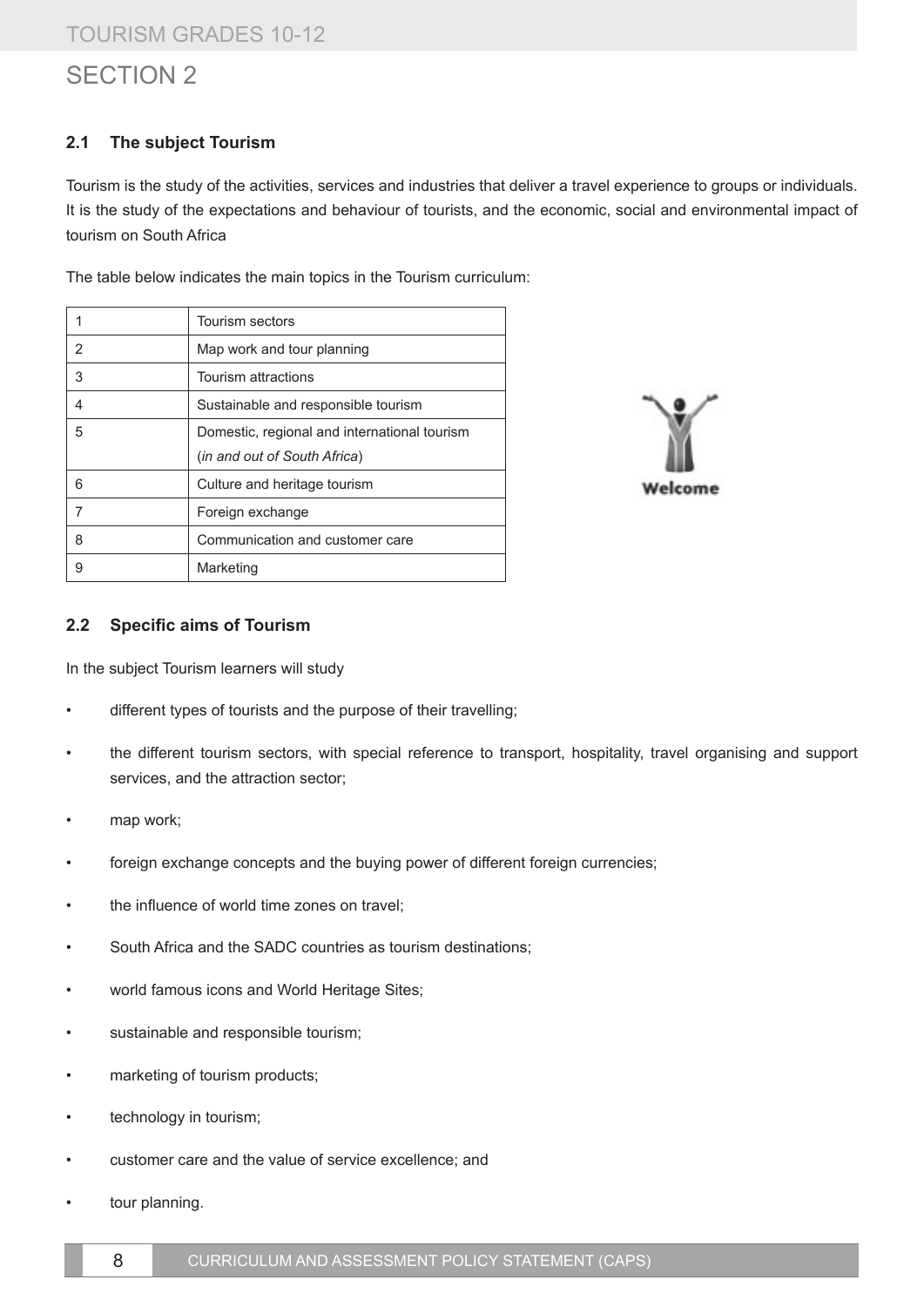### **2.3 Time allocation for the subject Tourism in the curriculum**

The compulsory teaching time for Tourism is four hours per week. As this subject involves practical work which makes up 25% of the end-of-year promotion or certification mark, the timetable should make provision for one double period of 80 – 90 minutes per week during which learners can do practical work.

### **2.4 Requirements to offer the subject Tourism**

#### **2.4.1 What each learner should have**

- a textbook
- Grade 10: a good quality colour road map of South Africa, indicating cities, towns, airports, harbours, etc. A map of the local area or city is recommended.
- Grade 11: a good quality colour map of the SADC countries, indicating cities, towns, airports, harbours, etc.
- Grade 12: a political map of the world and a time zone map with the major cities of the world
- access to the White Paper on the Promotion and Development of Tourism in South Africa (1996) and the latest version of the Tourism Growth Strategy,
- access to a variety of tourism magazines, brochures, tourist maps and advertising booklets such as hotel brochures, booklets and maps of South Africa's National Parks (SANParks)

It is recommended that the school subscribe to at least one tourism industry magazine and /or travel magazine, to keep the teacher informed about new developments and the latest trends in the tourism industry. These resources must be available in the classroom and not in the library. These magazines can also be accessed and read on the internet.

#### **2.4.2 Recommendations for the teacher**

The teacher should have access to e-mail facilities and the internet. Because tourism is a dynamic industry with changing trends and developments, it is essential for the teacher to source, download and print relevant and new information, such as flight schedules, car-hire packages, tour packages, etc.

#### **2.4.3 Recommendations for the Tourism classroom**

A school should have a permanent classroom for tourism, not shared with other teachers.

It is recommended that the Tourism classroom

- has a magazine or brochure stand, shelving or similar facilities for storage or displays;
- has a political globe of the world to facilitate teaching of topics such as time zones and tourist attractions; and
- be equipped with audio-visual equipment such as a laptop, data projector and DVD player to view subjectrelated DVDs.

**The Tourism classroom should be secure**, with doors that can be locked, and burglar-proofing where possible. Enough cupboards should be available for safe storage of resources.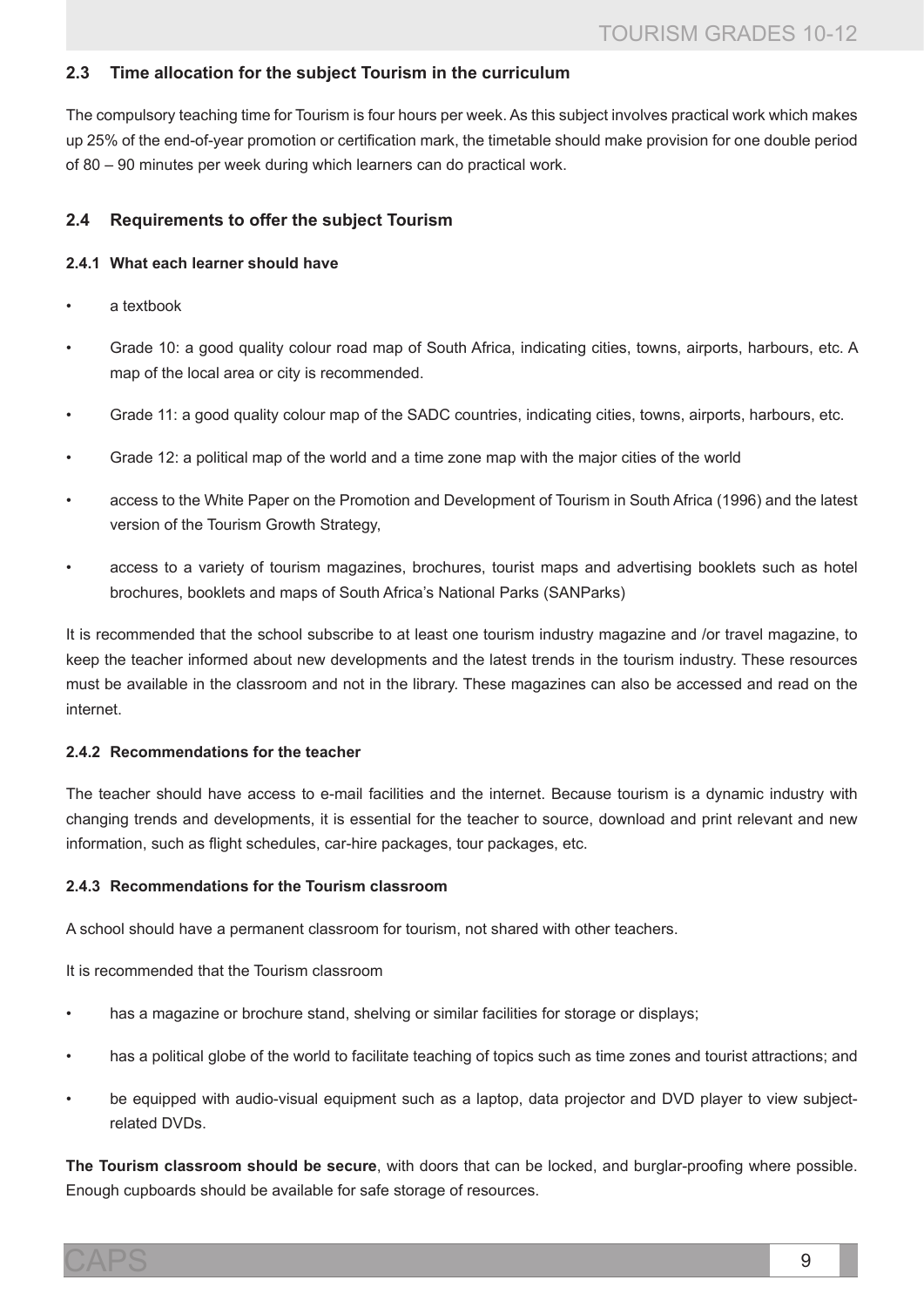# SECTION 3

### **3.1 Overview of topics**

| <b>Topic</b>                              | Grade 10                                                                                                                                                                                                                                                                                                                                                                                             | Grade 11                                                                                                                                                                                                                                                                                                                                                                                                                                                | Grade 12                                                                                                                                                                                                                                                                               |
|-------------------------------------------|------------------------------------------------------------------------------------------------------------------------------------------------------------------------------------------------------------------------------------------------------------------------------------------------------------------------------------------------------------------------------------------------------|---------------------------------------------------------------------------------------------------------------------------------------------------------------------------------------------------------------------------------------------------------------------------------------------------------------------------------------------------------------------------------------------------------------------------------------------------------|----------------------------------------------------------------------------------------------------------------------------------------------------------------------------------------------------------------------------------------------------------------------------------------|
| <b>Tourism sectors</b>                    | Introduction to Tourism<br>Types of tourists and tourist<br>profiles<br>The different modes of<br>$\bullet$<br>transport<br>Accommodation<br>establishments: facilities and<br>services offered by each type;<br>the South African grading<br>system<br>Food and beverage<br>$\bullet$<br>establishments<br>The attraction sector<br>$\bullet$<br>Structure of the South African<br>tourism industry | Transport services in South<br>Africa<br>Airports, airlines and airport<br>operations; technology at<br>airports to facilitate travel<br>Tourism bus industry<br>Tourism train industry<br>٠<br>Luxury cruise liner industry<br>$\bullet$<br>Car rental<br>Job and career opportunities in<br>the tourism industry<br>Requirements and inherent<br>$\bullet$<br>qualities needed to work in<br>the tourism industry<br>Entrepreneurial<br>opportunities | Professional image of staff in<br>$\bullet$<br>the tourism industry<br>Conditions of employment<br>$\bullet$<br>Contract of employment<br>$\bullet$<br>Purpose and value of a code<br>of conduct                                                                                       |
| Map work and<br>tour planning             | Map terminology and symbols<br>$\bullet$<br>Types of maps<br>$\bullet$<br>Location of South Africa's<br>borders, provinces, etc. on a<br>colour map.<br>Location of South Africa<br>and the SADC countries,<br>continents, oceans, island<br>groups and tourism regions on<br>a colour map of the world<br>Distance indicators and<br>distance tables                                                | Tour itinerary<br>Concepts: itinerary, logical<br>$\bullet$<br>tour planning, scheduled<br>tours<br>Factors to consider when<br>planning an itinerary<br>Different types of itineraries<br>$\bullet$<br>Writing an itinerary                                                                                                                                                                                                                            | Location of world-famous<br>icons on a colour map of the<br>world<br>Tour plans and route<br>planning<br>Compiling a day-by-day<br>$\bullet$<br>itinerary<br>Compiling a tour budget<br>Health and safety<br><b>Travel documentation</b><br>$\bullet$<br>World time zones<br>$\bullet$ |
| <b>Tourism</b><br><i>attractions</i>      | Tourist attractions in the<br>$\bullet$<br>provinces of South Africa<br>South African National Parks<br>(SANParks)<br>South African fauna and flora<br>$\bullet$                                                                                                                                                                                                                                     | Main tourist attractions in the<br><b>SADC</b> countries                                                                                                                                                                                                                                                                                                                                                                                                | World-famous icons and<br>$\bullet$<br>attractions<br>Factors contributing to the<br>success of a tourist attraction                                                                                                                                                                   |
| Sustainable and<br>responsible<br>tourism | Sustainable tourism concepts<br>$\bullet$<br>Three pillars of sustainable<br>$\bullet$<br>tourism (planet, people, profit)<br>Responsible tourism concepts<br>$\bullet$<br>Good environmental practices<br>٠<br>Global warming and the<br>$\bullet$<br>tourism industry                                                                                                                              |                                                                                                                                                                                                                                                                                                                                                                                                                                                         | Three pillars of sustainable<br>$\bullet$<br>tourism<br>Responsible tourists<br>Codes of conduct for tourist<br>behaviour<br>Demand for responsible<br>$\bullet$<br>tourism.<br>Role players in responsible<br>and sustainable tourism                                                 |

For detailed information, refer to the annual teaching plans.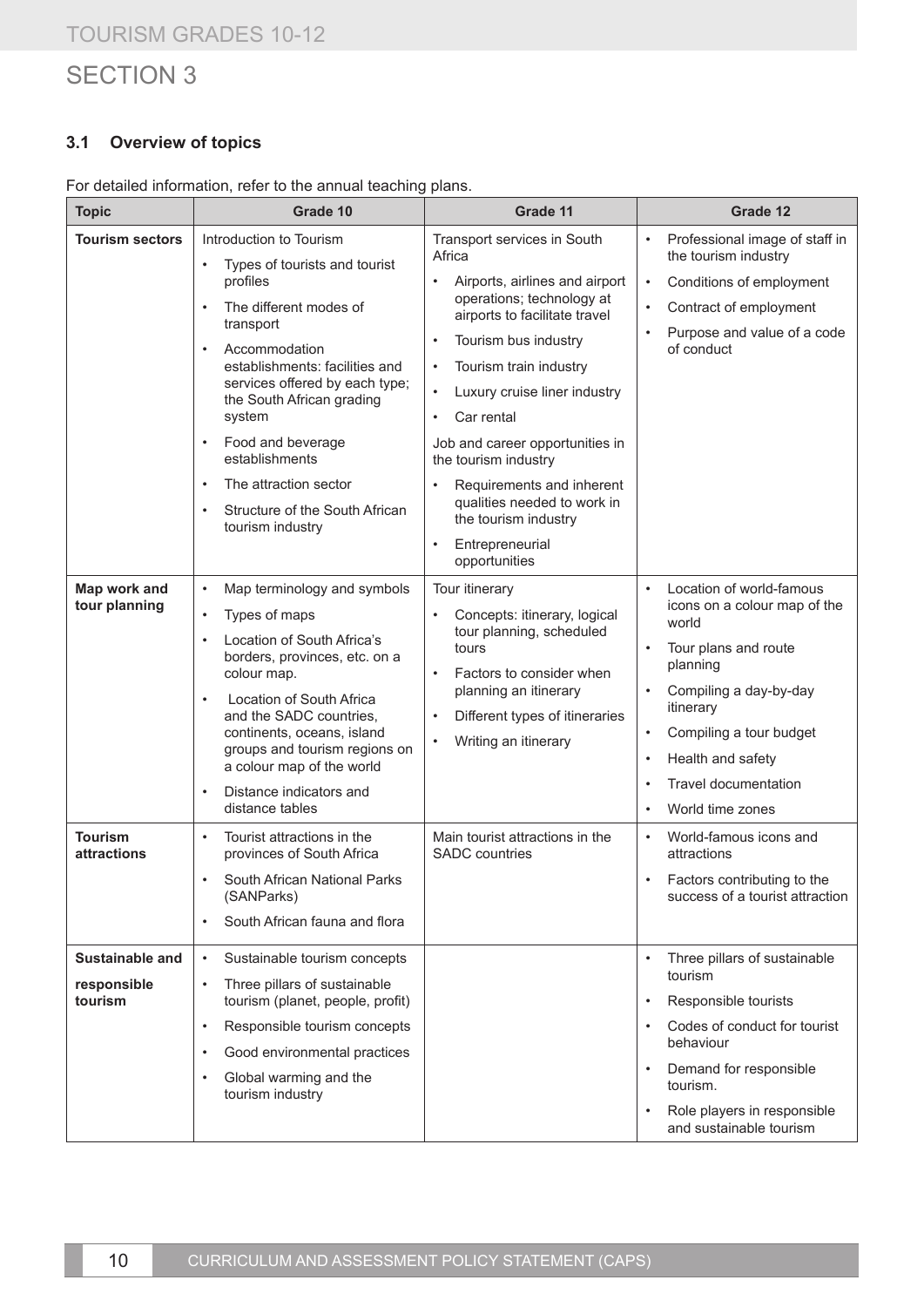| <b>Topic</b>                                          | Grade 10                                                                                                                                                                                         | Grade 11                                                                                                                                                                                                              | Grade 12                                                                                                                                                                                                                                                                                                                 |
|-------------------------------------------------------|--------------------------------------------------------------------------------------------------------------------------------------------------------------------------------------------------|-----------------------------------------------------------------------------------------------------------------------------------------------------------------------------------------------------------------------|--------------------------------------------------------------------------------------------------------------------------------------------------------------------------------------------------------------------------------------------------------------------------------------------------------------------------|
| Domestic,<br>regional and<br>international<br>tourism | Domestic tourism<br>Concepts<br>٠<br>Benefits for South Africa<br>Domestic tourism statistics<br>Payment methods and<br>technology for payment in<br>South Africa                                | The Domestic Tourism Growth<br>Strategy<br>The seven domestic travel<br>market segments according<br>to the Domestic Tourism<br><b>Growth Strategy</b><br>Regional tourism. The<br>$\bullet$<br>SADC member countries | • Global events and<br>unforeseen occurrences of<br>international significance<br>• Forms of payment when<br>travelling internationally<br>• Foreign market share -<br>statistics regarding inbound<br>international tourism                                                                                             |
| <b>Culture and</b><br>heritage tourism                | Culture and heritage<br>$\bullet$<br>Concepts, elements and<br>importance of heritage<br>Heritage sites                                                                                          | South African cultural<br>$\bullet$<br>uniqueness<br>South African heritage<br>$\bullet$<br>bodies                                                                                                                    | World Heritage Sites<br>Concepts<br>The role of UNESCO: logo<br>and main function<br>Types of World Heritage<br>$\bullet$<br>Sites: natural and cultural<br>A description of all the World<br>Heritage Sites in South<br>Africa                                                                                          |
| Foreign<br>exchange                                   |                                                                                                                                                                                                  | Foreign exchange and its<br>$\bullet$<br>value to the South African<br>economy<br>Conversion of currencies<br>$\bullet$                                                                                               | Foreign exchange<br>$\bullet$<br>The concepts strong and<br>weak rand<br>Currency conversions<br>$\bullet$<br>Differentiation between bank<br>selling rate (BSR) and bank<br>buying rate (BBR)<br>The effect of exchange rates<br>$\bullet$<br>on international tourism<br>Exchange rates fluctuations<br>$\bullet$      |
| <b>Communication</b><br>and customer<br>care          | $\bullet$<br>Communication (verbal and<br>written)<br>Communication technology<br>(equipment)<br>Service excellence: concepts,<br>importance, advantages,<br>consequences and<br>recommendations | Global distribution systems<br>$\bullet$<br>Customer care for foreign<br>$\bullet$<br>tourists<br>Customer complaints<br>$\bullet$<br>Managing quality service<br>$\bullet$                                           | Methods to obtain customer<br>$\bullet$<br>feedback and measure<br>customer satisfaction<br>Reasons why service differs<br>$\bullet$<br>from one organisation to<br>another<br>Measuring customer<br>$\bullet$<br>satisfaction<br>Impact of the service<br>delivered by an organisation<br>on its business profitability |
| <b>Marketing</b>                                      | Marketing of tourism products,<br>$\bullet$<br>services and sites<br>Factors to consider during the<br>$\bullet$<br>marketing process                                                            | Promotional/advertising<br>$\bullet$<br>techniques<br>Marketing budget<br>$\bullet$                                                                                                                                   | Marketing South Africa as a<br>$\bullet$<br>tourism destination                                                                                                                                                                                                                                                          |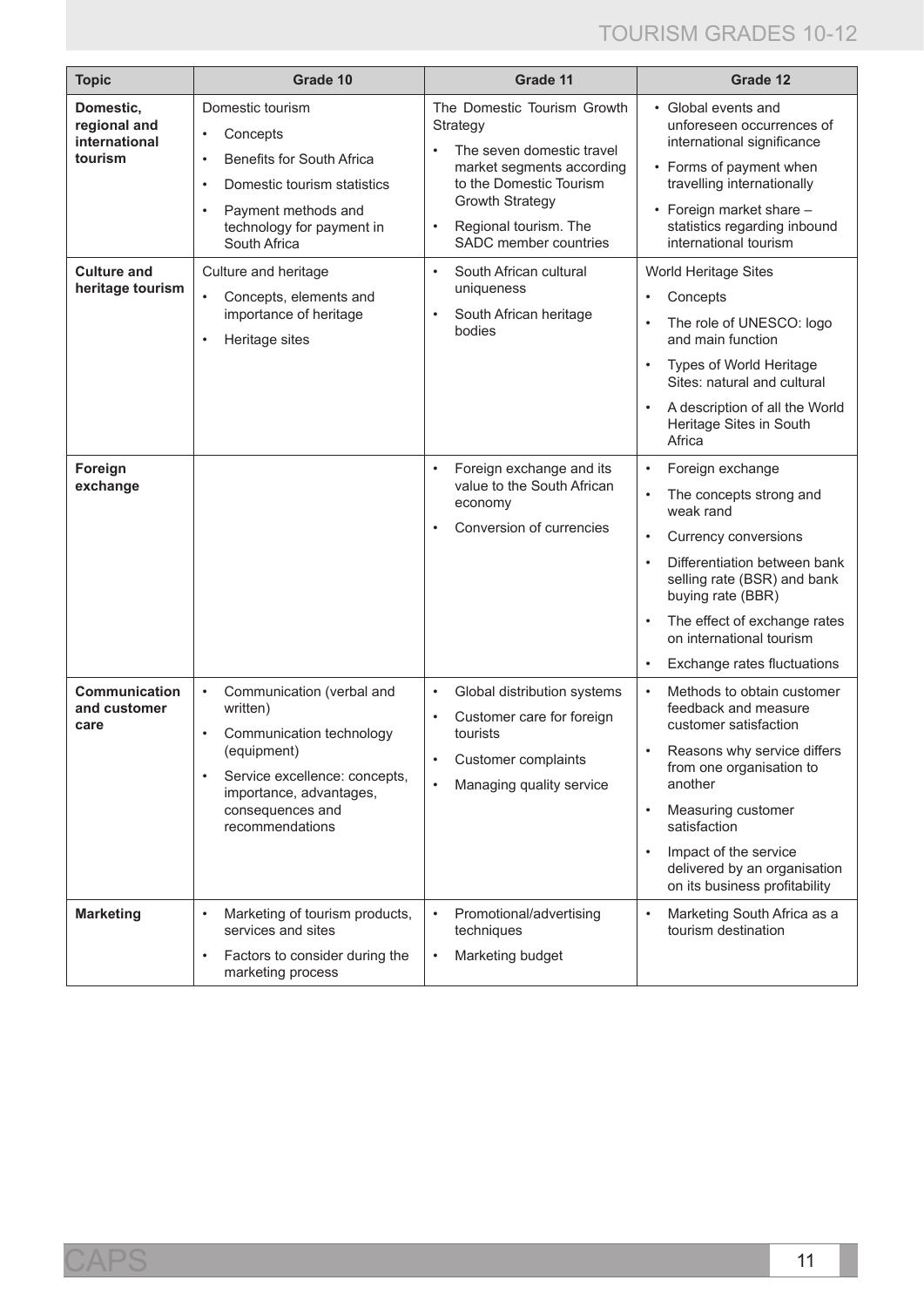### **3.2 Teaching plans**

- • Each week/five-day cycle has a compulsory time allocation of four hours for the subject Tourism. The volume of the content in a particular week is an approximate indication of how long it would take to teach this content, and includes other class activities such as informal and formal assessment, working on a project and the practical assessment task (PAT).
- Teaching plans are developed to be completed over a period of four terms consisting of ten weeks each. Teachers should align their work schedules to the number of weeks in each term according to the school calendar of the specific year
- The teaching plan indicates the framework of the content for the four hours of each week/five-day cycle, and includes *informal a*ssessment and *formal* assessment (SBA). The **sequence in which the content is taught within the term is not compulsory** and can be taught in any appropriate sequence.
- It is compulsory to teach the content in the term indicated.
- The following must be incorporated throughout the teaching of Tourism, whether it is indicated in the annual teaching plan or not:
	- Awareness of career opportunities
	- Awareness of service excellence
	- Awareness of South Africa as a tourist destination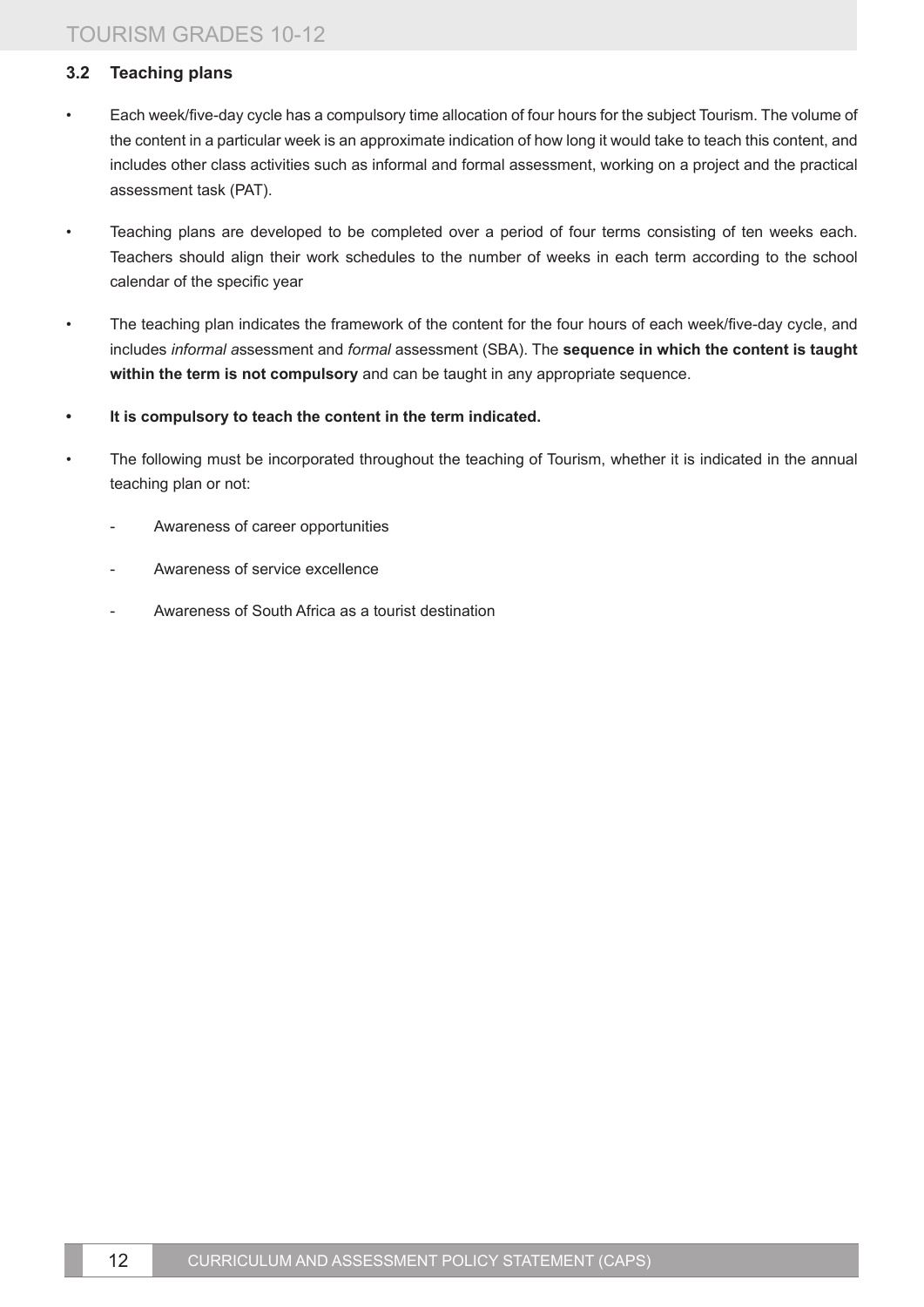|                                                                                                  | Grade 10 Term 1<br>Formal assessment term 1: |                                                                                                                                                                                                                                                                                     |                           |  |
|--------------------------------------------------------------------------------------------------|----------------------------------------------|-------------------------------------------------------------------------------------------------------------------------------------------------------------------------------------------------------------------------------------------------------------------------------------|---------------------------|--|
| Four hours per week, including                                                                   |                                              |                                                                                                                                                                                                                                                                                     | 75%<br><b>Test</b>        |  |
| informal assessment such as written work, marking of homework, class tests,<br>case studies; and |                                              |                                                                                                                                                                                                                                                                                     | Project OR                |  |
| formal assessment, such the project and the test.                                                |                                              |                                                                                                                                                                                                                                                                                     | Field trip assignment 25% |  |
|                                                                                                  | <b>Topic</b>                                 | <b>Content</b>                                                                                                                                                                                                                                                                      |                           |  |
| $\mathbf{1}$                                                                                     | <b>Tourism</b>                               | Introduction to tourism:                                                                                                                                                                                                                                                            |                           |  |
|                                                                                                  | sectors                                      | What is tourism? The difference between inbound and outbound tourism<br>٠                                                                                                                                                                                                           |                           |  |
|                                                                                                  |                                              | Concepts: domestic tourism, regional tourism and international tourism<br>٠                                                                                                                                                                                                         |                           |  |
|                                                                                                  |                                              | What is a tourist?<br>٠                                                                                                                                                                                                                                                             |                           |  |
|                                                                                                  |                                              | Why do people travel? (reasons)<br>٠                                                                                                                                                                                                                                                |                           |  |
|                                                                                                  |                                              | Their needs, preferences and expectations<br>$\bullet$                                                                                                                                                                                                                              |                           |  |
| 2                                                                                                | <b>Tourism</b>                               | Types of tourists and tourist profiles:                                                                                                                                                                                                                                             |                           |  |
|                                                                                                  | sectors                                      | Focus on the following types of tourists: visiting friends and relatives (VFR); leisure; adventure;<br>٠<br>business; shopping; health; eco; cultural; religion; sport and recreation; education; special interest<br>tourists (SIT); incentive; backpacking/youth travel; gap year |                           |  |
|                                                                                                  |                                              | Drawing up a tourist profile<br>$\bullet$                                                                                                                                                                                                                                           |                           |  |
| 3                                                                                                | <b>Tourism</b>                               | The different modes of transport:                                                                                                                                                                                                                                                   |                           |  |
|                                                                                                  | sectors                                      | The modes with relevant examples as below:                                                                                                                                                                                                                                          |                           |  |
|                                                                                                  |                                              | Road: car, bus, coach, shuttle bus, metered taxi, minibus taxis, motor cycles                                                                                                                                                                                                       |                           |  |
|                                                                                                  |                                              | Air: aeroplanes, helicopters, microlights                                                                                                                                                                                                                                           |                           |  |
|                                                                                                  |                                              | Rail: trains, trams                                                                                                                                                                                                                                                                 |                           |  |
|                                                                                                  |                                              | Water: luxury cruise liners, chartered boats, yachts                                                                                                                                                                                                                                |                           |  |
|                                                                                                  |                                              | Extraordinary modes of transport: camels, donkey carts, hot air balloons, bicycles                                                                                                                                                                                                  |                           |  |
|                                                                                                  |                                              | Compare the modes of transport (road, air, rail, water) in terms of comfort, cost, safety, carrying<br>capacity, speed, reliability                                                                                                                                                 |                           |  |
|                                                                                                  |                                              | Advantages and disadvantages of the different modes of transport                                                                                                                                                                                                                    |                           |  |
| 4                                                                                                | <b>Tourism</b>                               | Different types of accommodation establishments:                                                                                                                                                                                                                                    |                           |  |
|                                                                                                  | sectors                                      | The facilities and services offered by each type                                                                                                                                                                                                                                    |                           |  |
|                                                                                                  |                                              | Formal service accommodation: hotels, lodges and game lodges<br>٠                                                                                                                                                                                                                   |                           |  |
|                                                                                                  |                                              | Guest accommodation: country houses, guest houses, bed-and-breakfasts (B&Bs)<br>٠                                                                                                                                                                                                   |                           |  |
|                                                                                                  |                                              | Self-catering accommodation: chalets, houses, cottages, apartments<br>٠                                                                                                                                                                                                             |                           |  |
|                                                                                                  |                                              | Caravan and camping establishments<br>٠                                                                                                                                                                                                                                             |                           |  |
|                                                                                                  |                                              | Backpacker accommodation and hostels                                                                                                                                                                                                                                                |                           |  |
|                                                                                                  |                                              | Facilities: what the tourist can make use of, such as a swimming pool, gymnasium, gift shop                                                                                                                                                                                         |                           |  |
|                                                                                                  |                                              | Services: what the establishment can offer the tourist, such as laundry service, guided walks, shuttle<br>service, 24-hour security                                                                                                                                                 |                           |  |
|                                                                                                  |                                              | The South African grading system for accommodation establishments:                                                                                                                                                                                                                  |                           |  |
|                                                                                                  |                                              | Overview of the star grading system in South Africa (exact requirements for each type of<br>$\bullet$<br>establishment is not required)                                                                                                                                             |                           |  |
|                                                                                                  |                                              | The role of the Tourism Grading Council of South Africa (TGCSA)<br>$\bullet$                                                                                                                                                                                                        |                           |  |
|                                                                                                  |                                              | Benefits/advantages of grading for the tourists and the accommodation establishments                                                                                                                                                                                                |                           |  |
|                                                                                                  |                                              | Procedure to follow to be graded<br>$\bullet$                                                                                                                                                                                                                                       |                           |  |
|                                                                                                  |                                              | Logos that may be displayed upon grading                                                                                                                                                                                                                                            |                           |  |

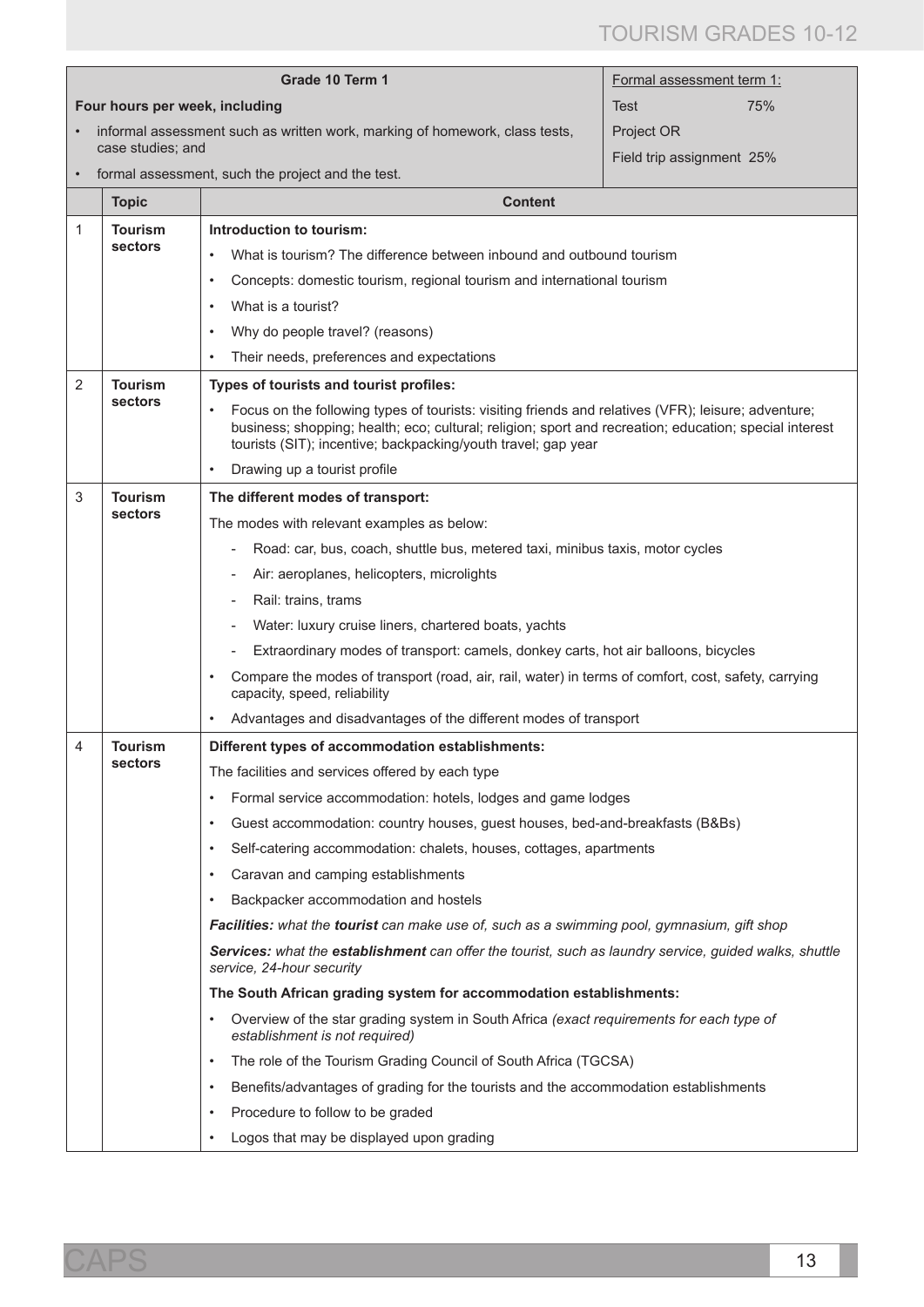| 5              | <b>Tourism</b>            | Concepts and terminology used in accommodation establishments:                                                                                                                                                                                                                 |
|----------------|---------------------------|--------------------------------------------------------------------------------------------------------------------------------------------------------------------------------------------------------------------------------------------------------------------------------|
|                | sectors                   | Concepts: double room, twin room, family room, suite, penthouse, per person, per person sharing,<br>$\bullet$<br>en suite, fully inclusive, single supplement, continental breakfast, English breakfast, buffet, a la<br>carte, room service                                   |
|                |                           | Abbreviations - pp, pps, pppn, pppd<br>$\bullet$                                                                                                                                                                                                                               |
|                |                           | In-room technology:                                                                                                                                                                                                                                                            |
|                |                           | Technology for entertainment: movies/videos/DVDs on demand, internet, games, music, paid<br>$\bullet$<br>satellite TV channels                                                                                                                                                 |
|                |                           | Technology for information: interactive TV for information on hotel facilities, menus, nearby<br>$\bullet$<br>attractions, weather forecasts, view messages, view hotel bill, wake-up calls                                                                                    |
|                |                           | Technology for safety: electronic safe, electronic door locks, electronic key cards<br>$\bullet$                                                                                                                                                                               |
|                |                           | Technology for comfort: occupancy sensors to control and pre-set lighting and room temperature,<br>$\bullet$<br>mini-bar with electronic sensors to monitor consumption, heated towel rails, bathroom extractor<br>fans, remote-controlled TV/DSTV/air conditioners/curtains   |
|                |                           | Technology for work: interactive TV for accessing internet and e-mail, international multi-power<br>$\bullet$<br>point/plug, HSIA (high-speed internet access), hotspot internet access and Wi-Fi, telephone                                                                   |
|                |                           | Technology for environmental responsibility: electricity activation using electronic key card,<br>$\bullet$<br>digital temperature-controlled showers, energy-efficient night lights in bathroom, occupancy sensors<br>to turn off lights                                      |
| 6              | <b>Tourism</b><br>sectors | Food and beverage establishments:                                                                                                                                                                                                                                              |
|                |                           | Concepts: full-service restaurants (fine-dining restaurants and family restaurants serving food and<br>$\bullet$<br>alcohol), coffee shops, fast-food/quick-service establishments, pubs/bars, dessert/ice-cream stores,<br>taverns/shebeens, street stalls and street markets |
| $\overline{7}$ | <b>Tourism</b>            | The attraction sector:                                                                                                                                                                                                                                                         |
|                | sectors                   | <b>Concepts:</b> attractions, attraction subsectors such as gaming and lotteries, leisure, conservation,<br>$\bullet$<br>sport and recreation, events and conferences                                                                                                          |
|                |                           | Types of tourist attractions (concepts: man-made and natural)<br>$\bullet$                                                                                                                                                                                                     |
|                |                           | Primary and secondary tourist attractions. (Example: The primary attraction was the Fifa World Cup,<br>$\bullet$<br>but secondary attractions were visits to game parks, museums, etc.)                                                                                        |
|                |                           | Activities offered at tourist attractions. (Example: The Drakensberg is a natural attraction, but the<br>$\bullet$<br>activities for the tourist are hiking, bird-watching, etc.)                                                                                              |
|                |                           | Linking the type of attraction to the appeal it would have for particular types of tourists<br>$\bullet$                                                                                                                                                                       |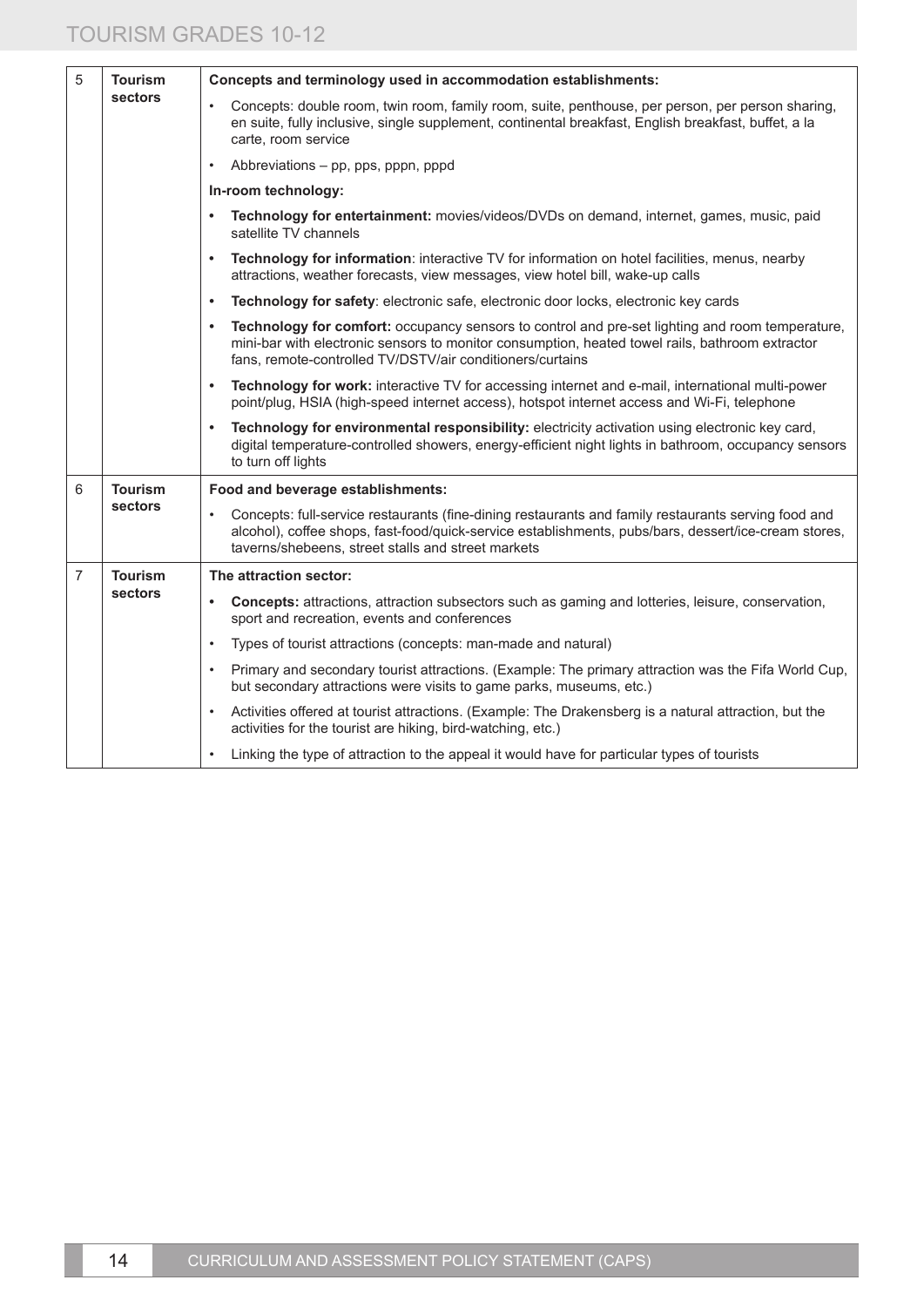| 8 | <b>Tourism</b><br>sectors | The structure of the South African tourism industry: (basic knowledge)                                                                                                                                                                                                  |  |
|---|---------------------------|-------------------------------------------------------------------------------------------------------------------------------------------------------------------------------------------------------------------------------------------------------------------------|--|
|   |                           | Tourism is a partnership between the public sector, private sector and the communities living in the<br>areas where tourism takes place.                                                                                                                                |  |
|   |                           | The public sector (government): The public sector includes the government at national, provincial,<br>district and local levels.                                                                                                                                        |  |
|   |                           | National Department of Tourism (NDT)<br>$\bullet$                                                                                                                                                                                                                       |  |
|   |                           | Provincial tourism departments                                                                                                                                                                                                                                          |  |
|   |                           | Provincial tourism authorities                                                                                                                                                                                                                                          |  |
|   |                           | Regional destination marketing organisations (DMOs)                                                                                                                                                                                                                     |  |
|   |                           | District municipalities/Metro/Municipal (DMOs)                                                                                                                                                                                                                          |  |
|   |                           | Local tourism organisations (LTOs)                                                                                                                                                                                                                                      |  |
|   |                           | Other government departments:<br>$\bullet$                                                                                                                                                                                                                              |  |
|   |                           | Department of Home Affairs (for passport applications)                                                                                                                                                                                                                  |  |
|   |                           | International Relations and Cooperation (visa applications and emergency assistance in foreign<br>countries at consulates and embassies)                                                                                                                                |  |
|   |                           | Statistics SA (for statistical information)                                                                                                                                                                                                                             |  |
|   |                           | Department of Trade and Industry, Department of Economic Development (SMME<br>development)                                                                                                                                                                              |  |
|   |                           | Department of Sports and Recreation (events)                                                                                                                                                                                                                            |  |
|   |                           | Department of Transport (Passenger Rail Agency of South Africa)                                                                                                                                                                                                         |  |
|   |                           | State-owned enterprises (parastatals): SA Airways; SA Express Airways                                                                                                                                                                                                   |  |
|   |                           | Partly state-owned agencies: Tourism Enterprise Partnership (TEP)<br>$\bullet$                                                                                                                                                                                          |  |
|   |                           | Public entities ("agencies"), such as SATourism, SANParks, Culture, Arts, Tourism, Hospitality and<br>Sport Sector Education and Training Authority (CATHSSETA), National Gambling Board, Airports<br>Company South Africa (ACSA), SA Heritage Resources Agency (SAHRA) |  |
| 9 | <b>Tourism</b>            | Private sector (basic knowledge)                                                                                                                                                                                                                                        |  |
|   | sectors                   | Tourism product owners such as tour operators, travel agents, conference organisers, travel<br>$\bullet$<br>publications, travel insurance companies, souvenir shops, restaurants or any other business that<br>makes a profit through tourism                          |  |
|   |                           | Local communities: share in job creation, development, better roads and schools<br>$\bullet$                                                                                                                                                                            |  |
|   |                           | South African non-governmental organisations (NGOs), community-based organisations (CBOs),<br>$\bullet$<br>tourism business and professional associations:                                                                                                              |  |
|   |                           | (The logo, main function and most important service offered by each)                                                                                                                                                                                                    |  |
|   |                           | TBCSA: Tourism Business Council of South Africa                                                                                                                                                                                                                         |  |
|   |                           | TGCSA: Tourism Grading Council of South Africa                                                                                                                                                                                                                          |  |
|   |                           | FTTSA: Fair Trade in Tourism SA                                                                                                                                                                                                                                         |  |
|   |                           | SATSA: South African Tourism Services Association                                                                                                                                                                                                                       |  |
|   |                           | FEDHASA: Federated Hospitality Association of South Africa                                                                                                                                                                                                              |  |
|   |                           | ASATA: Association of Southern African Travel Agents                                                                                                                                                                                                                    |  |
|   |                           | SAACI: The Southern African Association for the Conference Industry                                                                                                                                                                                                     |  |
|   |                           | SAVRALA: The Southern African Vehicle Renting and Leasing Association                                                                                                                                                                                                   |  |
|   |                           | SAYTC: South Africa Youth Travel Confederation                                                                                                                                                                                                                          |  |
|   |                           | The international community, e.g. WTO, WTTC, SADC, WWF<br>٠                                                                                                                                                                                                             |  |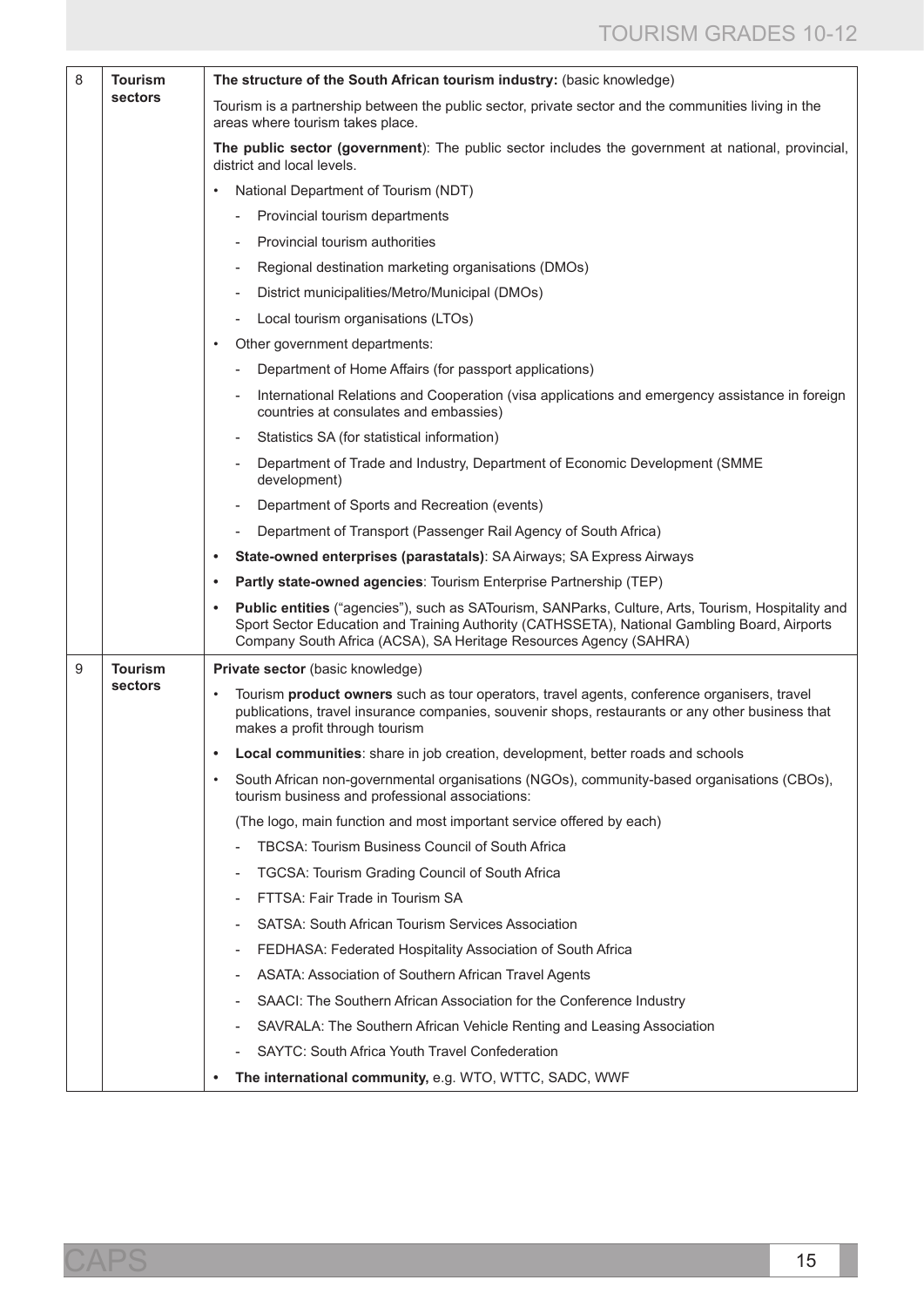| 10 | Domestic,<br>regional and<br>international<br>tourism | Technology used for payment in South Africa                                                                  |  |  |
|----|-------------------------------------------------------|--------------------------------------------------------------------------------------------------------------|--|--|
|    |                                                       | <b>Payment methods</b>                                                                                       |  |  |
|    |                                                       | Advantages and disadvantages. Identify/select the most appropriate form of payment based on the<br>situation |  |  |
|    |                                                       | Internet payments                                                                                            |  |  |
|    |                                                       | ATM payments                                                                                                 |  |  |
|    |                                                       | Cellphone payments                                                                                           |  |  |
|    |                                                       | Speed point machines (fixed and portable)                                                                    |  |  |
|    |                                                       | Credit cards (Visa, MasterCard, American Express, Diners Club)                                               |  |  |
|    |                                                       | Debit cards (SA Travel Card)                                                                                 |  |  |
|    |                                                       | Cheques                                                                                                      |  |  |
|    | Suggestions for project in term 1                     |                                                                                                              |  |  |
|    | Choose one of the following themes:                   |                                                                                                              |  |  |

- • Choose two types of tourists, draw up their profiles and link their needs and preferences to accommodation, food and beverage establishments in your town, city or nearby city
- • Food and beverage establishments in the capital city of my province: focus on types of food outlets, facilities and services offered.
- • Accommodation establishments in the capital city of my province: focus on types of accommodation, grading status, facilities and services offered.
- • In-room technology used in accommodation establishments

Field trip assignment. Choose an attraction or establishment linked to the Grade 10 curriculum.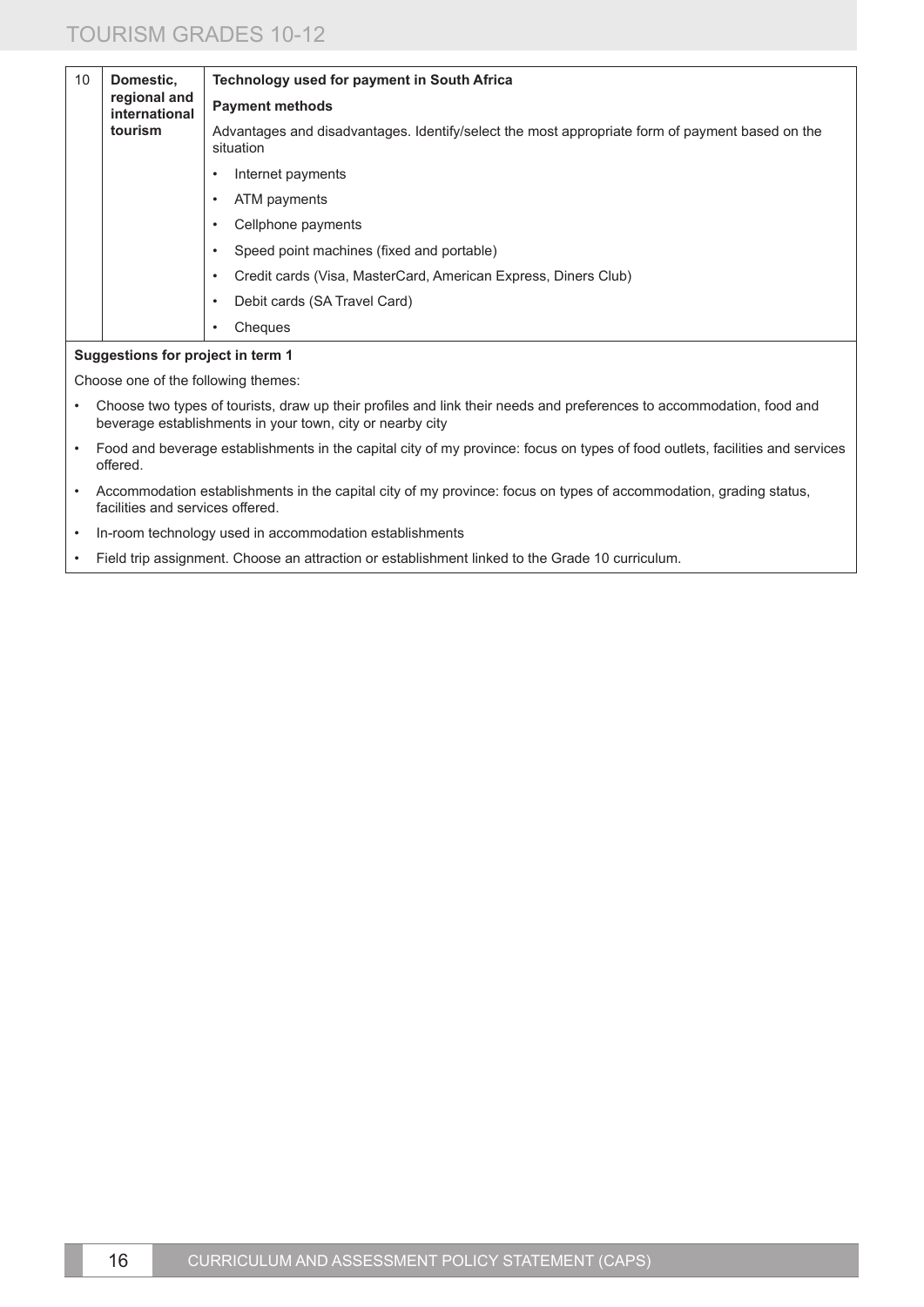| Grade 10 Term 2                                                             |                               | Formal assessment term 2:                                                                                                                                                                                                                                                                                             |                      |     |
|-----------------------------------------------------------------------------|-------------------------------|-----------------------------------------------------------------------------------------------------------------------------------------------------------------------------------------------------------------------------------------------------------------------------------------------------------------------|----------------------|-----|
| Four hours per week, including                                              |                               |                                                                                                                                                                                                                                                                                                                       | <b>Test</b>          | 25% |
| informal assessment such as written work, marking of homework, class tests, |                               |                                                                                                                                                                                                                                                                                                                       | Midyear examination  | 75% |
| case studies;                                                               |                               |                                                                                                                                                                                                                                                                                                                       | PAT term 2:          |     |
| $\bullet$                                                                   | formal assessment: test; and  |                                                                                                                                                                                                                                                                                                                       | Hand in first phase. |     |
|                                                                             | work on the PAT.              |                                                                                                                                                                                                                                                                                                                       |                      |     |
|                                                                             | <b>Topic</b>                  | <b>Content</b>                                                                                                                                                                                                                                                                                                        |                      |     |
| 1                                                                           | Map work and<br>tour planning | Map terminology and map symbols                                                                                                                                                                                                                                                                                       |                      |     |
|                                                                             |                               | Concepts such as scale, direction, distance indicators, legends, map grid references,<br>equator, hemispheres, north pole, south pole, latitude, longitude, time zones, Universal Time<br>Coordinate (UTC), International Date Line (IDL)                                                                             |                      |     |
|                                                                             |                               | Resources: Different types of colour maps, as needed for all sections on map work and tour planning                                                                                                                                                                                                                   |                      |     |
| $\overline{2}$                                                              | Map work and                  | Different types of maps in a tourism context                                                                                                                                                                                                                                                                          |                      |     |
|                                                                             | tour planning                 | Give an example and explanation of the type of map and its uses and value in tourism.                                                                                                                                                                                                                                 |                      |     |
|                                                                             |                               | A variety of maps used in tourism context: road and street maps, political maps, physical<br>$\bullet$<br>maps, specialist maps (reflecting climate, airports, railways, etc.), tourist information maps<br>(National Parks, World Heritage Sites, tourist attractions in specific areas, hiking trails,<br>meanders) |                      |     |
|                                                                             |                               | Electronic maps: global positioning systems (GPS), Google street maps, Google Earth<br>and other ICT resources: Computers or smart phones can be used to access examples of<br>electronic maps.                                                                                                                       |                      |     |
| 3                                                                           | Map work and                  | Location of the following on a colour map of South Africa:                                                                                                                                                                                                                                                            |                      |     |
|                                                                             | tour planning                 | South Africa's borders, provinces, capital cities, international airports, harbours, national<br>highways, gateways, major mountains, rivers and dams                                                                                                                                                                 |                      |     |
| 4                                                                           | Map work and                  | Location of the following on a colour map of the world:                                                                                                                                                                                                                                                               |                      |     |
|                                                                             | tour planning                 | South Africa and the SADC countries<br>$\bullet$                                                                                                                                                                                                                                                                      |                      |     |
|                                                                             |                               | Seven continents: Asia, Africa, Europe, North America, South America, Australia, Antarctica<br>٠                                                                                                                                                                                                                      |                      |     |
|                                                                             |                               | Three oceans: Indian; Atlantic, Pacific<br>$\bullet$                                                                                                                                                                                                                                                                  |                      |     |
|                                                                             |                               | Island groups: Mediterranean, Caribbean, Indian Ocean<br>٠                                                                                                                                                                                                                                                            |                      |     |
|                                                                             |                               | Tourism regions:                                                                                                                                                                                                                                                                                                      |                      |     |
|                                                                             |                               | Far East, Middle East, South East Asia and Pacific                                                                                                                                                                                                                                                                    |                      |     |
|                                                                             |                               | Russia                                                                                                                                                                                                                                                                                                                |                      |     |
|                                                                             |                               | United Kingdom                                                                                                                                                                                                                                                                                                        |                      |     |
|                                                                             |                               | Western Europe, Eastern Europe, Central Europe, Northern Europe (Scandinavian and<br>Nordic countries)                                                                                                                                                                                                                |                      |     |
|                                                                             |                               | Americas: South America (Brazil, Argentina, Honduras, Chile), North America (Mexico,<br>USA, Canada, Alaska)                                                                                                                                                                                                          |                      |     |
|                                                                             |                               | Australasia: Australia, New Zealand, the island of New Guinea, neighbouring islands in the<br>Pacific Ocean                                                                                                                                                                                                           |                      |     |
| 5                                                                           | Map work and<br>tour planning | Distance indicators and distance tables:                                                                                                                                                                                                                                                                              |                      |     |
|                                                                             |                               | Distance indicators on maps to determine travel distances<br>$\bullet$                                                                                                                                                                                                                                                |                      |     |
|                                                                             |                               | Distance tables to determine distances between<br>$\bullet$                                                                                                                                                                                                                                                           |                      |     |
|                                                                             |                               | the towns/cities in your province; and<br>$\overline{\phantom{a}}$                                                                                                                                                                                                                                                    |                      |     |
|                                                                             |                               | South Africa's major cities.<br>$\overline{\phantom{a}}$                                                                                                                                                                                                                                                              |                      |     |
|                                                                             |                               | Link between the distance and the time spent travelling. (Drive approximately 100 km in one<br>$\bullet$<br>hour.)                                                                                                                                                                                                    |                      |     |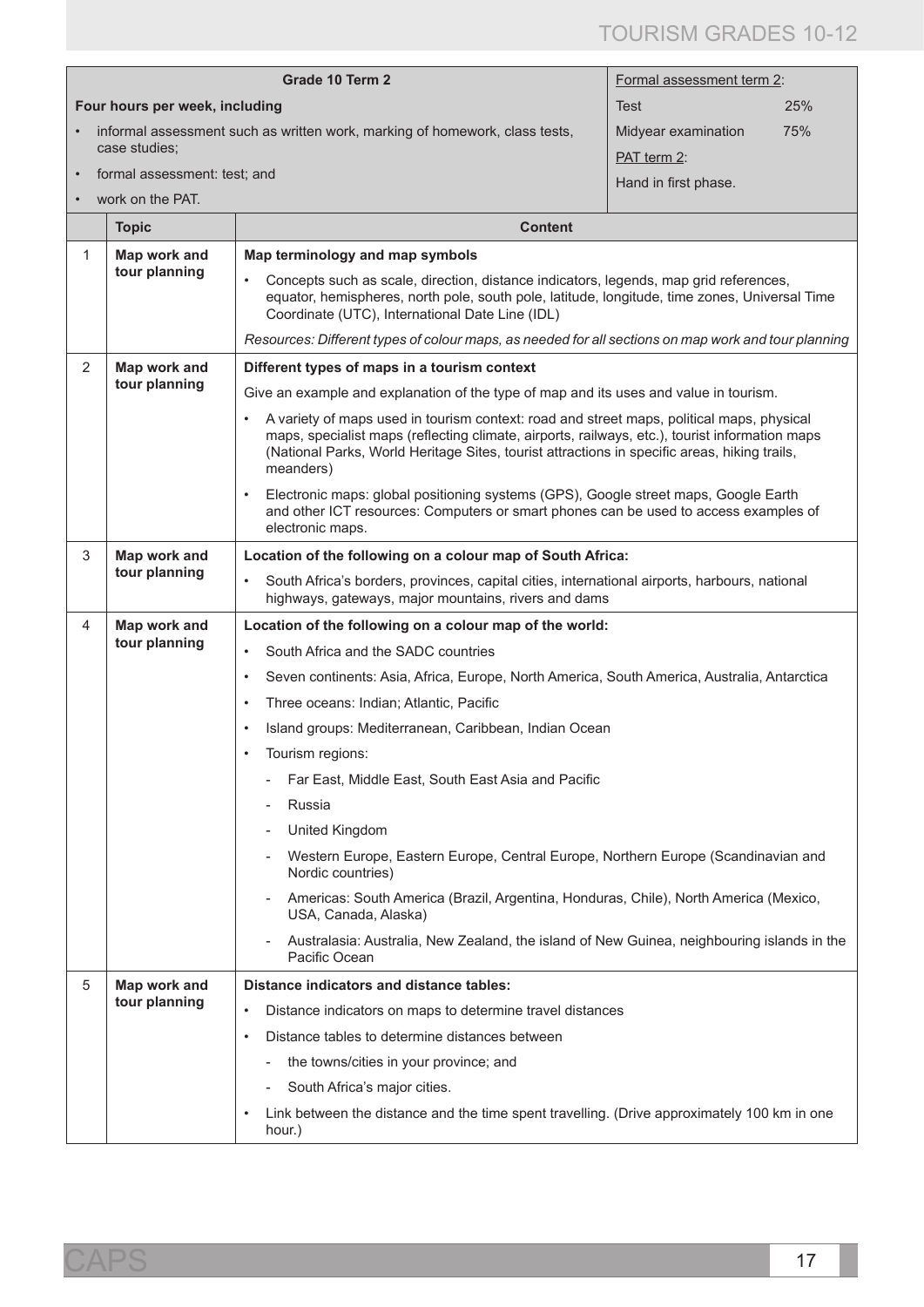| 6        | Domestic.<br>regional and<br>international<br>tourism | Domestic tourism:                                                                                                                                                                                   |
|----------|-------------------------------------------------------|-----------------------------------------------------------------------------------------------------------------------------------------------------------------------------------------------------|
|          |                                                       | The concept domestic tourism<br>$\bullet$                                                                                                                                                           |
|          |                                                       | Benefits of domestic tourism for South Africa (focus on the economy, people and<br>$\bullet$<br>environment)                                                                                        |
|          |                                                       | The <i>Sho't Left</i> campaign to promote domestic tourism in South Africa<br>$\bullet$                                                                                                             |
|          |                                                       | Resources: www.southafrica.net/shotleft or SA Tourism call centre: 083 123 6789                                                                                                                     |
| 7        | Domestic,                                             | Domestic tourism statistics:                                                                                                                                                                        |
|          | regional and<br>international                         | Concepts: statistics, intra-provincial travel versus inter-provincial travel<br>$\bullet$                                                                                                           |
|          | tourism                                               | Interpretation of statistics such as purpose of trips, most visited provinces, length of stay in<br>$\bullet$<br>each province, average expenditure per tourist, seasonality, activities undertaken |
|          |                                                       | Resources: www.southafrica.net or www.statssa.gov.za                                                                                                                                                |
| $8 - 10$ |                                                       | Midyear examinations                                                                                                                                                                                |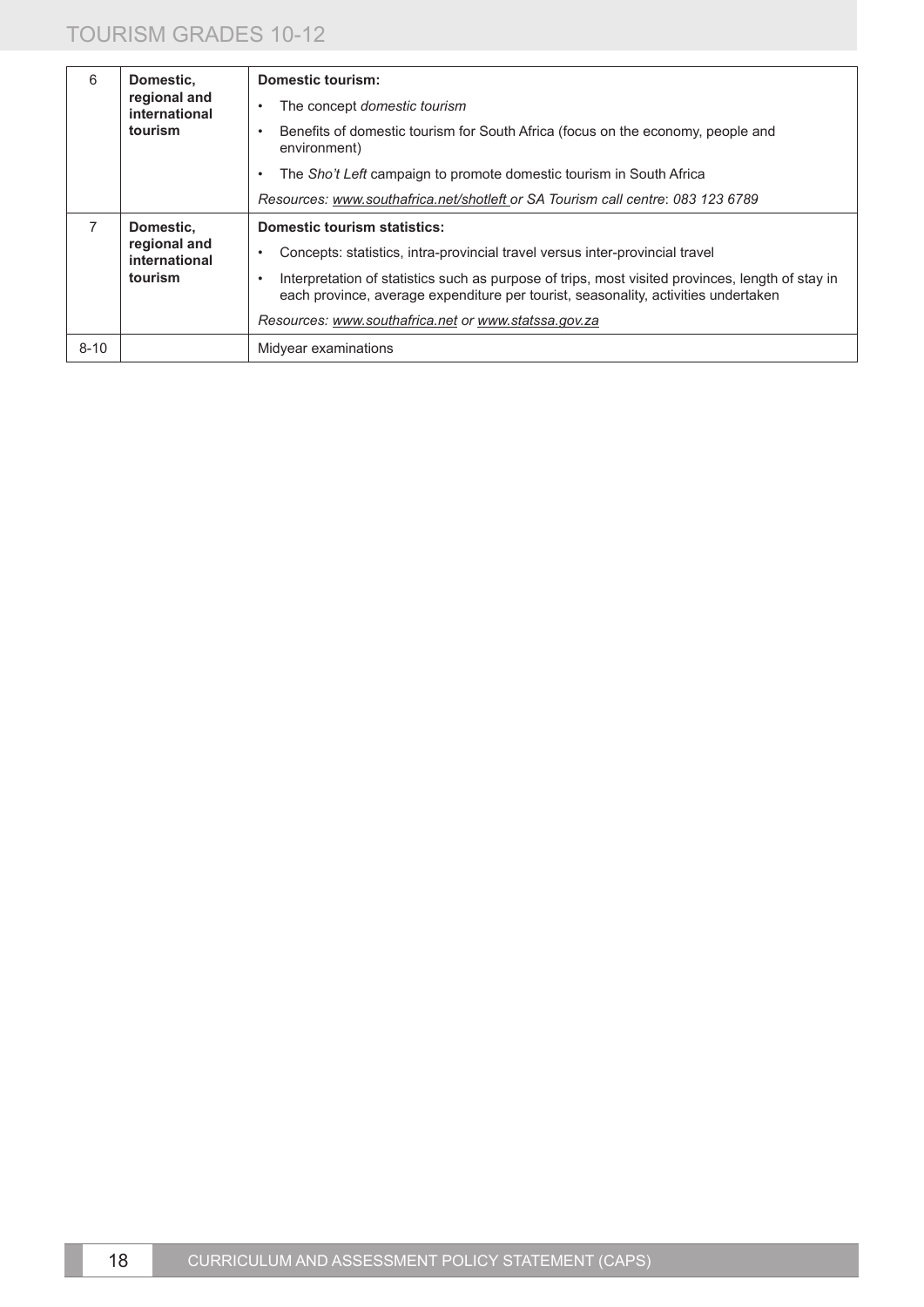|                                                                             | Grade 10 term 3<br><b>Assessment term 3</b> |                                                                                                                                                                                                                                                                                                  |                         |  |
|-----------------------------------------------------------------------------|---------------------------------------------|--------------------------------------------------------------------------------------------------------------------------------------------------------------------------------------------------------------------------------------------------------------------------------------------------|-------------------------|--|
| Four hours per week, including                                              |                                             |                                                                                                                                                                                                                                                                                                  | Test/open-book test 25% |  |
| informal assessment such as written work, marking of homework, class tests; |                                             |                                                                                                                                                                                                                                                                                                  | 75%<br>Test             |  |
| formal assessment: test and open-book test; and                             |                                             |                                                                                                                                                                                                                                                                                                  | PAT term 3:             |  |
|                                                                             | work on the PAT.                            |                                                                                                                                                                                                                                                                                                  | Hand in phase 2         |  |
|                                                                             | <b>Topic</b>                                | <b>Content</b>                                                                                                                                                                                                                                                                                   |                         |  |
| 1                                                                           | <b>Tourist</b>                              | <b>Tourist attractions in South Africa:</b><br>(*World heritage sites)                                                                                                                                                                                                                           |                         |  |
|                                                                             | <b>attractions</b>                          | South Africa's tourist information relating to climate, rainfall, capital cities, main languages, airports and<br>harbours in tourism context                                                                                                                                                    |                         |  |
|                                                                             |                                             | Tourists attractions in the provinces of South Africa under the following headings: Location (proximity to<br>the nearest city or town), short description (main focus of this attraction and a few points of interest)                                                                          |                         |  |
|                                                                             |                                             | Eastern Cape attractions: Addo Elephant National Park, National Arts Festival Grahamstown, Great<br>Fish River (canoeing), the world's highest bungee jumping at Bloukrans                                                                                                                       |                         |  |
|                                                                             |                                             | Free State attractions: Vredefort Dome*, Golden Gate Highland National Park                                                                                                                                                                                                                      |                         |  |
|                                                                             |                                             | Gauteng attractions: Cradle of Humankind*, Apartheid Museum, Gold Reef City, Soweto (heritage)                                                                                                                                                                                                   |                         |  |
| 2                                                                           | <b>Tourist</b><br>attractions               | KZN attractions: iSimangaliso (Greater St Lucia) Wetland Park*, Ukahlamba-Drakensberg Park*,<br>Durban Beachfront (The Golden Mile/Marine Parade), uShaka Marine World, Comrades Marathon,<br>sardine run                                                                                        |                         |  |
|                                                                             |                                             | Limpopo attractions: Mapungubwe Cultural Landscape*, Kruger National Park, African Ivory Route                                                                                                                                                                                                   |                         |  |
| 3                                                                           | <b>Tourist</b><br>attractions               | Mpumalanga attractions: the Panorama Route (Pilgrim's Rest, Blyde River Canyon, God's Window,<br>Bourke's Luck Potholes)                                                                                                                                                                         |                         |  |
|                                                                             |                                             | Northern Cape attractions: Kimberley Big Hole and Mine Museum, Roaring sand of Witsand Nature<br>Reserve, Namaqualand floral beauty, South African Large Telescope (SALT) in Sutherland                                                                                                          |                         |  |
|                                                                             |                                             | North West attractions: Sun City and Lost City, Lesedi cultural village, Pilanesberg Game Reserve,<br>Aardklop Arts Festival                                                                                                                                                                     |                         |  |
| 4                                                                           | <b>Tourist</b><br><b>attractions</b>        | Western Cape attractions: Table Mountain, Victoria and Alfred (V&A) Waterfront, Robben Island*,<br>Garden Route, wine routes, Cango Caves and ostrich farms, Cape Argus Cycle Tour, Klein Karoo<br><b>National Arts Festival</b>                                                                 |                         |  |
| 5                                                                           | <b>Tourist</b>                              | South African fauna and flora as a tourist attraction:                                                                                                                                                                                                                                           |                         |  |
|                                                                             | <b>attractions</b>                          | Concepts: biodiversity, environment (natural, physical, cultural, manmade), ecosystem, species,<br>fauna and flora, wildlife, habitat, endangered, red data list, extinct, indigenous, alien, threatened,<br>culling, poaching, legal hunting, mass tourism, over-consumption in tourism context |                         |  |
|                                                                             |                                             | <b>South African National Parks (SANParks):</b>                                                                                                                                                                                                                                                  |                         |  |
|                                                                             |                                             | What is a national park? Why do tourists visit national Parks?<br>$\bullet$                                                                                                                                                                                                                      |                         |  |
|                                                                             |                                             | Kruger National Park (flagship): Concepts: Main rest camps (refer to Skukuza as administrative<br>$\bullet$<br>headquarters and the largest camp), bushveld camps, overnight hides, bush lodges, luxury lodges.<br>Mention main activities offered by the park                                   |                         |  |
|                                                                             |                                             | The following national parks (Location on a map, main conservation focus of each park):<br>$\bullet$                                                                                                                                                                                             |                         |  |
|                                                                             |                                             | Addo Elephant, Augrabies, Bontebok, Golden Gate, Garden Route (Tsitsikamma, Knysna,<br>Wilderness), Mountain Zebra, Namaqua, Table Mountain, West Coast.                                                                                                                                         |                         |  |
|                                                                             |                                             | Transfrontier parks (Location on a map): What is a transfrontier park?<br>$\bullet$                                                                                                                                                                                                              |                         |  |
|                                                                             |                                             | Ai Ais Richtersveld, Kgalagadi, Greater Limpopo.                                                                                                                                                                                                                                                 |                         |  |
|                                                                             |                                             | Transfrontier conservation areas: What is a transfrontier conservation area? Names and countries<br>$\bullet$<br>involved:                                                                                                                                                                       |                         |  |
|                                                                             |                                             | Limpopo-Shashe (SA, Zimbabwe and Botswana) Maluti-Drakensberg (Lesotho and SA).                                                                                                                                                                                                                  |                         |  |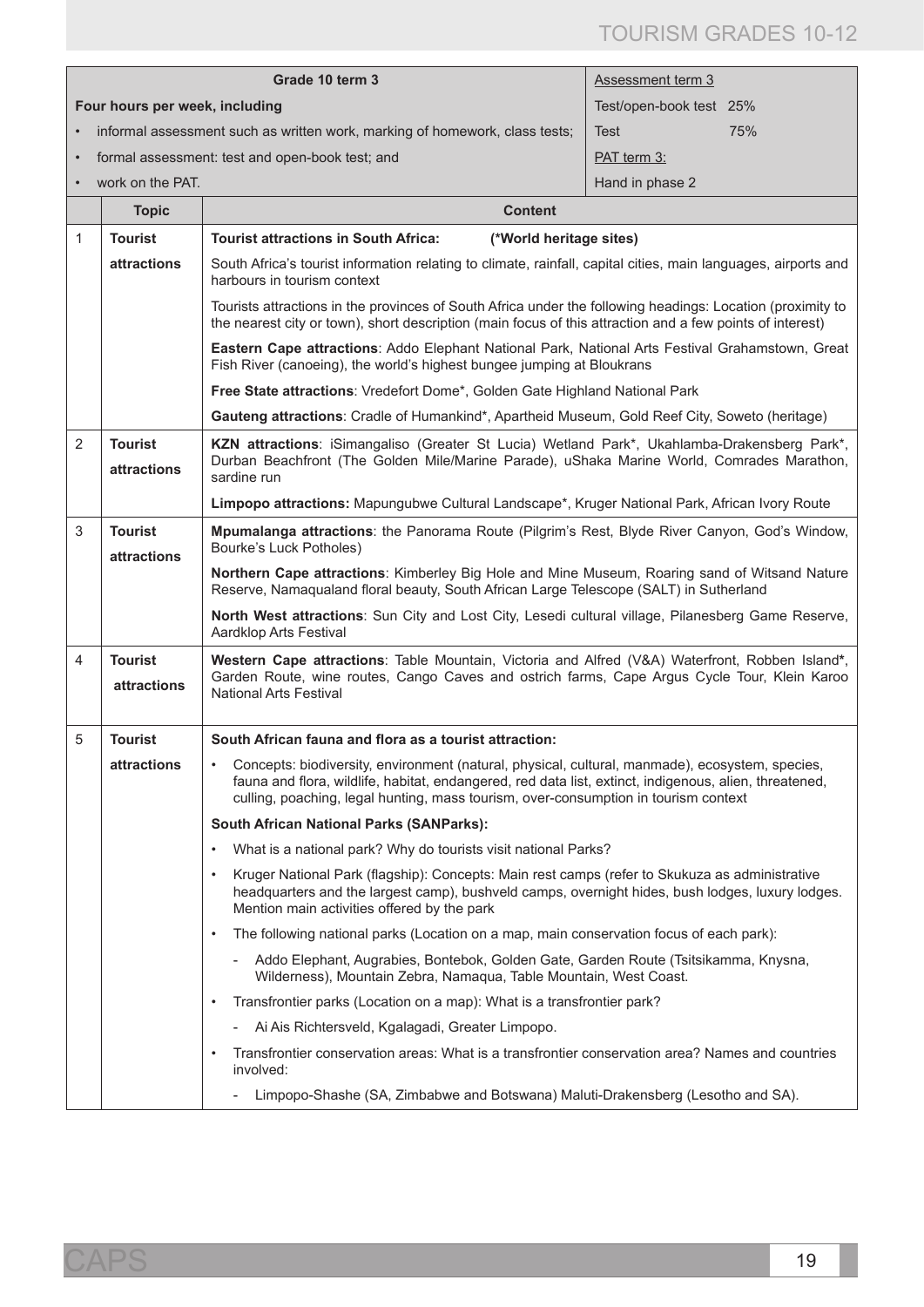| 6  | <b>Tourist</b><br><b>attractions</b> | Luxury private game reserves: What is a luxury private game reserve? Type of tourist who will visit this<br>type of attraction, exclusive services and experiences a tourist can expect                                                                  |
|----|--------------------------------------|----------------------------------------------------------------------------------------------------------------------------------------------------------------------------------------------------------------------------------------------------------|
|    |                                      | Exclusive services and experiences offered by the following: Shamwari, Madikwe, Phinda, Sabi<br>$\bullet$<br>Sabi                                                                                                                                        |
|    |                                      | National botanical gardens: what is a botanical garden? Why do tourists visit botanical gardens?                                                                                                                                                         |
|    |                                      | Kirstenbosch Botanical Gardens: facilities and activities (flagship).<br>$\bullet$                                                                                                                                                                       |
|    |                                      | All other national botanical gardens (only names and location on a map)<br>$\bullet$                                                                                                                                                                     |
| 7  | <b>Sustainable</b>                   | <b>Sustainable tourism:</b>                                                                                                                                                                                                                              |
|    | and<br>responsible                   | Concept: sustainability, sustainable practices in tourism businesses<br>$\bullet$                                                                                                                                                                        |
|    | tourism                              | The need for sustainable practices in tourism businesses<br>$\bullet$                                                                                                                                                                                    |
|    |                                      | The three pillars of sustainable tourism (planet, people, profit)<br>$\bullet$                                                                                                                                                                           |
|    |                                      | Environmental: impact of tourism businesses on the natural environment                                                                                                                                                                                   |
|    |                                      | Social: impact of tourism businesses on local communities                                                                                                                                                                                                |
|    |                                      | Economic: impact of tourism businesses on local communities                                                                                                                                                                                              |
|    |                                      | Resources: case studies of sustainable practices in tourism businesses www.tourism.gov.za                                                                                                                                                                |
| 8  | <b>Sustainable</b>                   | Responsible tourism:                                                                                                                                                                                                                                     |
|    | and<br>responsible                   | The concept: responsible tourist behaviour towards the environment<br>$\bullet$                                                                                                                                                                          |
|    | tourism                              | Negative impact of tourism on environment and host community<br>$\bullet$                                                                                                                                                                                |
|    |                                      | Rules for tourist behaviour in the natural environment<br>$\bullet$                                                                                                                                                                                      |
|    |                                      | Good environmental practices such as litter control, conservation of energy, water and other scarce<br>$\bullet$<br>resources                                                                                                                            |
|    |                                      | The benefits of good environmental practices for the tourism industry                                                                                                                                                                                    |
|    |                                      | Resources: case studies of positive or negative tourist behaviour towards the natural environment                                                                                                                                                        |
| 9  | <b>Sustainable</b>                   | Global warming and the tourism industry:                                                                                                                                                                                                                 |
|    | and<br>responsible<br>tourism        | The concept: global warming, carbon footprint<br>$\bullet$                                                                                                                                                                                               |
|    |                                      | Causes of global warming (rise in the temperature of the earth)<br>$\bullet$                                                                                                                                                                             |
|    |                                      | Consequences of climate change on the tourism industry                                                                                                                                                                                                   |
|    |                                      | How accommodation establishments can minimise their carbon footprint through sustainable and<br>responsible tourism practices                                                                                                                            |
|    |                                      | How tourists can minimise their carbon footprint                                                                                                                                                                                                         |
|    |                                      | Resources: www.tourism.gov.za                                                                                                                                                                                                                            |
| 10 | <b>Marketing</b>                     | Marketing of tourism products, services and sites:                                                                                                                                                                                                       |
|    |                                      | Concepts: marketing, market research, target markets, market share, competitive edge, core and<br>$\bullet$<br>niche markets                                                                                                                             |
|    |                                      | The purpose of marketing tourism products and services                                                                                                                                                                                                   |
|    |                                      | Market research:<br>$\bullet$                                                                                                                                                                                                                            |
|    |                                      | The process of market research: consider factors such as the potential customer, broader target<br>market, competition, distribution of products, financing, marketing mix (the five "Ps" of marketing<br>mix: product, promotion, price, place, people) |
|    |                                      | Resources required for market research (budget for outsourcing to dedicated research<br>specialists, cooperative research groups, individual research)                                                                                                   |
|    |                                      | Managing market research (set time frames, target dates, implementation dates)                                                                                                                                                                           |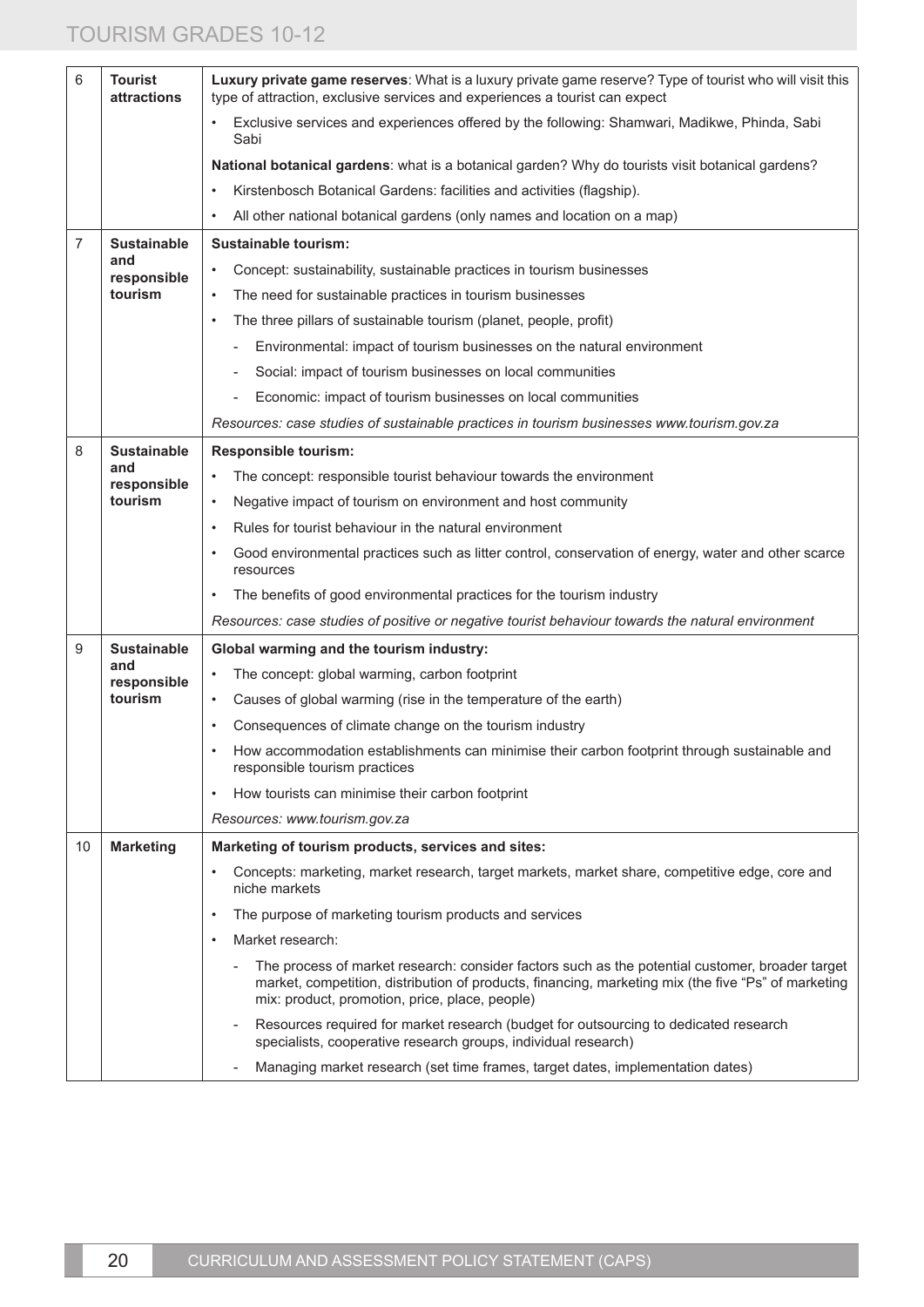### **Four hours per week, including**

#### **Grade 10 term 4**

- • informal assessment, such as written work, marking of homework, class tests, case studies; and
- • review and reinforcement activities.

|                | <b>Topic</b>                                 | <b>Content</b>                                                                                                                                                                                                                                                                 |
|----------------|----------------------------------------------|--------------------------------------------------------------------------------------------------------------------------------------------------------------------------------------------------------------------------------------------------------------------------------|
| 1              | <b>Culture and</b>                           | <b>Culture and heritage:</b>                                                                                                                                                                                                                                                   |
|                | heritage                                     | Concepts: culture, heritage, cultural diversity                                                                                                                                                                                                                                |
|                |                                              | Elements of culture, such as architecture, interiors, arts and crafts, cuisine, music and dance                                                                                                                                                                                |
|                |                                              | The importance and value of conserving heritage for future generations                                                                                                                                                                                                         |
| $\overline{2}$ | <b>Culture and</b>                           | Heritage sites in South Africa:                                                                                                                                                                                                                                                |
|                | heritage                                     | Cultural heritage sites, such as monuments, museums, historical buildings, graveyards,<br>$\bullet$<br>paleontological objects                                                                                                                                                 |
|                |                                              | Natural heritage sites, such as mountains, waterfalls, caves<br>$\bullet$                                                                                                                                                                                                      |
|                |                                              | The difference between local, provincial and national heritage sites<br>$\bullet$                                                                                                                                                                                              |
|                |                                              | Examples of heritage sites in own province<br>$\bullet$                                                                                                                                                                                                                        |
|                |                                              | The heritage plaque which identifies sites declared national heritage sites<br>$\bullet$                                                                                                                                                                                       |
|                |                                              | Resources: local tourism information centres.                                                                                                                                                                                                                                  |
| 3              | <b>Communication</b>                         | <b>Communication technology:</b>                                                                                                                                                                                                                                               |
|                | and customer<br>care                         | The various types of equipment and technology used to communicate in a tourism business<br>$\bullet$<br>environment: landline telephones, cellphones, fax machines, photocopying machines,<br>printers and computers (including email, videoconferencing and teleconferencing) |
|                |                                              | Functions, advantages and disadvantages of each<br>$\bullet$                                                                                                                                                                                                                   |
| 4              | <b>Communication</b><br>and customer<br>care | <b>Communication:</b> verbal and written                                                                                                                                                                                                                                       |
|                |                                              | Written communication used in the tourism industry, including e-mail and email netiquette,<br>$\bullet$<br>websites, SMS messaging, social networks such as Facebook and Twitter for marketing<br>purposes, faxes, memos, surveys, questionnaires                              |
|                |                                              | Verbal communication used in the tourism industry; business communication etiquette<br>in different situations in the tourism industry; face-to-face and telephonic; landlines and<br>cellphones                                                                               |
|                |                                              | Tourism road and information signs as a way of communication in the tourism industry<br>$\bullet$                                                                                                                                                                              |
| 5              | <b>Communication</b><br>and customer<br>care | Service excellence:                                                                                                                                                                                                                                                            |
|                |                                              | Concepts: service, service excellence<br>$\bullet$                                                                                                                                                                                                                             |
|                |                                              | The importance and value for a tourism business to provide quality service                                                                                                                                                                                                     |
|                |                                              | The advantages of excellent service delivery                                                                                                                                                                                                                                   |
|                |                                              | for a business                                                                                                                                                                                                                                                                 |
|                |                                              | for a tourist                                                                                                                                                                                                                                                                  |
|                |                                              | The consequences of poor service delivery                                                                                                                                                                                                                                      |
|                |                                              | Recommendations for improvement of poor service delivery                                                                                                                                                                                                                       |
|                |                                              | Resources: case studies relating to service delivery                                                                                                                                                                                                                           |
| $6 - 7$        |                                              | Review and reinforcement activities in class to assess the learners' grasp of the learning mate-<br>rial. Examples of activities may include a class quiz, games, short tests, drawing concept maps,<br>class competitions, working through previous question papers, etc.     |
| $8 - 10$       | End-of--year examinations                    |                                                                                                                                                                                                                                                                                |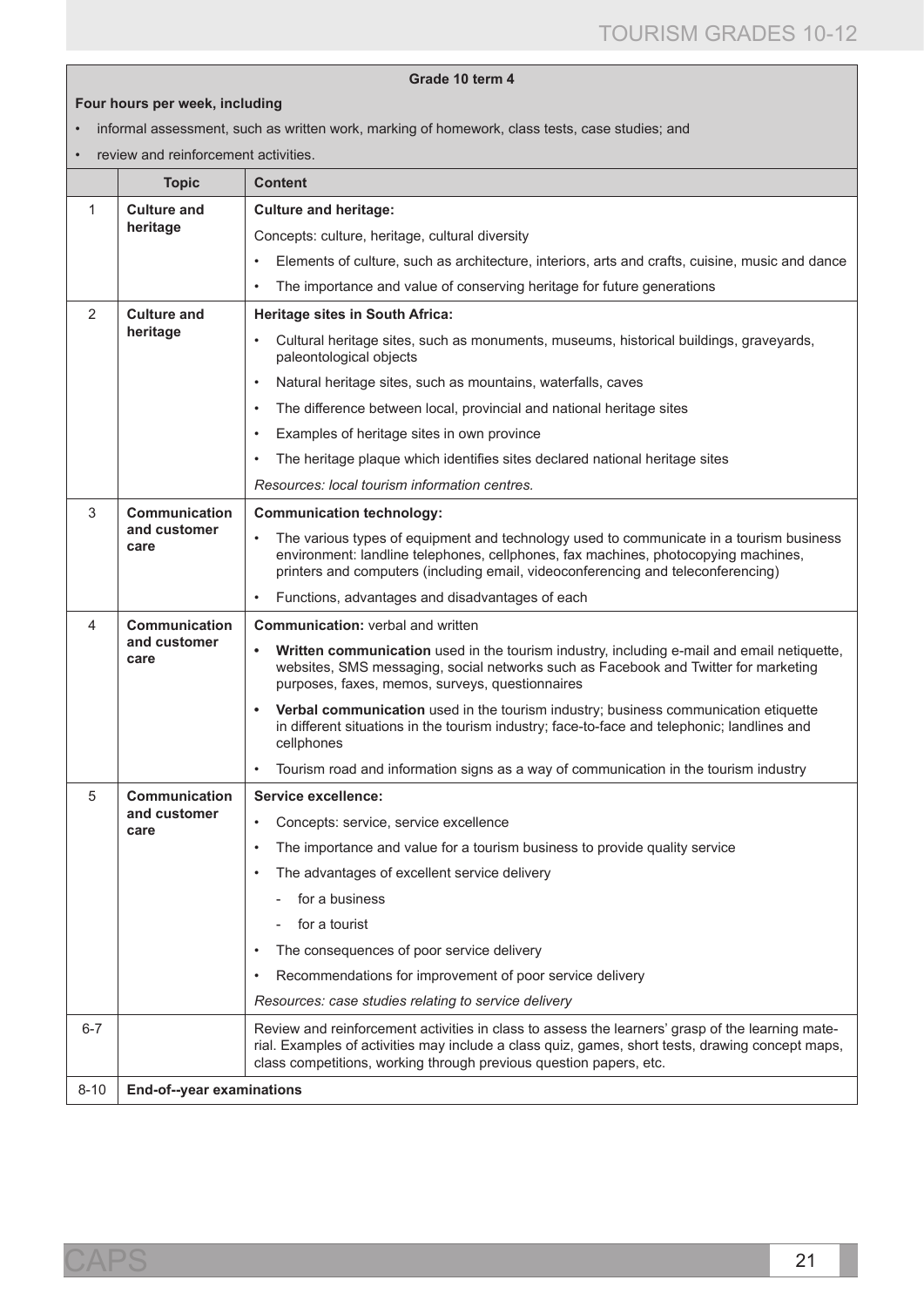| <b>SBA 25%</b>                                   | <b>PAT 25%</b>                 | <b>EXAMINATION 50%</b>  |  |
|--------------------------------------------------|--------------------------------|-------------------------|--|
| Term 1 100                                       | Practical assessment task 1 50 | Written examination 200 |  |
| Term 2 100                                       | Practical assessment task 2 50 |                         |  |
| Term 3 100                                       |                                |                         |  |
| 300 convert to 100                               | 100                            | 200                     |  |
| Total mark: $100 + 100 + 200 = 400 \div 4 = 100$ |                                |                         |  |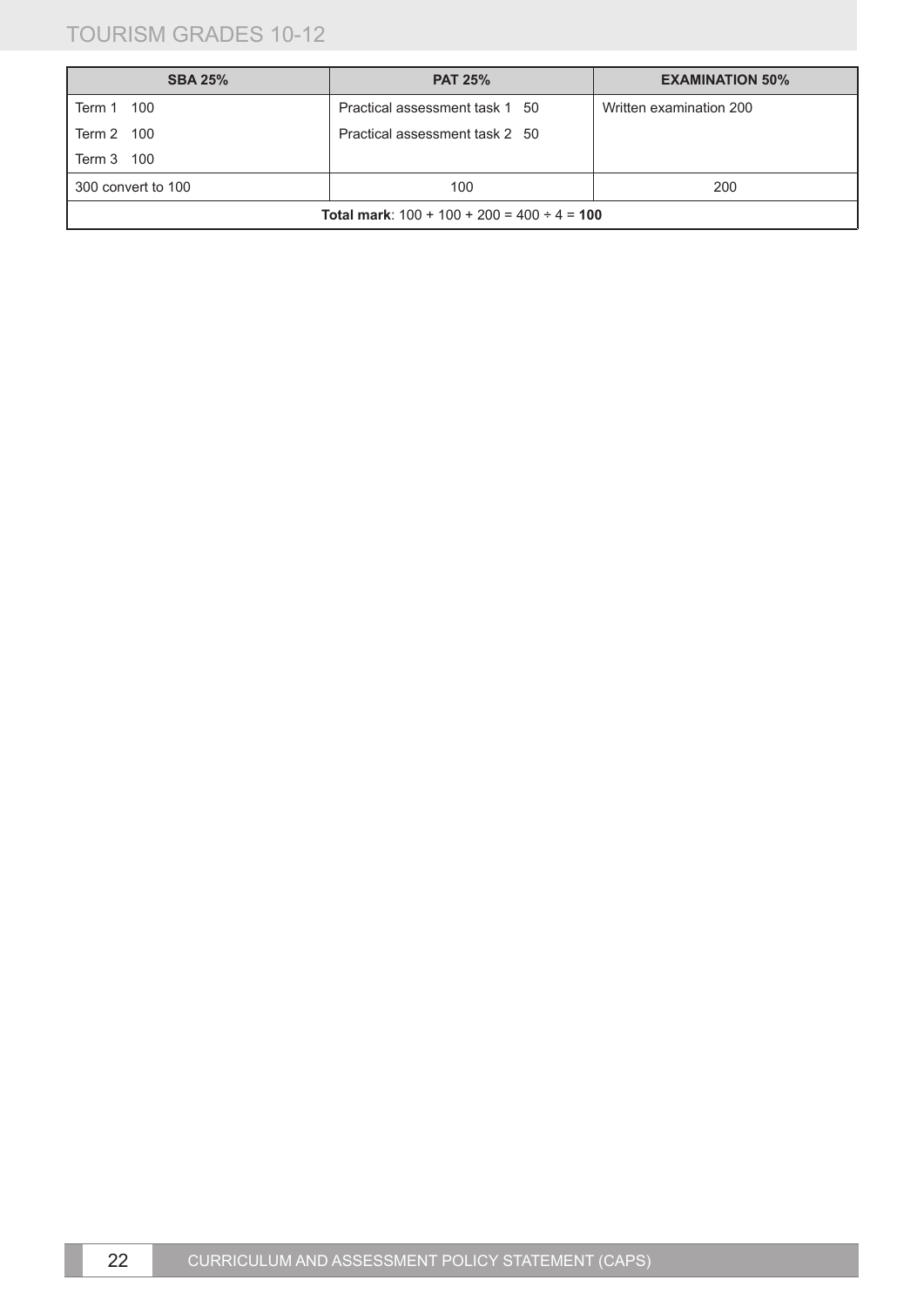|                                                                                                                                                                                                                                                                                                              | Grade 11 Term 1<br>Formal assessment term 1: |                                                                                                                                                                                                                                                                                                                                                                                                  |                              |                       |  |
|--------------------------------------------------------------------------------------------------------------------------------------------------------------------------------------------------------------------------------------------------------------------------------------------------------------|----------------------------------------------|--------------------------------------------------------------------------------------------------------------------------------------------------------------------------------------------------------------------------------------------------------------------------------------------------------------------------------------------------------------------------------------------------|------------------------------|-----------------------|--|
|                                                                                                                                                                                                                                                                                                              |                                              | Four hours per week, including                                                                                                                                                                                                                                                                                                                                                                   | 75%<br>Test                  |                       |  |
|                                                                                                                                                                                                                                                                                                              |                                              | informal assessment, such as written work, marking of homework, class tests,                                                                                                                                                                                                                                                                                                                     | Project OR                   |                       |  |
|                                                                                                                                                                                                                                                                                                              | case studies; and                            |                                                                                                                                                                                                                                                                                                                                                                                                  | 25%<br>Field trip assignment |                       |  |
| $\bullet$                                                                                                                                                                                                                                                                                                    |                                              | formal assessment, such as guidance on the project and writing the test.                                                                                                                                                                                                                                                                                                                         |                              |                       |  |
|                                                                                                                                                                                                                                                                                                              | <b>Topic</b>                                 | <b>Content</b>                                                                                                                                                                                                                                                                                                                                                                                   |                              |                       |  |
| 1                                                                                                                                                                                                                                                                                                            | <b>Tourism</b><br>sectors                    | <b>Transport services in South Africa:</b>                                                                                                                                                                                                                                                                                                                                                       |                              |                       |  |
|                                                                                                                                                                                                                                                                                                              |                                              | Airports, airlines and airport operations:                                                                                                                                                                                                                                                                                                                                                       |                              |                       |  |
|                                                                                                                                                                                                                                                                                                              |                                              | Concepts: gateway, inbound, outbound, domestic flights, regional flights, inter-continental flights,<br>$\bullet$<br>transcontinental flights, transatlantic flights, connecting flights, long-haul flights, medium-haul flights,<br>short-haul flights, chartered flights, international airports, national airports, privately owned airports and<br>private landing strips in tourism context |                              |                       |  |
| 2                                                                                                                                                                                                                                                                                                            | <b>Tourism</b>                               | South Africa's international and national airports:                                                                                                                                                                                                                                                                                                                                              |                              |                       |  |
|                                                                                                                                                                                                                                                                                                              | sectors                                      | Location on a map.<br>$\bullet$                                                                                                                                                                                                                                                                                                                                                                  |                              |                       |  |
|                                                                                                                                                                                                                                                                                                              |                                              | International status of airport (cargo only or passenger and cargo)<br>$\bullet$                                                                                                                                                                                                                                                                                                                 |                              |                       |  |
|                                                                                                                                                                                                                                                                                                              |                                              | Airports operated by Airports Company of South Africa (ACSA)<br>$\bullet$                                                                                                                                                                                                                                                                                                                        |                              |                       |  |
|                                                                                                                                                                                                                                                                                                              |                                              | Airlines operating in South Africa, such as SA's national carrier, budget airlines, international carriers<br>$\bullet$<br>operating in South Africa                                                                                                                                                                                                                                             |                              |                       |  |
|                                                                                                                                                                                                                                                                                                              |                                              | Interpretation of airline timetables / schedules<br>$\bullet$                                                                                                                                                                                                                                                                                                                                    |                              |                       |  |
| 3                                                                                                                                                                                                                                                                                                            | <b>Tourism</b>                               | Airport terminology:                                                                                                                                                                                                                                                                                                                                                                             |                              |                       |  |
|                                                                                                                                                                                                                                                                                                              | sectors                                      | Airport (landside, terminal, airside), gate, check-in counter, speed check-in kiosks, boarding pass, gate,<br>security control points, boarding, carousel, baggage claim area                                                                                                                                                                                                                    |                              |                       |  |
| $\bullet$                                                                                                                                                                                                                                                                                                    |                                              | Check-in procedures, boarding procedures                                                                                                                                                                                                                                                                                                                                                         |                              |                       |  |
| Baggage allowances (domestic flights)<br>$\bullet$<br>Safety procedures before take-off<br>$\bullet$                                                                                                                                                                                                         |                                              |                                                                                                                                                                                                                                                                                                                                                                                                  |                              |                       |  |
|                                                                                                                                                                                                                                                                                                              |                                              |                                                                                                                                                                                                                                                                                                                                                                                                  |                              | Aircraft terminology: |  |
|                                                                                                                                                                                                                                                                                                              |                                              | Aisle, galley, cockpit, overhead storage bins, tray tables, cargo hold, entertainment and oxygen masks.                                                                                                                                                                                                                                                                                          |                              |                       |  |
| Seating configuration in an aircraft:<br>Wide- and narrow body aircrafts. Travel class sections (business class, economy class). Locating your<br>seat in an aircraft. Aisle seats and window seats, emergency exit seats (focus on the type of aircraft<br>used by the airlines operating in South Africa). |                                              |                                                                                                                                                                                                                                                                                                                                                                                                  |                              |                       |  |
|                                                                                                                                                                                                                                                                                                              |                                              |                                                                                                                                                                                                                                                                                                                                                                                                  |                              |                       |  |
| 4                                                                                                                                                                                                                                                                                                            | <b>Tourism</b>                               | Technology used at airports:                                                                                                                                                                                                                                                                                                                                                                     |                              |                       |  |
|                                                                                                                                                                                                                                                                                                              | sectors                                      | Technology at airports to facilitate travel, such as baggage wrap equipment, x-ray security scanners,<br>$\bullet$<br>biometric scanners, thermal body scanners, metal detectors, information display boards, touch screen<br>information systems. Include any new developments                                                                                                                  |                              |                       |  |
|                                                                                                                                                                                                                                                                                                              |                                              | The use of PDIs (Personal Digital Assistants / Smartphones) for air travel ("iTravel") (electronic informa-<br>$\bullet$<br>tion, e.g. travel documents, tickets, identification, boarding passes). Include any new developments.                                                                                                                                                                |                              |                       |  |
| 5                                                                                                                                                                                                                                                                                                            | <b>Tourism</b>                               | The tourism bus industry:                                                                                                                                                                                                                                                                                                                                                                        |                              |                       |  |
|                                                                                                                                                                                                                                                                                                              | sectors                                      | Major tourist transporters, different types of buses: minibuses, coaches, megabuses, sleeper coaches,<br>$\bullet$<br>special purpose buses such as open-top buses for sightseeing                                                                                                                                                                                                               |                              |                       |  |
| Information provided on bus schedules                                                                                                                                                                                                                                                                        |                                              |                                                                                                                                                                                                                                                                                                                                                                                                  |                              |                       |  |
| 6                                                                                                                                                                                                                                                                                                            | <b>Tourism</b><br>sectors                    | The tourism train industry:                                                                                                                                                                                                                                                                                                                                                                      |                              |                       |  |
|                                                                                                                                                                                                                                                                                                              |                                              | Difference between commuter trains (Metrorail) and tourists trains such as Shosholoza Meyl<br>$\bullet$                                                                                                                                                                                                                                                                                          |                              |                       |  |
|                                                                                                                                                                                                                                                                                                              |                                              | Terminology: schedule, coaches, coupé, compartment, lounges, tourist class, economy class, bedding<br>$\bullet$<br>tickets, dining car                                                                                                                                                                                                                                                           |                              |                       |  |
|                                                                                                                                                                                                                                                                                                              |                                              | Heritage/novelty/scenic tourist trains<br>$\bullet$                                                                                                                                                                                                                                                                                                                                              |                              |                       |  |
|                                                                                                                                                                                                                                                                                                              |                                              | Luxury trains such as Blue Train, Rovos Rail, Shongololo Express, Premier Classe (http://premier-<br>classe.co.za)                                                                                                                                                                                                                                                                               |                              |                       |  |
|                                                                                                                                                                                                                                                                                                              |                                              | Information provided on train schedules                                                                                                                                                                                                                                                                                                                                                          |                              |                       |  |

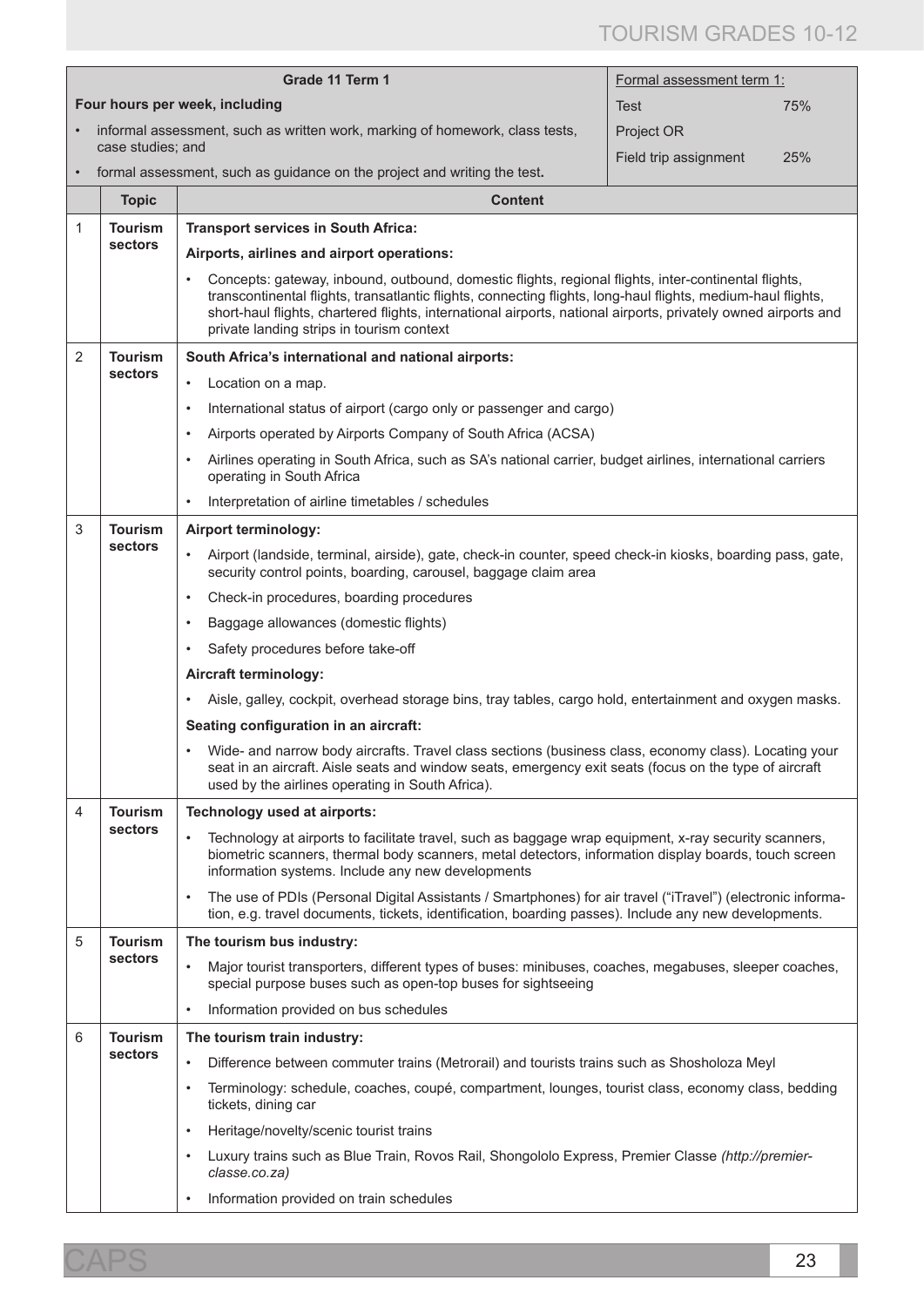| $\overline{7}$                     | <b>Tourism</b><br>sectors           | The Gautrain:                                                                                                                                                                                                              |  |  |
|------------------------------------|-------------------------------------|----------------------------------------------------------------------------------------------------------------------------------------------------------------------------------------------------------------------------|--|--|
|                                    |                                     | Interesting features such as exterior and interior appearance, security, speed<br>$\bullet$                                                                                                                                |  |  |
|                                    |                                     | Gautrain technology such as ticketing procedures, electronic boarding procedures, electronic arrival<br>$\bullet$<br>and departure announcements                                                                           |  |  |
|                                    |                                     | Routes, parking facilities and bus service linked to the Gautrain<br>$\bullet$                                                                                                                                             |  |  |
|                                    |                                     | Benefits for the tourism industry<br>$\bullet$                                                                                                                                                                             |  |  |
|                                    |                                     | Include any new developments                                                                                                                                                                                               |  |  |
| 8                                  | <b>Tourism</b>                      | The luxury cruise liner industry:                                                                                                                                                                                          |  |  |
|                                    | sectors                             | Concepts: port, cruise terminal, state rooms, cabins, suites, decks<br>$\bullet$                                                                                                                                           |  |  |
|                                    |                                     | Facilities and entertainment on board<br>$\bullet$                                                                                                                                                                         |  |  |
|                                    |                                     | Information provided on luxury cruise liner packages<br>$\bullet$                                                                                                                                                          |  |  |
|                                    |                                     | Resources: www.starlightcruises.co.za                                                                                                                                                                                      |  |  |
| <b>Tourism</b><br>Car rental:<br>9 |                                     |                                                                                                                                                                                                                            |  |  |
|                                    | sectors                             | Introduction to the car rental industry in South Africa (use major car rental companies in South Africa)<br>$\bullet$                                                                                                      |  |  |
|                                    |                                     | Conditions for renting a vehicle (age, driver's licence, creditworthy, signing of contract)<br>$\bullet$                                                                                                                   |  |  |
|                                    |                                     | Different rental packages/options<br>$\bullet$                                                                                                                                                                             |  |  |
|                                    |                                     | Insurances: CDW, TLW v/s SCDW, STLW and PAI<br>$\bullet$                                                                                                                                                                   |  |  |
|                                    |                                     | Additional costs and charges: tourism levy, fuel deposits and charges, airport surcharges, additional<br>$\bullet$<br>driver charges, contract fee, delivery and collection charges, cross-border fees, optional equipment |  |  |
|                                    |                                     | Incidental costs: administration fee for accidents, traffic fines<br>$\bullet$                                                                                                                                             |  |  |
| 10                                 | <b>Tourism</b>                      | Payment options and payment methods for car rental<br>$\bullet$                                                                                                                                                            |  |  |
|                                    | sectors                             | Car rental calculations (for quotations)<br>$\bullet$                                                                                                                                                                      |  |  |
|                                    |                                     | Comparative calculations based on various rental options<br>$\bullet$                                                                                                                                                      |  |  |
|                                    |                                     | Suggestions for project in term 1                                                                                                                                                                                          |  |  |
|                                    | Choose one of the following themes: |                                                                                                                                                                                                                            |  |  |
|                                    |                                     | Air transport in South Africa (in tourism context)                                                                                                                                                                         |  |  |
|                                    |                                     | Technology at airports to facilitate travel (in tourism context)                                                                                                                                                           |  |  |
|                                    |                                     |                                                                                                                                                                                                                            |  |  |

- • The train industry in South Africa (in tourism context)
- • The luxury cruise liner industry in South Africa
- The Gautrain and its contribution to the tourism industry in South Africa
- • Field trip assignment: Choose an attraction, establishment or destination linked to the Grade 11 curriculum.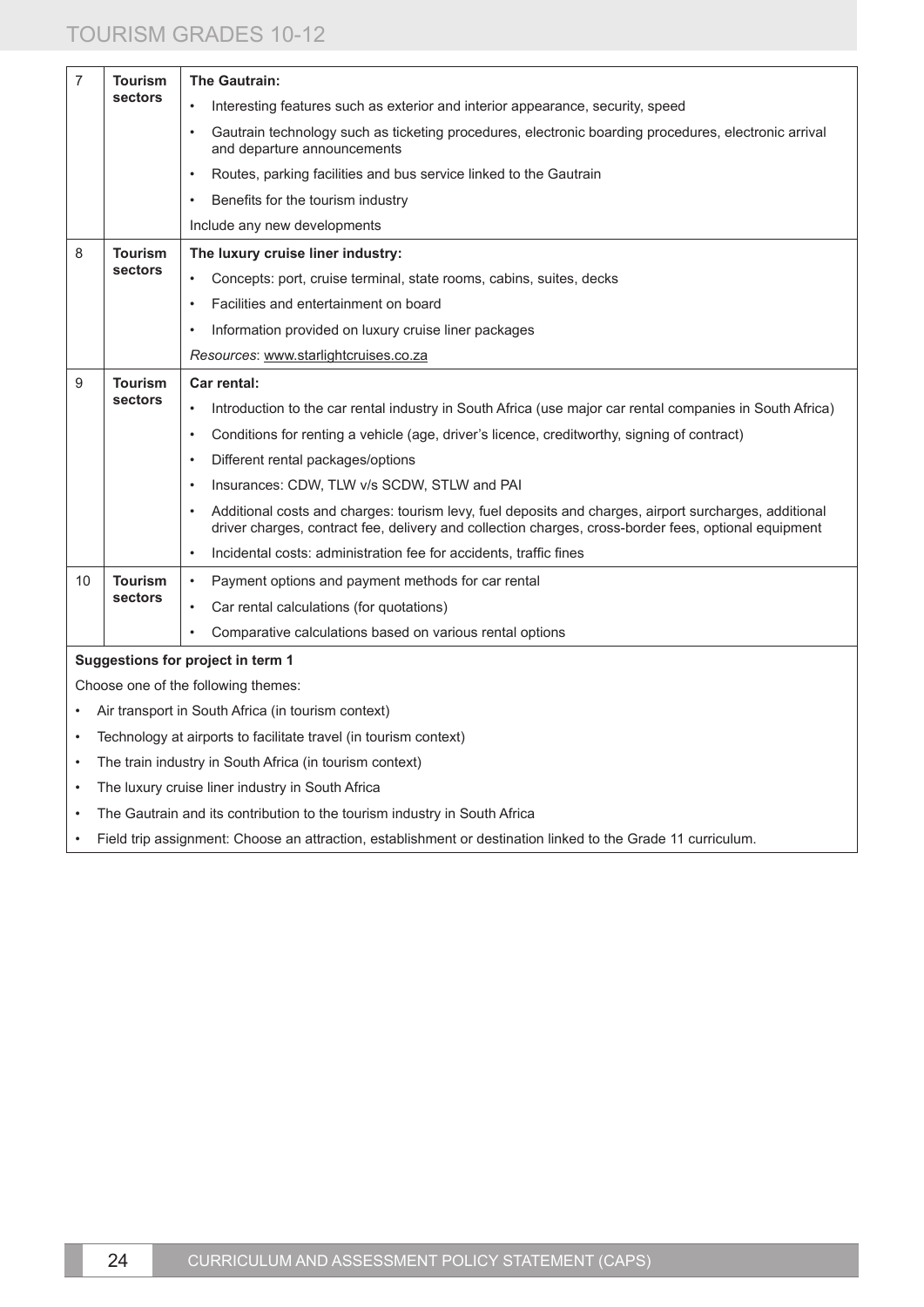| Grade 11 Term 2                                                                                                                                                                                                                                                                                                                                                                                                                                 |                               |                                                                                                                                                                                                                                                                                                                                                                                                                                                            | Formal assessment term 2:  |  |
|-------------------------------------------------------------------------------------------------------------------------------------------------------------------------------------------------------------------------------------------------------------------------------------------------------------------------------------------------------------------------------------------------------------------------------------------------|-------------------------------|------------------------------------------------------------------------------------------------------------------------------------------------------------------------------------------------------------------------------------------------------------------------------------------------------------------------------------------------------------------------------------------------------------------------------------------------------------|----------------------------|--|
| Four hours per week, including                                                                                                                                                                                                                                                                                                                                                                                                                  |                               |                                                                                                                                                                                                                                                                                                                                                                                                                                                            | <b>Test</b><br>25%         |  |
| informal assessment, such as written work, marking of homework, class tests;                                                                                                                                                                                                                                                                                                                                                                    |                               |                                                                                                                                                                                                                                                                                                                                                                                                                                                            | 75%<br>Midyear examination |  |
| formal assessment: test; and                                                                                                                                                                                                                                                                                                                                                                                                                    |                               |                                                                                                                                                                                                                                                                                                                                                                                                                                                            | PAT term 2:                |  |
|                                                                                                                                                                                                                                                                                                                                                                                                                                                 | work on the PAT.              |                                                                                                                                                                                                                                                                                                                                                                                                                                                            | Hand in first phase of PAT |  |
|                                                                                                                                                                                                                                                                                                                                                                                                                                                 | <b>Topic</b>                  | <b>Content</b>                                                                                                                                                                                                                                                                                                                                                                                                                                             |                            |  |
| 1                                                                                                                                                                                                                                                                                                                                                                                                                                               | Domestic,                     | The Domestic Tourism Growth Strategy - DTGS (latest version)                                                                                                                                                                                                                                                                                                                                                                                               |                            |  |
|                                                                                                                                                                                                                                                                                                                                                                                                                                                 | regional and<br>international | Concept: growth strategy<br>$\bullet$                                                                                                                                                                                                                                                                                                                                                                                                                      |                            |  |
|                                                                                                                                                                                                                                                                                                                                                                                                                                                 | tourism                       | Objectives for promoting domestic tourism: sustainable tourism sector growth and<br>$\bullet$<br>development, tourism sector transformation, people empowerment and job creation                                                                                                                                                                                                                                                                           |                            |  |
|                                                                                                                                                                                                                                                                                                                                                                                                                                                 |                               | Ways to meet objectives such as increasing expenditure (more trips, length of stay, average<br>$\bullet$<br>trip expenditure), reducing seasonality (year- round travel, more trips outside of school<br>holidays), improving the geographic spread of tourism (more trips to less popular provinces),<br>increasing volumes (get more South Africans to travel), utilising events to encourage year-<br>round travel, improving safety and reducing crime |                            |  |
|                                                                                                                                                                                                                                                                                                                                                                                                                                                 |                               | Resources: http://www.info.gov.za                                                                                                                                                                                                                                                                                                                                                                                                                          |                            |  |
| 2                                                                                                                                                                                                                                                                                                                                                                                                                                               | <b>Domestic</b>               | The seven domestic travel market segments according to the Domestic Tourism Growth                                                                                                                                                                                                                                                                                                                                                                         |                            |  |
|                                                                                                                                                                                                                                                                                                                                                                                                                                                 | regional and<br>international | <b>Strategy</b>                                                                                                                                                                                                                                                                                                                                                                                                                                            |                            |  |
|                                                                                                                                                                                                                                                                                                                                                                                                                                                 | tourism                       | Concepts: segments, segment profiles, established segments, emerging segments, untapped<br>$\bullet$<br>segments                                                                                                                                                                                                                                                                                                                                           |                            |  |
|                                                                                                                                                                                                                                                                                                                                                                                                                                                 |                               | Reasons for segmentation of domestic tourists<br>$\bullet$                                                                                                                                                                                                                                                                                                                                                                                                 |                            |  |
| $\bullet$                                                                                                                                                                                                                                                                                                                                                                                                                                       |                               | The seven segments: young and upcoming, independent young couples and families, striving<br>families, well-off homely couples, home-based low-income couples, older families with basic<br>needs, golden active couples (focus on the profile of the segment and the type of holiday/<br>travel they prefer)                                                                                                                                               |                            |  |
|                                                                                                                                                                                                                                                                                                                                                                                                                                                 |                               | Segment statistics: size of the segment, when they travel, length of stay, who they travel with,<br>$\bullet$<br>transport they use                                                                                                                                                                                                                                                                                                                        |                            |  |
|                                                                                                                                                                                                                                                                                                                                                                                                                                                 |                               | Match the segments to the seven products: city breaks, mountain escapes, coastal getaways,<br>$\bullet$<br>bush retreats, countryside meanders, cultural discoveries, event wonders                                                                                                                                                                                                                                                                        |                            |  |
|                                                                                                                                                                                                                                                                                                                                                                                                                                                 |                               | Resources: www.wowinteractive.co.za                                                                                                                                                                                                                                                                                                                                                                                                                        |                            |  |
| 3 - 4                                                                                                                                                                                                                                                                                                                                                                                                                                           | <b>Culture and</b>            | The South African cultural uniqueness:                                                                                                                                                                                                                                                                                                                                                                                                                     |                            |  |
| heritage<br>The tourism importance of the cultures in your province that attract tourists to South Africa,<br>such as folklore, dress and cuisine of different cultural groups, practices such as gumboot<br>dancing (mine culture), township kwaito art, sangomas, traditional medicine and traditional<br>healing, small chiefdoms with traditional leaders, Ndebele art, Zulu dances in traditional attire,<br>rickshaws, San, art festivals |                               |                                                                                                                                                                                                                                                                                                                                                                                                                                                            |                            |  |
|                                                                                                                                                                                                                                                                                                                                                                                                                                                 |                               | How cultural uniqueness and diversity in South Africa can promote inbound and domestic<br>$\bullet$<br>tourism                                                                                                                                                                                                                                                                                                                                             |                            |  |
| 5                                                                                                                                                                                                                                                                                                                                                                                                                                               | <b>Culture and</b>            | South African heritage bodies:                                                                                                                                                                                                                                                                                                                                                                                                                             |                            |  |
|                                                                                                                                                                                                                                                                                                                                                                                                                                                 | heritage                      | South African Heritage Resource Agency (SAHRA): logo and functions<br>$\bullet$                                                                                                                                                                                                                                                                                                                                                                            |                            |  |
|                                                                                                                                                                                                                                                                                                                                                                                                                                                 |                               | Provincial heritage agencies<br>$\bullet$                                                                                                                                                                                                                                                                                                                                                                                                                  |                            |  |
|                                                                                                                                                                                                                                                                                                                                                                                                                                                 |                               | Awareness of special heritage permits and protection regulations (structures older than 60<br>$\bullet$<br>years, archaeological and paleontological sites and materials, meteorites, shipwrecks, burial<br>grounds, graves)                                                                                                                                                                                                                               |                            |  |
|                                                                                                                                                                                                                                                                                                                                                                                                                                                 |                               | Resources: www.sahra.org.za                                                                                                                                                                                                                                                                                                                                                                                                                                |                            |  |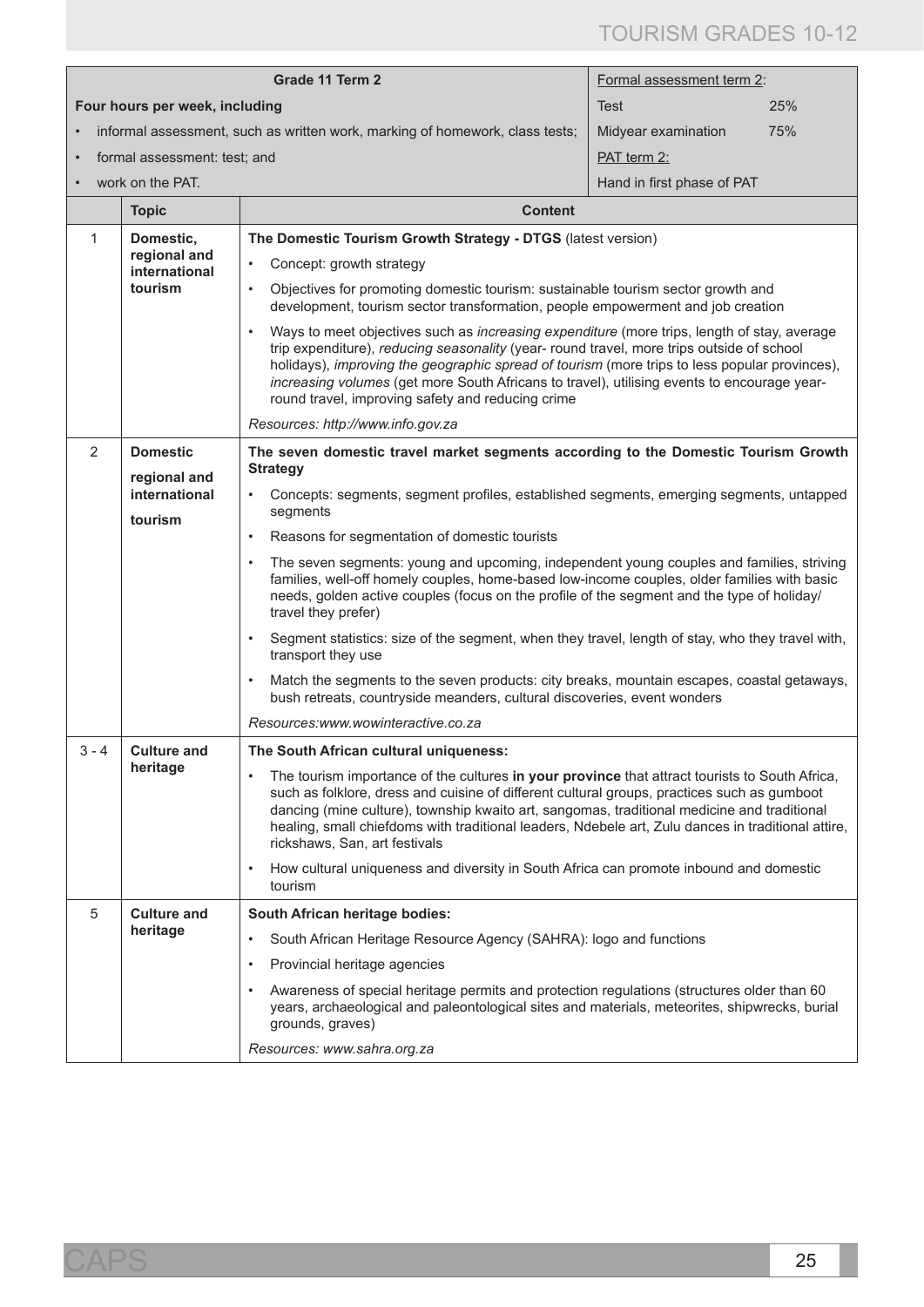| 6                                                                                                 | Foreign<br>exchange | Foreign exchange and its value to the South African economy:                                                                                 |  |
|---------------------------------------------------------------------------------------------------|---------------------|----------------------------------------------------------------------------------------------------------------------------------------------|--|
|                                                                                                   |                     | <b>Currencies</b>                                                                                                                            |  |
|                                                                                                   |                     | Concepts: local currency, foreign currency, foreign exchange, exchange rate, informal<br>٠<br>fluctuations                                   |  |
| pound, Japanese yen, Australian dollar, South African rand<br>$\bullet$<br>commercial banks, etc. |                     | Major currencies of the world, their currency codes and symbols: US dollar, Euro, British                                                    |  |
|                                                                                                   |                     | Facilities where foreign currency can be exchanged, e.g. foreign exchange bureaus,                                                           |  |
|                                                                                                   |                     | How does money spent by inbound international tourists benefit local people? Directly and<br>$\bullet$<br>indirectly - the multiplier effect |  |
| $\overline{7}$<br>Foreign<br>٠                                                                    |                     | Interpret a currency rate sheet from a foreign exchange bureau.                                                                              |  |
|                                                                                                   | exchange            | Convert the major currencies to South African rand.<br>٠                                                                                     |  |
|                                                                                                   |                     | Convert South African rand into a selected currency to understand currency difference.<br>٠                                                  |  |
|                                                                                                   |                     | (Calculators may be used for calculations – round off to two decimals, e.g. R34, 56.)                                                        |  |
| $8 - 10$                                                                                          |                     | Mid-year examinations                                                                                                                        |  |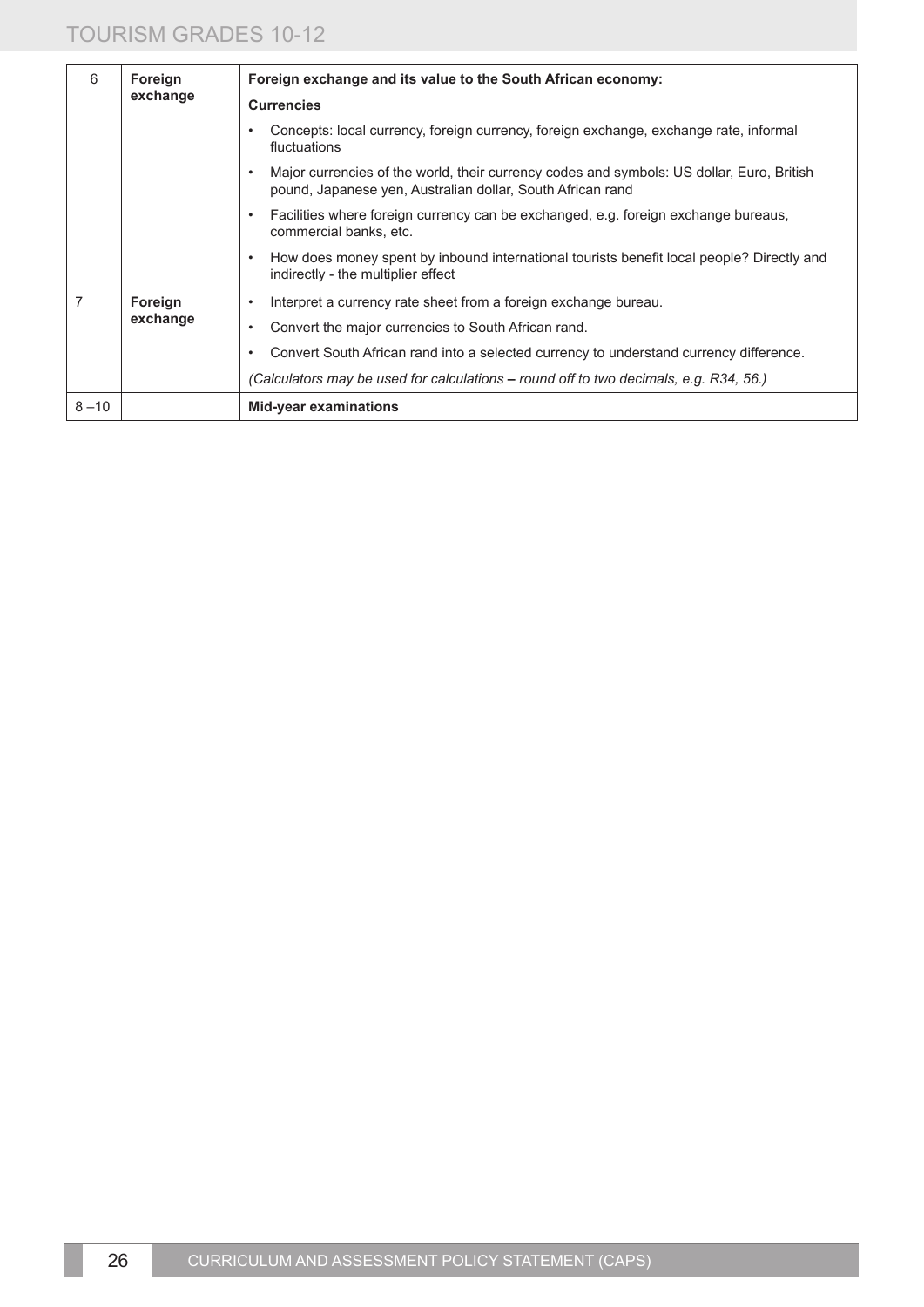| Grade 11 term 3<br>Formal assessment term 3                              |                                                                                                                                                                           |                                                                                                                                                                                                                                                                                                                                                                                                                                                                                                                    |                           |  |
|--------------------------------------------------------------------------|---------------------------------------------------------------------------------------------------------------------------------------------------------------------------|--------------------------------------------------------------------------------------------------------------------------------------------------------------------------------------------------------------------------------------------------------------------------------------------------------------------------------------------------------------------------------------------------------------------------------------------------------------------------------------------------------------------|---------------------------|--|
|                                                                          | Four hours per week, including                                                                                                                                            |                                                                                                                                                                                                                                                                                                                                                                                                                                                                                                                    | Open-book test / test 25% |  |
|                                                                          |                                                                                                                                                                           | informal assessment such as written work, marking of homework, class tests;                                                                                                                                                                                                                                                                                                                                                                                                                                        | 75%<br>Test               |  |
|                                                                          | formal assessment: test; and                                                                                                                                              |                                                                                                                                                                                                                                                                                                                                                                                                                                                                                                                    | PAT term 3:               |  |
|                                                                          | work on the PAT.                                                                                                                                                          |                                                                                                                                                                                                                                                                                                                                                                                                                                                                                                                    | Hand in PAT phase 2       |  |
|                                                                          | <b>Topic</b>                                                                                                                                                              | <b>Content</b>                                                                                                                                                                                                                                                                                                                                                                                                                                                                                                     |                           |  |
| 1                                                                        | Domestic,<br>regional and<br>international<br>tourism                                                                                                                     | <b>Regional tourism:</b><br>Concepts: regional tourism, South African Development Community (SADC)<br>The SADC member countries and their location and capital cities on a map (use the latest<br>membership information available)<br>Gateways: the accessibility of each country from South Africa (by road, air or water) and the major<br>$\bullet$<br>airport, harbour and border post of the country (tourism context)<br>Role of the Regional Tourism Organisation of Southern Africa (Retosa)<br>$\bullet$ |                           |  |
|                                                                          |                                                                                                                                                                           | Advantages of regional tourism for South Africa and the SADC member states                                                                                                                                                                                                                                                                                                                                                                                                                                         |                           |  |
| Resources: clear, colour road map of South Africa and the SADC countries |                                                                                                                                                                           |                                                                                                                                                                                                                                                                                                                                                                                                                                                                                                                    |                           |  |
|                                                                          |                                                                                                                                                                           | SADC website www.sadc.int for updated information on SADC member countries                                                                                                                                                                                                                                                                                                                                                                                                                                         |                           |  |
| 2                                                                        | <b>Tourism</b><br><i>attractions</i>                                                                                                                                      | Main tourist attractions in the SADC countries: (*World Heritage Sites)                                                                                                                                                                                                                                                                                                                                                                                                                                            |                           |  |
|                                                                          |                                                                                                                                                                           | Present in a tourism context                                                                                                                                                                                                                                                                                                                                                                                                                                                                                       |                           |  |
|                                                                          |                                                                                                                                                                           | Location on a map, reasons why it is considered a top tourist attraction, activities, pictures/photos,<br>relevant tourist information                                                                                                                                                                                                                                                                                                                                                                             |                           |  |
|                                                                          |                                                                                                                                                                           | Angola: Kissama National Park                                                                                                                                                                                                                                                                                                                                                                                                                                                                                      |                           |  |
|                                                                          |                                                                                                                                                                           | Botswana: Okavango Delta, Chobe National Park, The Tsodilo Hills*<br>٠                                                                                                                                                                                                                                                                                                                                                                                                                                             |                           |  |
| Salonga National Park *                                                  |                                                                                                                                                                           | Democratic Republic of the Congo (DRC): Kahuzi-Biega National Park*, Virunga National Park*,                                                                                                                                                                                                                                                                                                                                                                                                                       |                           |  |
| 3                                                                        | <b>Tourism</b><br><b>attractions</b>                                                                                                                                      | Lesotho: Maluti Mountains, Basotho pony trails, Katse Dam and Lesotho Highlands Water Project,<br>$\bullet$<br>Sani Pass                                                                                                                                                                                                                                                                                                                                                                                           |                           |  |
|                                                                          |                                                                                                                                                                           | Madagascar: Tsingy de Bemaraha Strict Nature Reserve*, Royal Hills of Ambohimanga*<br>$\bullet$                                                                                                                                                                                                                                                                                                                                                                                                                    |                           |  |
|                                                                          |                                                                                                                                                                           | Mauritius: Grand Baie, Chamarel Falls and the coloured earths of Chamarel, Tamarin Bay<br>$\bullet$                                                                                                                                                                                                                                                                                                                                                                                                                |                           |  |
| 4                                                                        | Tourism                                                                                                                                                                   | Mozambique: Cahora Bassa Dam, Lake Niassa, Bazaruto Archipelago, Island of Mozambique*<br>$\bullet$                                                                                                                                                                                                                                                                                                                                                                                                                |                           |  |
|                                                                          | attractions                                                                                                                                                               | Namibia: Fish River Canyon, Etosha National Park, Namib Desert, Skeleton Coast<br>$\bullet$                                                                                                                                                                                                                                                                                                                                                                                                                        |                           |  |
|                                                                          |                                                                                                                                                                           | Malawi: Lake Malawi, Liwonde National Park<br>$\bullet$                                                                                                                                                                                                                                                                                                                                                                                                                                                            |                           |  |
| 5                                                                        | <b>Tourism</b>                                                                                                                                                            | Seychelles: Beaches and leisure activities on the islands<br>٠                                                                                                                                                                                                                                                                                                                                                                                                                                                     |                           |  |
|                                                                          | <b>attractions</b>                                                                                                                                                        | Swaziland: Hlane Royal National Park, Royal Swazi Sun Hotel, Mkhaya Game Reserve<br>$\bullet$                                                                                                                                                                                                                                                                                                                                                                                                                      |                           |  |
|                                                                          |                                                                                                                                                                           | Tanzania: Mount Kilimanjaro*, Serengeti National Park, Stone Town of Zanzibar*, Ngorongoro<br>٠<br>Conservation Area*                                                                                                                                                                                                                                                                                                                                                                                              |                           |  |
| 6                                                                        | <b>Tourism</b>                                                                                                                                                            | Zambia: Victoria Falls and Zambezi River, Livingstone, Lake Kariba, Kafue National Park<br>$\bullet$                                                                                                                                                                                                                                                                                                                                                                                                               |                           |  |
|                                                                          | attractions<br>Zimbabwe: Victoria Falls and Zambezi River, Hwange National Park, Lake Kariba, The Great<br>٠<br>Zimbabwe Ruins*, Matopo Hills*, Mana Pools National Park* |                                                                                                                                                                                                                                                                                                                                                                                                                                                                                                                    |                           |  |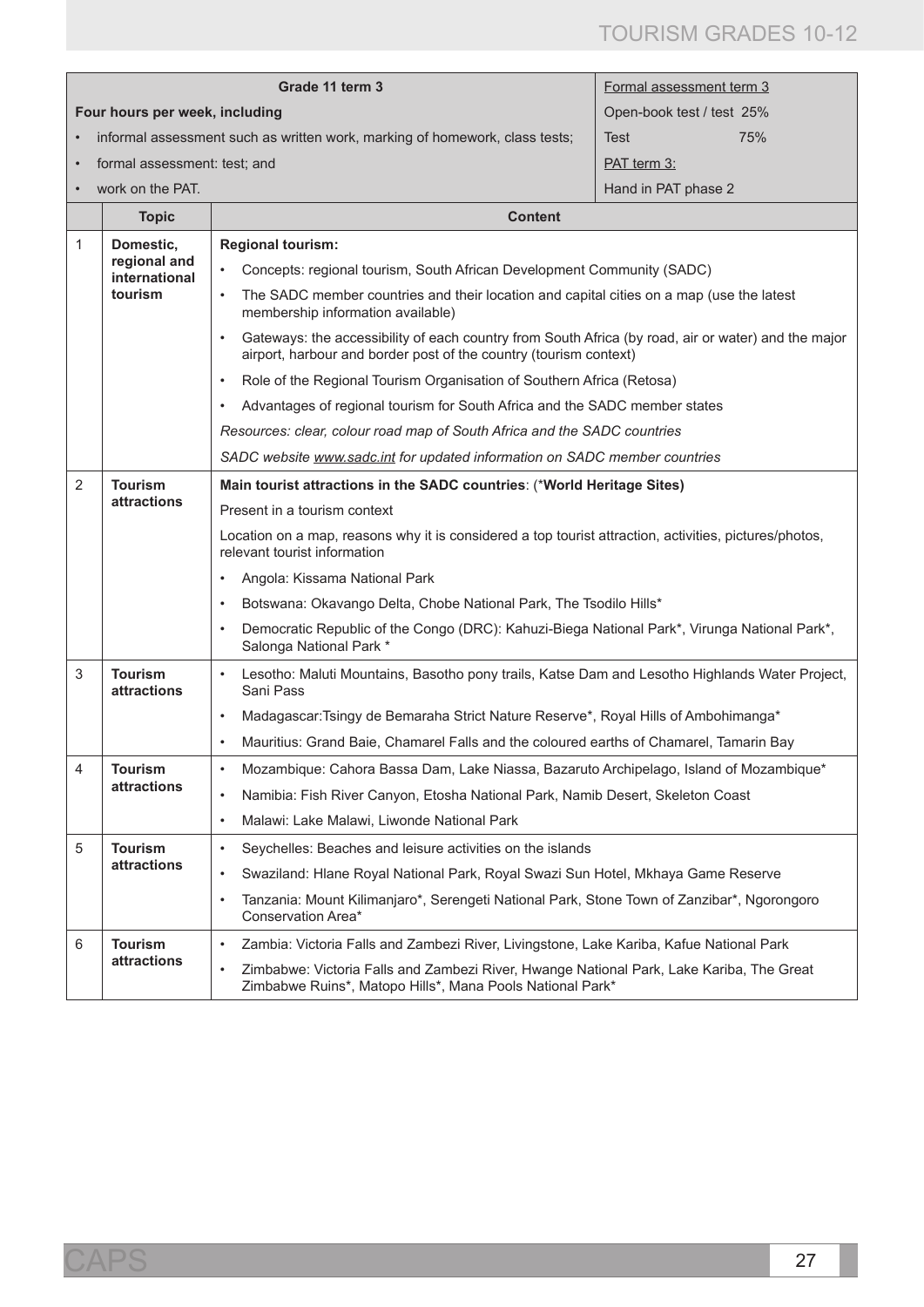| $\overline{7}$ | Map work and         | The tour itinerary:                                                                                                                                                                                                                                                                                                                                                                                       |  |  |  |  |  |  |  |
|----------------|----------------------|-----------------------------------------------------------------------------------------------------------------------------------------------------------------------------------------------------------------------------------------------------------------------------------------------------------------------------------------------------------------------------------------------------------|--|--|--|--|--|--|--|
|                | tour planning        | Concepts: itinerary, logical tour planning, scheduled tours<br>$\bullet$                                                                                                                                                                                                                                                                                                                                  |  |  |  |  |  |  |  |
|                |                      | Factors to consider when planning an itinerary<br>$\bullet$                                                                                                                                                                                                                                                                                                                                               |  |  |  |  |  |  |  |
|                |                      | Different types of itineraries<br>$\bullet$                                                                                                                                                                                                                                                                                                                                                               |  |  |  |  |  |  |  |
|                |                      | The writing of an itinerary<br>$\bullet$                                                                                                                                                                                                                                                                                                                                                                  |  |  |  |  |  |  |  |
|                |                      | Example:<br>$\bullet$                                                                                                                                                                                                                                                                                                                                                                                     |  |  |  |  |  |  |  |
|                |                      | Day<br>Time*<br>Transport<br>Accommodation<br>Attractions<br>Activities<br><b>Budget</b><br>(optional)                                                                                                                                                                                                                                                                                                    |  |  |  |  |  |  |  |
|                |                      |                                                                                                                                                                                                                                                                                                                                                                                                           |  |  |  |  |  |  |  |
|                |                      |                                                                                                                                                                                                                                                                                                                                                                                                           |  |  |  |  |  |  |  |
|                |                      | *times may be included, but the main focus should be on the logical spread, variety and<br>appropriateness of tourist activities                                                                                                                                                                                                                                                                          |  |  |  |  |  |  |  |
| 8              | <b>Marketing</b>     | Different types of promotional/advertising techniques used in the tourism industry:                                                                                                                                                                                                                                                                                                                       |  |  |  |  |  |  |  |
|                |                      | Above-the-line promotional techniques: conventional media tools such as renting space on<br>television, in newspapers, and magazines, on posters and on radio. Printed material such as<br>brochures, flyers, pamphlets, posters, bill boards, meander maps. Electronic advertising such<br>as video walls, audio-visual presentations, digital displays, cellphone advertising, web-based<br>advertising |  |  |  |  |  |  |  |
|                |                      | Below-the-line promotional techniques: personal selling, sales promotions, in-store discounts,<br>$\bullet$<br>promotional sponsorship, exhibitions, shows and expos                                                                                                                                                                                                                                      |  |  |  |  |  |  |  |
|                |                      | Match the type of promotion/advertising to the potential customer.                                                                                                                                                                                                                                                                                                                                        |  |  |  |  |  |  |  |
| 9              | <b>Marketing</b>     | The marketing budget: costs related to marketing                                                                                                                                                                                                                                                                                                                                                          |  |  |  |  |  |  |  |
|                |                      | market research<br>$\bullet$                                                                                                                                                                                                                                                                                                                                                                              |  |  |  |  |  |  |  |
|                |                      | communication costs (printing, telephone, fax, internet)<br>٠                                                                                                                                                                                                                                                                                                                                             |  |  |  |  |  |  |  |
|                |                      | Travel costs (local and overseas travel, vehicle and flight costs)<br>$\bullet$                                                                                                                                                                                                                                                                                                                           |  |  |  |  |  |  |  |
|                |                      | Personnel costs<br>$\bullet$                                                                                                                                                                                                                                                                                                                                                                              |  |  |  |  |  |  |  |
| 10             | <b>Communication</b> | Global distribution systems: (The names and what they are used for)                                                                                                                                                                                                                                                                                                                                       |  |  |  |  |  |  |  |
|                | and customer<br>care | What is a Global Distribution System (GDS)?<br>$\bullet$                                                                                                                                                                                                                                                                                                                                                  |  |  |  |  |  |  |  |
|                |                      | Examples of the major global GDSs, such as Amadeus, Galileo, Worldspan<br>٠                                                                                                                                                                                                                                                                                                                               |  |  |  |  |  |  |  |
|                |                      | Central reservation systems:                                                                                                                                                                                                                                                                                                                                                                              |  |  |  |  |  |  |  |
|                |                      | What is a Central Reservation System (CRS)?                                                                                                                                                                                                                                                                                                                                                               |  |  |  |  |  |  |  |
|                |                      | Examples used in South Africa: MICROS-Fidelio OPERA                                                                                                                                                                                                                                                                                                                                                       |  |  |  |  |  |  |  |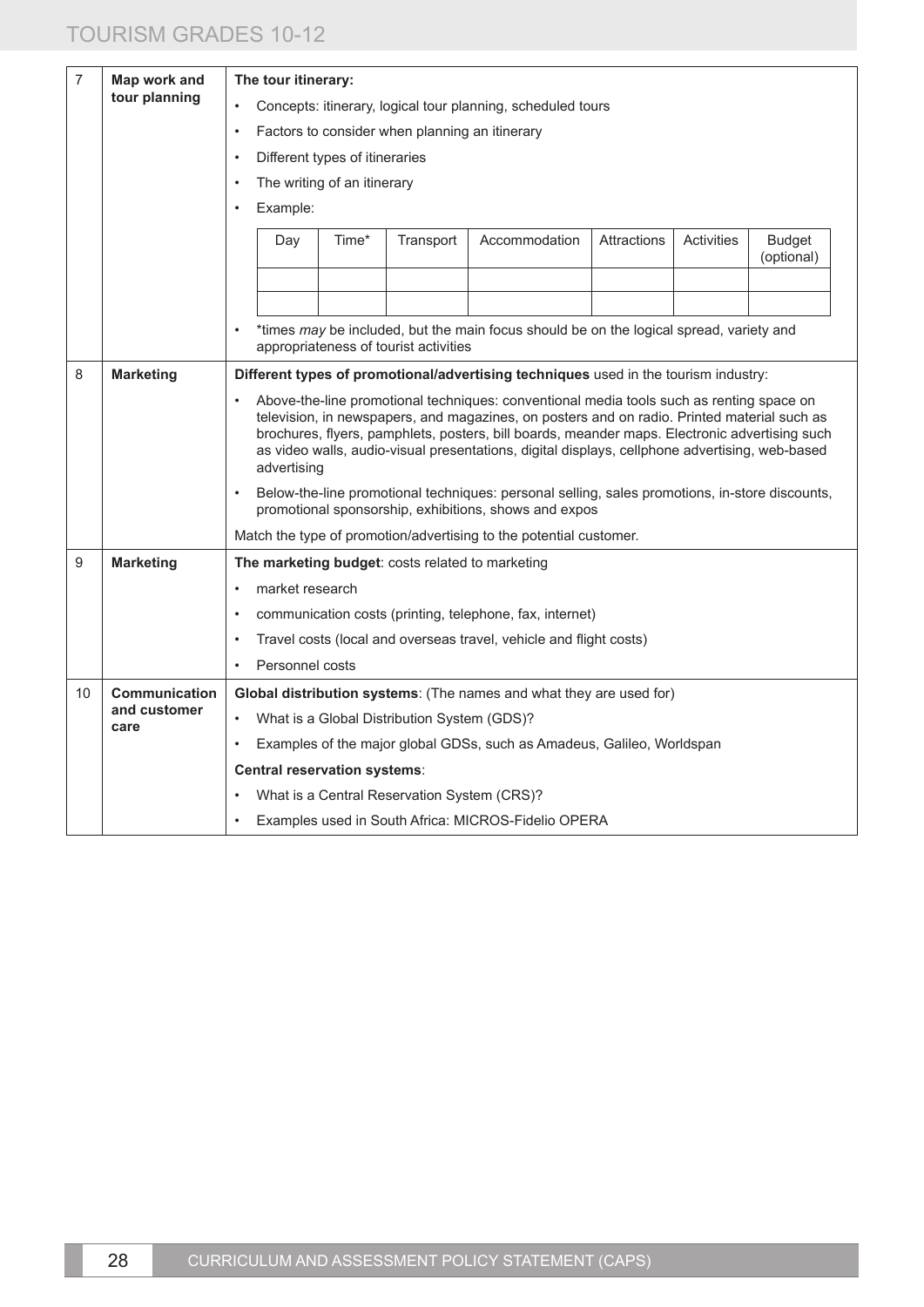#### **Four hours per week, including**

### **Grade 11 term 4**

- • informal assessment such as written work, marking of homework, class tests, case studies; and
- • review and reinforcement activities.

|                      | <b>Topic</b>           | <b>Content</b>                                                                                                                                                                                                                                                           |  |  |  |
|----------------------|------------------------|--------------------------------------------------------------------------------------------------------------------------------------------------------------------------------------------------------------------------------------------------------------------------|--|--|--|
| 1                    | <b>Communication</b>   | <b>Customer care for foreign tourists:</b>                                                                                                                                                                                                                               |  |  |  |
|                      | and customer<br>care   | Ways in which foreigners should be treated and assisted so that they enjoy their stay in<br>South Africa                                                                                                                                                                 |  |  |  |
|                      |                        | The need to respect traditions, customs and behaviour of visitors to South Africa                                                                                                                                                                                        |  |  |  |
|                      |                        | Ways to communicate effectively with visitors from diverse cultural backgrounds                                                                                                                                                                                          |  |  |  |
|                      |                        | Ways in which the tourism industry in South Africa will benefit from excellent customer care                                                                                                                                                                             |  |  |  |
| 2                    | <b>Communication</b>   | <b>Customer complaints:</b>                                                                                                                                                                                                                                              |  |  |  |
|                      | and customer<br>care   | In person/verbal (telephone, cellphone) and written (letters, faxes, SMSs, on website)<br>$\bullet$                                                                                                                                                                      |  |  |  |
|                      |                        | The value of customer complaints to a business (complaints as an opportunity for<br>improvement)                                                                                                                                                                         |  |  |  |
|                      |                        | The six steps for dealing with verbal customer complaints:<br>$\bullet$                                                                                                                                                                                                  |  |  |  |
|                      |                        | Listen carefully to what the customer has to say, and let them finish.                                                                                                                                                                                                   |  |  |  |
|                      |                        | Ask questions in a caring and concerned manner,                                                                                                                                                                                                                          |  |  |  |
|                      |                        | Apologise without blaming.                                                                                                                                                                                                                                               |  |  |  |
|                      |                        | Solve the problem immediately.                                                                                                                                                                                                                                           |  |  |  |
|                      |                        | Offer the customer something such as an upgrade, a free product, extra discounts, full<br>refunds.                                                                                                                                                                       |  |  |  |
|                      |                        | Thank the customer for informing you about the problem.                                                                                                                                                                                                                  |  |  |  |
|                      |                        | Constructive criticism, handling of criticism in a mature manner<br>$\bullet$                                                                                                                                                                                            |  |  |  |
| 3                    | <b>Communication</b>   | <b>Managing quality service:</b>                                                                                                                                                                                                                                         |  |  |  |
| and customer<br>care |                        | Types of strategies used by companies/organisations to achieve and maintain quality<br>$\bullet$<br>service, such as performance management, quality control checks, customer surveys,<br>team and peer reviews, in-service training                                     |  |  |  |
|                      |                        | How services delivered in one sector impact on services delivered in another sector<br>$\bullet$                                                                                                                                                                         |  |  |  |
| 4                    | <b>Tourism sectors</b> | Job and career opportunities in the tourism sectors, subsectors and related services:                                                                                                                                                                                    |  |  |  |
|                      |                        | Transport, hospitality (accommodation and food), tourism attractions (gaming and lotteries,<br>$\bullet$<br>leisure, conservation, sport and recreation), events and conferences, tourism services,<br>travel trade sectors                                              |  |  |  |
| 5                    | <b>Tourism sectors</b> | The requirements and inherent qualities (personal characteristics) to work in a particular<br>sector in the tourism industry. A learner should choose any tourism sector, or a career in<br>any tourism sector, to study according to his/her own interests              |  |  |  |
|                      |                        | Personality type, characteristics and essential skills<br>$\bullet$                                                                                                                                                                                                      |  |  |  |
| 6                    | <b>Tourism sectors</b> | Entrepreneurial opportunities in tourism:                                                                                                                                                                                                                                |  |  |  |
|                      |                        | The concept entrepreneur<br>$\bullet$                                                                                                                                                                                                                                    |  |  |  |
|                      |                        | Skills needed to be an entrepreneur                                                                                                                                                                                                                                      |  |  |  |
|                      |                        | Identification of products or services suitable for entrepreneurial opportunities<br>$\bullet$                                                                                                                                                                           |  |  |  |
|                      |                        | Opportunities to start your own tourism business<br>$\bullet$                                                                                                                                                                                                            |  |  |  |
| 7                    |                        | Review and reinforcement activities in class to assess the learners' grasp of the learning<br>material. Examples of activities may include a class quiz, games, short tests, drawing concept<br>maps, class competitions, working through previous question papers, etc. |  |  |  |
| $8 - 10$             |                        | <b>End-of-year examinations</b>                                                                                                                                                                                                                                          |  |  |  |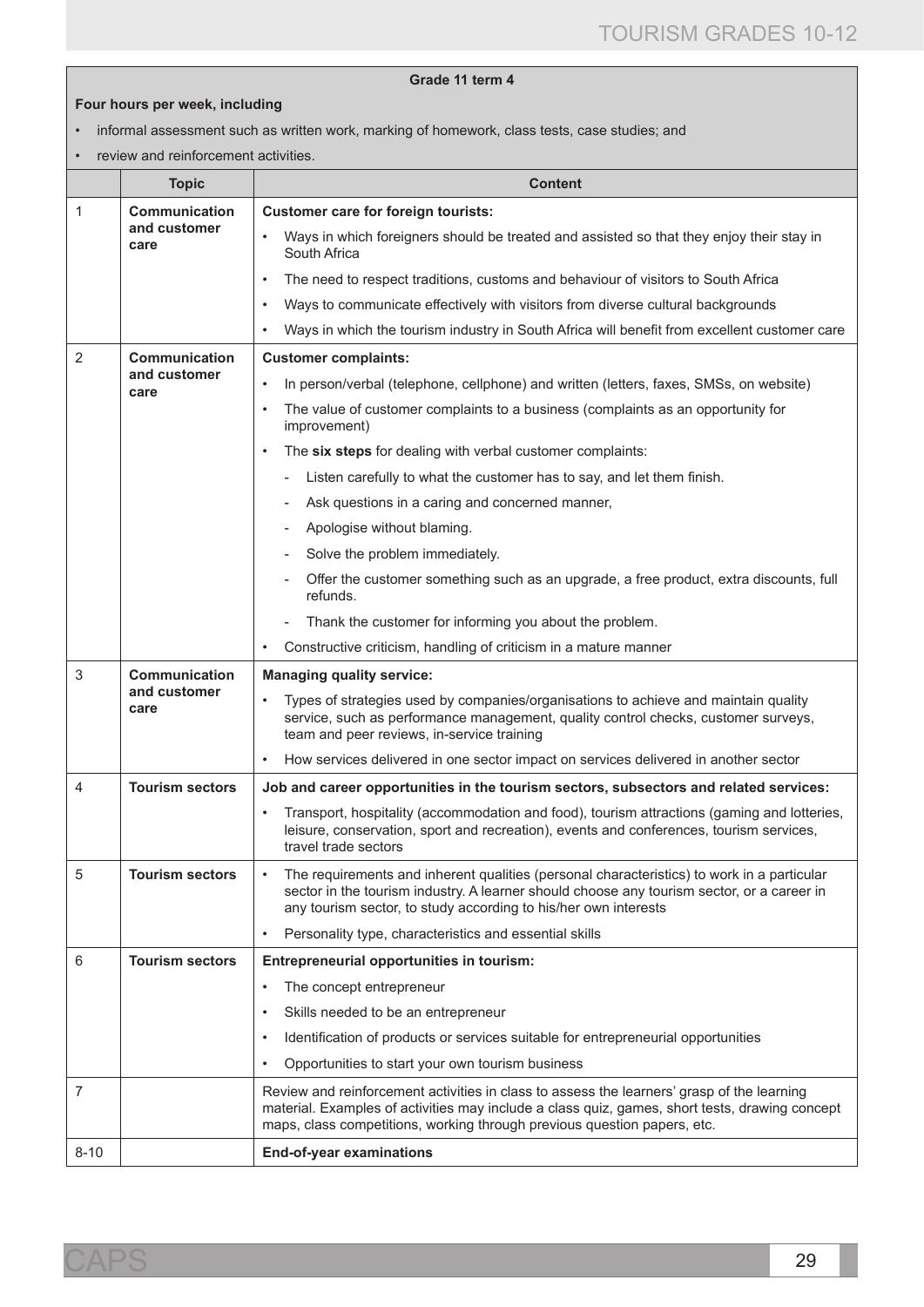| <b>SBA 25%</b>                                   | <b>PAT 25%</b>                 | <b>EXAMINATION 50%</b>  |  |  |  |
|--------------------------------------------------|--------------------------------|-------------------------|--|--|--|
| Term 1 100                                       | Practical assessment task 1 50 | Written examination 200 |  |  |  |
| Term 2 100                                       | Practical assessment task 2 50 |                         |  |  |  |
| Term 3 100                                       |                                |                         |  |  |  |
| 300 convert to 100                               | 100                            | 200                     |  |  |  |
| Total mark: $100 + 100 + 200 = 400 \div 4 = 100$ |                                |                         |  |  |  |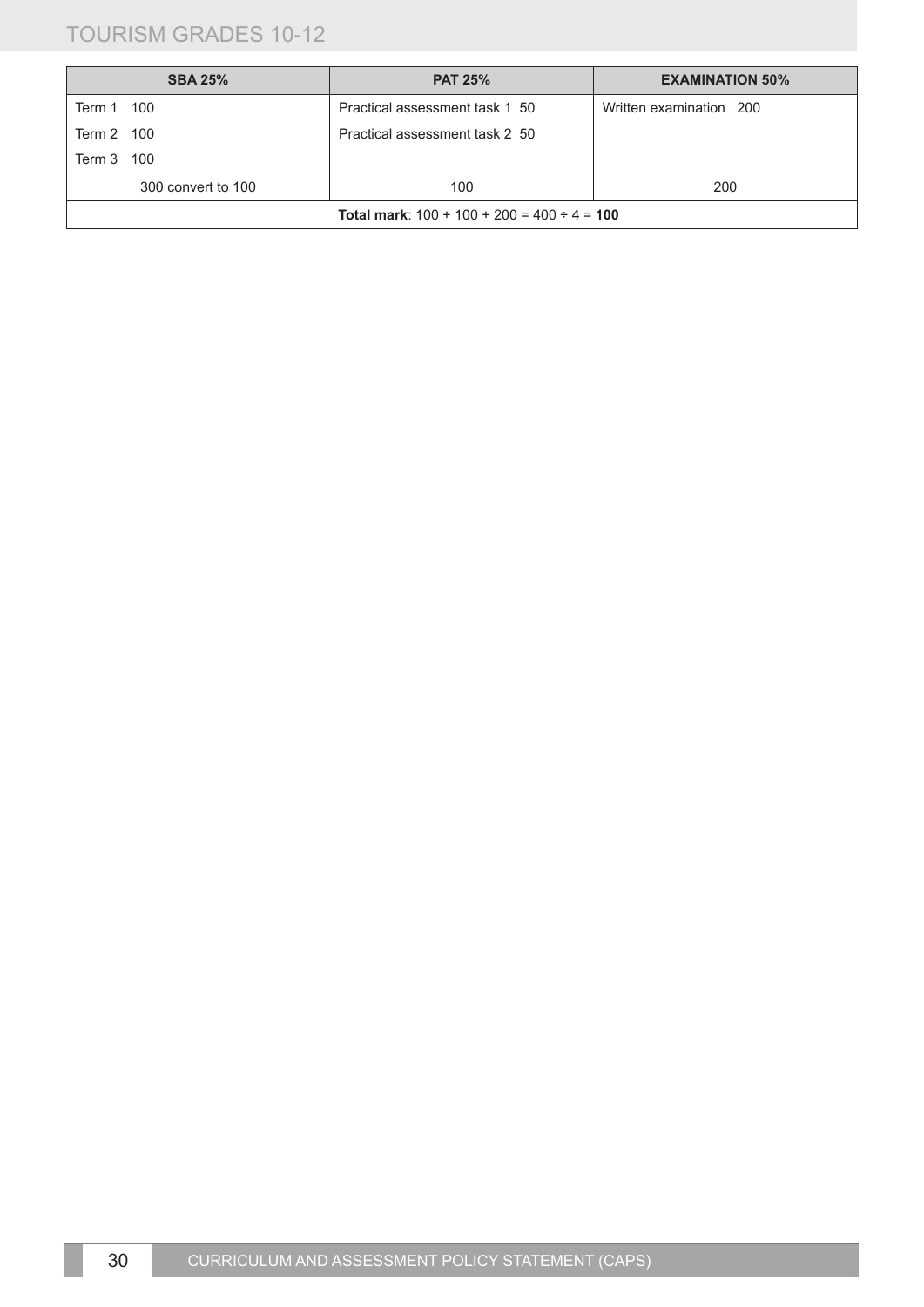| Grade 12 term 1                                                                                                                 |                                                                                 |                                                                                                                                                                             |                                 |                                         |                                                                                                                                                                                          |             | Formal assessment term 1 |            |                                                                                                          |
|---------------------------------------------------------------------------------------------------------------------------------|---------------------------------------------------------------------------------|-----------------------------------------------------------------------------------------------------------------------------------------------------------------------------|---------------------------------|-----------------------------------------|------------------------------------------------------------------------------------------------------------------------------------------------------------------------------------------|-------------|--------------------------|------------|----------------------------------------------------------------------------------------------------------|
|                                                                                                                                 | Four hours per week, including                                                  |                                                                                                                                                                             |                                 |                                         |                                                                                                                                                                                          |             | <b>Test</b>              |            | 75%                                                                                                      |
|                                                                                                                                 | informal assessment such as written work, marking of homework, class tests; and |                                                                                                                                                                             |                                 |                                         |                                                                                                                                                                                          |             | Project                  |            | 25%                                                                                                      |
|                                                                                                                                 | formal assessment such as guidance on the project and writing the test.         |                                                                                                                                                                             |                                 |                                         |                                                                                                                                                                                          |             |                          |            |                                                                                                          |
|                                                                                                                                 | <b>Topic</b>                                                                    | <b>Content</b>                                                                                                                                                              |                                 |                                         |                                                                                                                                                                                          |             |                          |            |                                                                                                          |
| 1                                                                                                                               | Domestic,                                                                       | <b>Global events of international significance:</b>                                                                                                                         |                                 |                                         |                                                                                                                                                                                          |             |                          |            |                                                                                                          |
|                                                                                                                                 | regional and<br>international                                                   | Concept: Global event                                                                                                                                                       |                                 |                                         |                                                                                                                                                                                          |             |                          |            |                                                                                                          |
|                                                                                                                                 | tourism                                                                         | Games.                                                                                                                                                                      |                                 |                                         | Sporting events: 2010 FIFA World Cup, Wimbledon, Comrades, Tour de France, Olympic                                                                                                       |             |                          |            |                                                                                                          |
|                                                                                                                                 |                                                                                 |                                                                                                                                                                             | study the events as such).      |                                         |                                                                                                                                                                                          |             |                          |            | Other events: G8 Summit, Summits on climate change (to be mentioned as examples, do not                  |
|                                                                                                                                 |                                                                                 | $\bullet$                                                                                                                                                                   |                                 |                                         | The positive and negative impact of global events on international tourism                                                                                                               |             |                          |            |                                                                                                          |
|                                                                                                                                 |                                                                                 | $\bullet$                                                                                                                                                                   |                                 | The impact of hosting a global event on |                                                                                                                                                                                          |             |                          |            |                                                                                                          |
|                                                                                                                                 |                                                                                 | $\overline{\phantom{a}}$                                                                                                                                                    |                                 | domestic tourism in the host country    |                                                                                                                                                                                          |             |                          |            |                                                                                                          |
|                                                                                                                                 |                                                                                 |                                                                                                                                                                             | the economy of the host country |                                         |                                                                                                                                                                                          |             |                          |            |                                                                                                          |
|                                                                                                                                 |                                                                                 | $\bullet$                                                                                                                                                                   |                                 |                                         | The advantages and disadvantages for the host country (within a tourism context): development<br>in infrastructural services, investment, foreign exchange income, the multiplier effect |             |                          |            |                                                                                                          |
|                                                                                                                                 |                                                                                 |                                                                                                                                                                             |                                 |                                         | Resources: Recent information should be accessed from the media.                                                                                                                         |             |                          |            |                                                                                                          |
| $\overline{2}$                                                                                                                  | Domestic,                                                                       |                                                                                                                                                                             |                                 |                                         | Political situations and unforeseen occurrences of international significance:                                                                                                           |             |                          |            |                                                                                                          |
|                                                                                                                                 | regional and<br>international                                                   | Concepts: political situation and unforeseen occurrence<br>$\bullet$                                                                                                        |                                 |                                         |                                                                                                                                                                                          |             |                          |            |                                                                                                          |
|                                                                                                                                 | tourism                                                                         | Examples of recent political situations, such as civil war, terrorism, general unrest<br>$\bullet$                                                                          |                                 |                                         |                                                                                                                                                                                          |             |                          |            |                                                                                                          |
|                                                                                                                                 |                                                                                 | Examples of unforeseen occurrences such as tsunamis, earthquakes and other natural disasters,<br>$\bullet$<br>the global recession, diseases, accidents and economic upsets |                                 |                                         |                                                                                                                                                                                          |             |                          |            |                                                                                                          |
|                                                                                                                                 |                                                                                 | (Identify recent examples; do not study the political situations and unforeseen occurrences as<br>such).                                                                    |                                 |                                         |                                                                                                                                                                                          |             |                          |            |                                                                                                          |
| The impact of these situations and occurrences on international tourism and the economy of the<br>$\bullet$<br>affected country |                                                                                 |                                                                                                                                                                             |                                 |                                         |                                                                                                                                                                                          |             |                          |            |                                                                                                          |
|                                                                                                                                 |                                                                                 | Resources: Recent information should be accessed from the media.                                                                                                            |                                 |                                         |                                                                                                                                                                                          |             |                          |            |                                                                                                          |
| 3                                                                                                                               | Map work and                                                                    | Tour plans and route planning:                                                                                                                                              |                                 |                                         |                                                                                                                                                                                          |             |                          |            |                                                                                                          |
|                                                                                                                                 | tour planning                                                                   | Develop tour plans to suit specific tourists' profiles, available budget and time.                                                                                          |                                 |                                         |                                                                                                                                                                                          |             |                          |            |                                                                                                          |
|                                                                                                                                 |                                                                                 | Route planning<br>$\bullet$                                                                                                                                                 |                                 |                                         |                                                                                                                                                                                          |             |                          |            |                                                                                                          |
| 4                                                                                                                               | Map work and                                                                    | $\bullet$                                                                                                                                                                   |                                 |                                         | Choice of transport and accommodation to suit customers' needs and preferences                                                                                                           |             |                          |            |                                                                                                          |
|                                                                                                                                 | tour planning                                                                   | $\bullet$                                                                                                                                                                   |                                 |                                         | Choice of tourist attractions and activities to suit tourist profiles                                                                                                                    |             |                          |            |                                                                                                          |
|                                                                                                                                 |                                                                                 | accommodation and tourist attractions, internet                                                                                                                             |                                 |                                         | Resources: A colour road map of South Africa and the SADC countries, brochures of                                                                                                        |             |                          |            |                                                                                                          |
| 5                                                                                                                               | Map work and                                                                    | Compiling a day-by-day itinerary:                                                                                                                                           |                                 |                                         |                                                                                                                                                                                          |             |                          |            |                                                                                                          |
|                                                                                                                                 | tour planning                                                                   | The main aspects of an itinerary (description of transport, accommodation, attractions and<br>$\bullet$<br>activities, including stops for meals)                           |                                 |                                         |                                                                                                                                                                                          |             |                          |            |                                                                                                          |
|                                                                                                                                 |                                                                                 | Factors to consider when drawing up an itinerary (focus on logical planning)<br>$\bullet$                                                                                   |                                 |                                         |                                                                                                                                                                                          |             |                          |            |                                                                                                          |
|                                                                                                                                 |                                                                                 | $\bullet$                                                                                                                                                                   |                                 |                                         | Drawing up itineraries according to different scenarios                                                                                                                                  |             |                          |            |                                                                                                          |
|                                                                                                                                 |                                                                                 | Example:                                                                                                                                                                    |                                 |                                         |                                                                                                                                                                                          |             |                          |            |                                                                                                          |
|                                                                                                                                 |                                                                                 | Day                                                                                                                                                                         | Time*                           | Transport                               | Accommo-<br>dation                                                                                                                                                                       | Attractions |                          | Activities | <b>Budget</b>                                                                                            |
|                                                                                                                                 |                                                                                 |                                                                                                                                                                             |                                 |                                         |                                                                                                                                                                                          |             |                          |            |                                                                                                          |
|                                                                                                                                 |                                                                                 |                                                                                                                                                                             |                                 |                                         |                                                                                                                                                                                          |             |                          |            |                                                                                                          |
|                                                                                                                                 |                                                                                 |                                                                                                                                                                             |                                 |                                         |                                                                                                                                                                                          |             |                          |            |                                                                                                          |
|                                                                                                                                 |                                                                                 | of activities)                                                                                                                                                              |                                 |                                         |                                                                                                                                                                                          |             |                          |            | (*times may be included, but the main focus should be on the logical spread, variety and appropriateness |

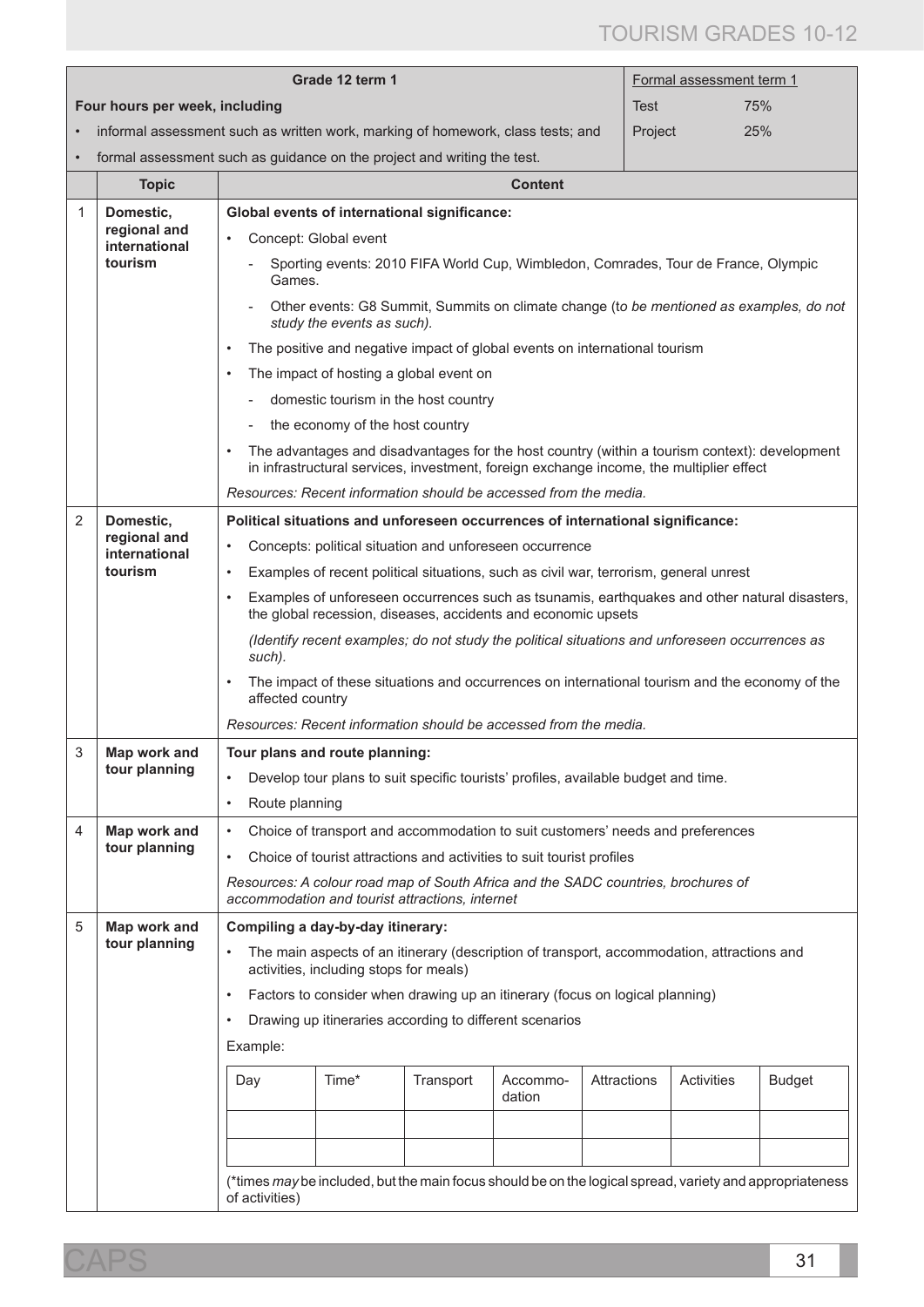| 6              | <b>Map work</b><br>and tour             | Compiling a tour budget:                                                                                                                                                                                       |  |  |  |  |
|----------------|-----------------------------------------|----------------------------------------------------------------------------------------------------------------------------------------------------------------------------------------------------------------|--|--|--|--|
|                | planning                                | Factors influencing the development of a budget<br>$\bullet$                                                                                                                                                   |  |  |  |  |
|                |                                         | Develop a basic tour budget. Indicate expenses for travel, accommodation, meals, visiting tourist<br>$\bullet$<br>attractions, shopping and tips.                                                              |  |  |  |  |
| $\overline{7}$ | <b>Map work</b>                         | <b>Health</b>                                                                                                                                                                                                  |  |  |  |  |
|                | and tour<br>planning                    | Concepts: World Health Organisation (WHO), health certificates, travel clinics, compulsory and<br>recommended vaccinations                                                                                     |  |  |  |  |
|                |                                         | Precautions to take when travelling to high-risk destinations (malaria, bilharzia, cholera areas).<br>Vaccinations required for entering/leaving areas of high risk, such as yellow fever, hepatitis           |  |  |  |  |
|                |                                         | TB and HIV/Aids risks for inbound tourists<br>$\bullet$                                                                                                                                                        |  |  |  |  |
|                |                                         | Recommended health precautions for tourists visiting health risk areas, such as bottled water, sun<br>٠<br>block, preventative medicine                                                                        |  |  |  |  |
|                |                                         | <b>Safety</b>                                                                                                                                                                                                  |  |  |  |  |
|                |                                         | Reasons why the safety of tourists in South Africa is important                                                                                                                                                |  |  |  |  |
|                |                                         | General safety precautions for tourists: in car, in public areas / street, in hotel room, at the airport,<br>after dark                                                                                        |  |  |  |  |
| 8              | <b>Map work</b>                         | <b>Travel documentation:</b>                                                                                                                                                                                   |  |  |  |  |
|                | and tour<br>planning                    | Travel documents required when visiting a given country, valid passport, visa and health certificate<br>$\bullet$<br>(cholera and yellow fever). Requirements for tourists travelling between countries        |  |  |  |  |
|                |                                         | How to obtain an international driver's license<br>$\bullet$                                                                                                                                                   |  |  |  |  |
|                |                                         | Passport: requirements for obtaining a passport, completion of an application form<br>٠                                                                                                                        |  |  |  |  |
|                |                                         | Visa: requirements for obtaining a visa, completion of a application form<br>$\bullet$                                                                                                                         |  |  |  |  |
|                |                                         | Concepts: duty free goods, prohibited goods, green channel, red channel, to declare, travel allow-<br>$\bullet$<br>ances                                                                                       |  |  |  |  |
|                |                                         | Customs regulations when departing from or arriving in South Africa. Access to and interpreting of<br>customs information.                                                                                     |  |  |  |  |
|                |                                         | Resources: The GSA Travel Agents' Sales Guide, the internet<br>$\bullet$                                                                                                                                       |  |  |  |  |
| 9              | <b>Map work</b><br>and tour<br>planning | <b>World time zones:</b>                                                                                                                                                                                       |  |  |  |  |
|                |                                         | Concepts: Time zone, UTC, Greenwich, hemispheres, equator and seasons, standard time, local<br>$\bullet$<br>time, the international date line, the 24-hour clock (00:00-23:59), latitude, longitude            |  |  |  |  |
|                |                                         | Introduction to a world time zone map<br>$\bullet$                                                                                                                                                             |  |  |  |  |
|                |                                         | Concept: Daylight saving time (DST). Reasons for this practice<br>$\bullet$                                                                                                                                    |  |  |  |  |
|                |                                         | The impact of time zones and daylight saving on travel planning and travelling<br>$\bullet$                                                                                                                    |  |  |  |  |
| 10             | Map work                                | Calculations of world times when travelling between countries:                                                                                                                                                 |  |  |  |  |
|                | and tour<br>planning                    | Calculations to determine arrival time and departure time with and without DST and flying time (a<br>$\bullet$<br>time zone map must be provided. Learners are not required to know which countries apply DST) |  |  |  |  |
|                |                                         | Concepts: jet lag and jet fatigue. Symptoms of jet lag. How to minimise and ease the effects of jet<br>$\bullet$<br>lag                                                                                        |  |  |  |  |
|                |                                         |                                                                                                                                                                                                                |  |  |  |  |

#### **Suggestions for project in term 1**

Choose one of the following themes:

- Choose a current global event, political situation or any unforeseen occurrence and discuss tourism-related issues such as the influence on tourism, the economy of that country, etc.
- • Compile a complete visa application package for a SA school leaver who wants to visit London for a three-month holiday.
- • Conduct a customer satisfaction survey for a tourism-related business in your town. Design the survey questionnaire. Analyse the findings and write a report for the owner of the business.
- • Design a PowerPoint presentation to show in class on world time zones.
- Field trip assignment. Choose an attraction, establishment or destination linked to Grade 12 curriculum.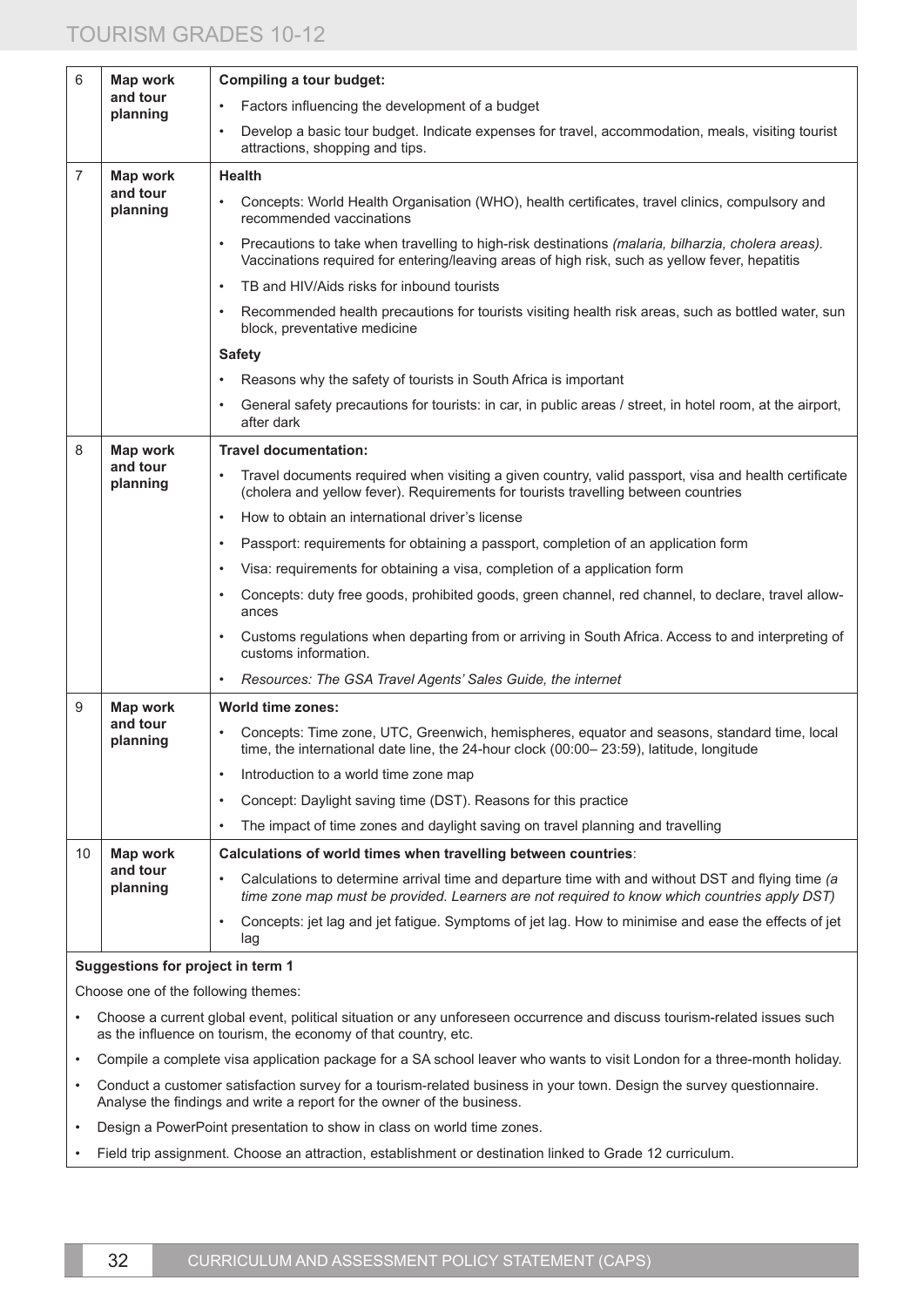|                                                                             |                                                                                | Grade 12 term 2                    | Formal assessment term 2:                                                                                                                                                                        |                         |  |  |  |  |
|-----------------------------------------------------------------------------|--------------------------------------------------------------------------------|------------------------------------|--------------------------------------------------------------------------------------------------------------------------------------------------------------------------------------------------|-------------------------|--|--|--|--|
|                                                                             | Four hours per week, including                                                 |                                    | <b>Test</b><br>25%                                                                                                                                                                               |                         |  |  |  |  |
| informal assessment such as written work, marking of homework, class tests; |                                                                                |                                    |                                                                                                                                                                                                  | Midyear examination 75% |  |  |  |  |
|                                                                             | formal assessment: test; and                                                   |                                    |                                                                                                                                                                                                  | PAT term 2:             |  |  |  |  |
|                                                                             | work on the PAT.                                                               |                                    | Hand in phase 1.                                                                                                                                                                                 |                         |  |  |  |  |
|                                                                             | <b>Topic</b>                                                                   |                                    | <b>Content</b>                                                                                                                                                                                   |                         |  |  |  |  |
| 1                                                                           | <b>Tourist</b>                                                                 |                                    | Famous world icons and attractions: (*World heritage Sites)                                                                                                                                      |                         |  |  |  |  |
|                                                                             | attractions                                                                    | $\bullet$                          | The difference between a tourist attraction and an icon                                                                                                                                          |                         |  |  |  |  |
|                                                                             |                                                                                | $\bullet$                          | Reasons why specific tourism attractions and/or physical features are regarded as icons. The eco-<br>nomic significance of icons for a country/area                                              |                         |  |  |  |  |
|                                                                             |                                                                                | $\bullet$                          | Profile and statistics of tourists visiting these icons                                                                                                                                          |                         |  |  |  |  |
|                                                                             |                                                                                |                                    | Study the icons listed below under the following headings: location on a world map (country, city/<br>town/area), reason/s why is it an icon, brief description of the icon, picture of the icon |                         |  |  |  |  |
|                                                                             |                                                                                | ٠                                  | Australia: Sydney Opera House*, Ayers Rock/Uluru-Kata Tjuta National Park*                                                                                                                       |                         |  |  |  |  |
|                                                                             |                                                                                | $\bullet$                          | Brazil: The Statue of Christ the Redeemer or Corcovado (Rio de Janeiro)                                                                                                                          |                         |  |  |  |  |
|                                                                             |                                                                                | Canada: Niagara Falls<br>$\bullet$ |                                                                                                                                                                                                  |                         |  |  |  |  |
|                                                                             |                                                                                | $\bullet$                          | Italy: *Colosseum (Rome), Leaning Tower of Pisa (Piazza del uomo)*, Venice*, Vatican City                                                                                                        |                         |  |  |  |  |
| $\overline{2}$                                                              | <b>Tourist</b>                                                                 | Egypt:<br>$\bullet$                | *The great pyramids of Giza, the Sphinx                                                                                                                                                          |                         |  |  |  |  |
|                                                                             | <i>attractions</i>                                                             | Germany:<br>$\bullet$              | Berlin Wall, Black Forest                                                                                                                                                                        |                         |  |  |  |  |
|                                                                             |                                                                                | China:<br>$\bullet$                | The Great Wall of China*                                                                                                                                                                         |                         |  |  |  |  |
|                                                                             |                                                                                | Israel:<br>٠                       | The Dome of the Rock, the Wailing Wall                                                                                                                                                           |                         |  |  |  |  |
|                                                                             |                                                                                | Greece:<br>٠                       | The Parthenon (Athens)                                                                                                                                                                           |                         |  |  |  |  |
|                                                                             |                                                                                | India:<br>٠                        | The Taj Mahal* (Agra)                                                                                                                                                                            |                         |  |  |  |  |
|                                                                             |                                                                                | Turkey:<br>$\bullet$               | Blue Mosque (Istanbul)                                                                                                                                                                           |                         |  |  |  |  |
| 3                                                                           | <b>Tourist</b><br>The Eiffel Tower, the French Riviera<br>France:<br>$\bullet$ |                                    |                                                                                                                                                                                                  |                         |  |  |  |  |
|                                                                             | attractions                                                                    | Japan:<br>$\bullet$                | Mount Fuji                                                                                                                                                                                       |                         |  |  |  |  |
|                                                                             |                                                                                | Mexico:                            | Chichen Itza (Yucatan)*                                                                                                                                                                          |                         |  |  |  |  |
|                                                                             |                                                                                | Jordan:                            | Petra*                                                                                                                                                                                           |                         |  |  |  |  |
|                                                                             |                                                                                | Nepal:<br>$\bullet$                | <b>Mount Everest</b>                                                                                                                                                                             |                         |  |  |  |  |
|                                                                             |                                                                                | Saudi Arabia:<br>$\bullet$         | Mecca                                                                                                                                                                                            |                         |  |  |  |  |
|                                                                             |                                                                                | Switzerland:<br>$\bullet$          | The Swiss Alps (Jungfrau-Aletsch)*                                                                                                                                                               |                         |  |  |  |  |
|                                                                             |                                                                                | Netherlands:<br>$\bullet$          | Windmills                                                                                                                                                                                        |                         |  |  |  |  |
|                                                                             |                                                                                | Peru:<br>$\bullet$                 | Machu Picchu* (Cuzcu)                                                                                                                                                                            |                         |  |  |  |  |
|                                                                             |                                                                                | Poland:<br>$\bullet$               | Auschwitz*                                                                                                                                                                                       |                         |  |  |  |  |
| 4                                                                           | <b>Tourist</b>                                                                 | Portugal:<br>$\bullet$             | The Algarve                                                                                                                                                                                      |                         |  |  |  |  |
|                                                                             | <b>attractions</b>                                                             | Spain:<br>$\bullet$                | Alcázar of Segovia, bullfights                                                                                                                                                                   |                         |  |  |  |  |
|                                                                             |                                                                                | Thailand:<br>$\bullet$             | Floating markets                                                                                                                                                                                 |                         |  |  |  |  |
|                                                                             |                                                                                | Russia:                            | The Kremlin*, the Red Square* (Moscow)                                                                                                                                                           |                         |  |  |  |  |
|                                                                             |                                                                                | <b>Bridge</b>                      | United Kingdom: *Big Ben (Palace of Westminster*), Buckingham Palace, Tower of London*, London                                                                                                   |                         |  |  |  |  |
|                                                                             |                                                                                | $\bullet$                          | United States of America: The Statue of Liberty* (New York), the Grand Canyon* (Arizona)                                                                                                         |                         |  |  |  |  |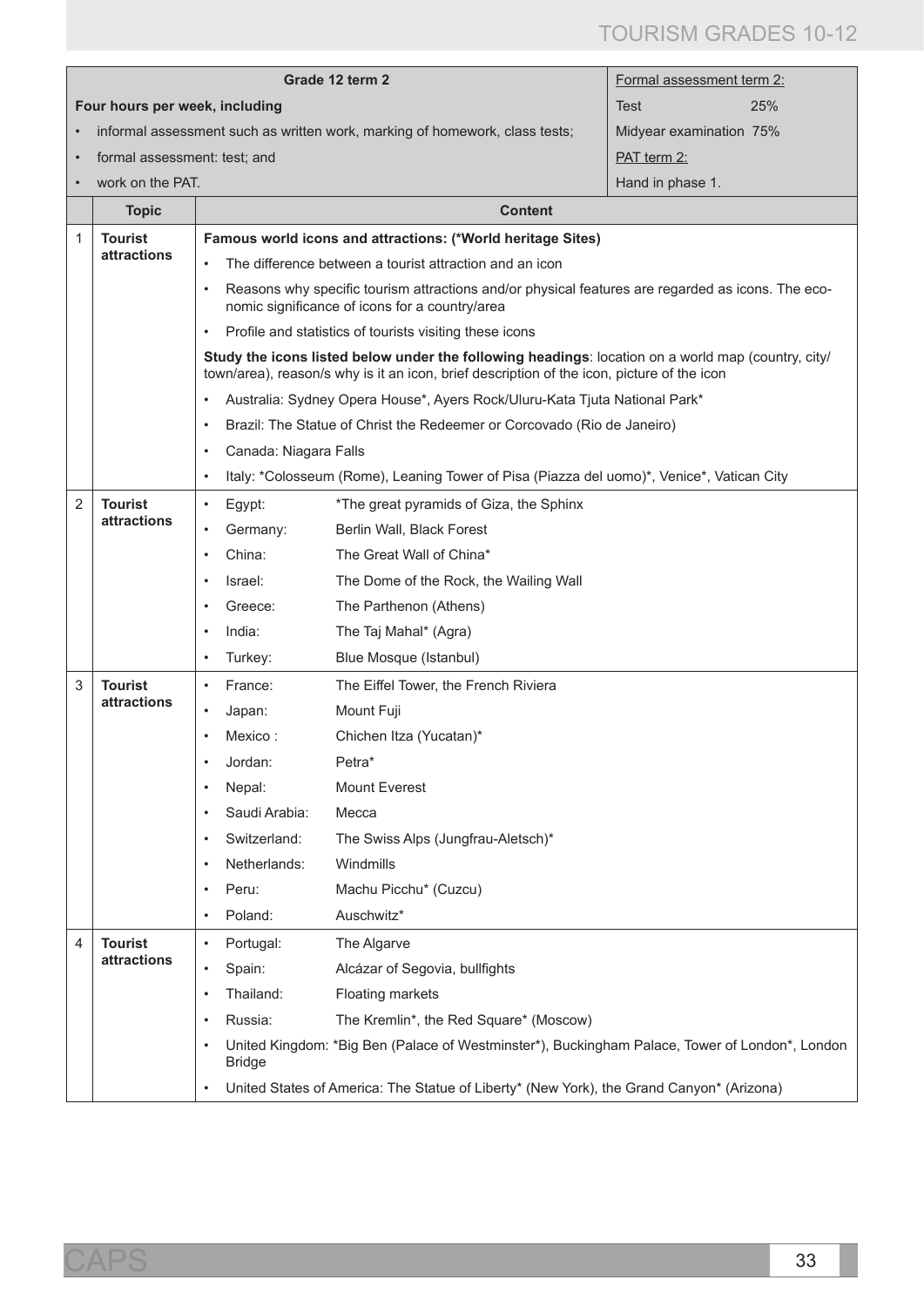| 5              | <b>Tourist</b>     | Factors contributing to the success of a tourist attraction:                                                                                                                                                                                                                                                                                                                              |  |  |  |  |
|----------------|--------------------|-------------------------------------------------------------------------------------------------------------------------------------------------------------------------------------------------------------------------------------------------------------------------------------------------------------------------------------------------------------------------------------------|--|--|--|--|
|                | <b>attractions</b> | Excellent marketing of tourism products locally and/or internationally, sustainable and responsible<br>management plans, efficiency and ethical behaviour of staff and management, positive experience<br>of visitors, safety and crime prevention, general appearance and upkeep of the attraction, consider-<br>ing the needs of people with disabilities, universal access             |  |  |  |  |
|                |                    | Characteristics of a successful tourist attraction: actual number of visitors exceeds the target<br>$\bullet$<br>number of visitors, repeat visits; income generated exceeds target figures; positive impact on local<br>community and environment                                                                                                                                        |  |  |  |  |
| 6              | Foreign            | Foreign exchange                                                                                                                                                                                                                                                                                                                                                                          |  |  |  |  |
|                | exchange           | The term "gross domestic product" (GDP) and its benefits to the South African economy<br>٠                                                                                                                                                                                                                                                                                                |  |  |  |  |
|                |                    | The multiplier effect and link to the GDP<br>$\bullet$                                                                                                                                                                                                                                                                                                                                    |  |  |  |  |
|                |                    | The concept "strong" and "weak" rand                                                                                                                                                                                                                                                                                                                                                      |  |  |  |  |
|                |                    | The relative strength and relative weakness of a currency at specific times<br>$\bullet$                                                                                                                                                                                                                                                                                                  |  |  |  |  |
|                |                    | Interpret a currency rate sheet<br>$\bullet$                                                                                                                                                                                                                                                                                                                                              |  |  |  |  |
|                |                    | Convert the major currencies to South African rand and convert South African Rand into selected<br>$\bullet$<br>currencies to understand the buying power of different currencies. (Use only exchange rates ex-<br>pressed as 1 unit of foreign currency = value in rand, i.e. 1 USD = R 7, 60. Calculators may be used<br>for calculations - rounded off to two decimals, e.g. R34, 56.) |  |  |  |  |
| $\overline{7}$ | Foreign            | Differentiate between bank selling rate (BSR) and bank buying rate (BBR)<br>$\bullet$                                                                                                                                                                                                                                                                                                     |  |  |  |  |
|                | exchange           | The effect of exchange rates on international tourism, affecting both inbound and outbound tourists,<br>$\bullet$<br>and how these influence travel patterns of South Africans travelling to developing countries as well<br>as to developed countries                                                                                                                                    |  |  |  |  |
|                |                    | Fluctuations in exchange rates                                                                                                                                                                                                                                                                                                                                                            |  |  |  |  |
| $8 - 10$       |                    | <b>MIDYEAR EXAMINATIONS</b>                                                                                                                                                                                                                                                                                                                                                               |  |  |  |  |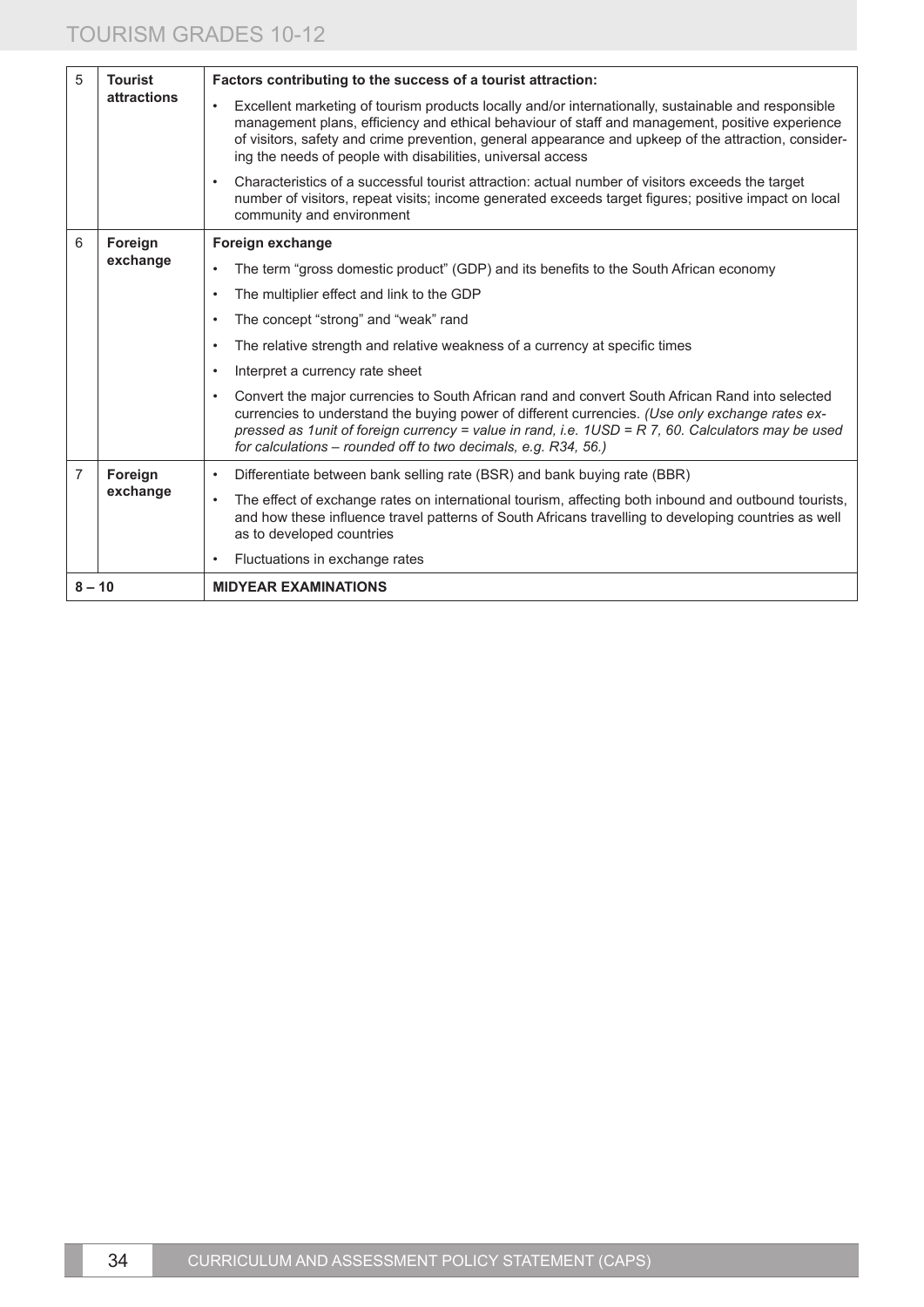**Grade 12 term 3**

### **Four hours per week, including**

- • informal assessment such as written work, marking of homework, class tests;
- • formal assessment: open book test; and
- • work on the PAT.

Formal assessment term 3 Test/open-book test 25% Trial examination 75% PAT term 3: Hand in phase 2.

|   | <b>Topic</b>                  | <b>Content</b>                                                                                                                                                           |  |  |  |
|---|-------------------------------|--------------------------------------------------------------------------------------------------------------------------------------------------------------------------|--|--|--|
| 1 | Domestic,                     | Forms of payment when travelling internationally:                                                                                                                        |  |  |  |
|   | regional and<br>international | Concepts                                                                                                                                                                 |  |  |  |
|   | tourism                       | Electronic fund transfers (EFT)<br>$\bullet$                                                                                                                             |  |  |  |
|   |                               | Telegraphic transfers (SWIFT transfers)<br>$\bullet$                                                                                                                     |  |  |  |
|   |                               | <b>Bank drafts</b>                                                                                                                                                       |  |  |  |
|   |                               | Internet payments                                                                                                                                                        |  |  |  |
|   |                               | Foreign bank notes (cash)<br>٠                                                                                                                                           |  |  |  |
|   |                               | Credit cards (Visa, MasterCard, American Express, Diners Club)                                                                                                           |  |  |  |
|   |                               | Traveller's cheques                                                                                                                                                      |  |  |  |
|   |                               | Preloaded foreign currency debit cards such as Cash Passport card / Travel Wallet/International<br><b>Travel Card</b>                                                    |  |  |  |
|   |                               | Advantages and disadvantages of each form of payment                                                                                                                     |  |  |  |
| 2 | Domestic,                     | Foreign market share – statistics regarding inbound international tourism:                                                                                               |  |  |  |
|   | regional and<br>international | Interpretation of statistics with reference to:                                                                                                                          |  |  |  |
|   | tourism                       | foreign arrivals to South Africa (land and air travel markets) and how the arrival statistics can<br>determine foreign market share;                                     |  |  |  |
|   |                               | most visited provinces in South Africa;<br>$\bullet$                                                                                                                     |  |  |  |
|   |                               | length of stay in each province;<br>٠                                                                                                                                    |  |  |  |
|   |                               | average expenditure per tourist; and                                                                                                                                     |  |  |  |
|   |                               | activities undertaken whilst in South Africa.                                                                                                                            |  |  |  |
|   |                               | Resources: Internet, StatsSA, South African Tourism (annual tourism reports), travel journals and<br>magazines, provincial tourism authorities                           |  |  |  |
| 3 | <b>Marketing</b>              | <b>Marketing South Africa as a tourism destination:</b>                                                                                                                  |  |  |  |
|   |                               | The importance of marketing South Africa internationally                                                                                                                 |  |  |  |
|   |                               | increase in annual volume of foreign arrivals to SA                                                                                                                      |  |  |  |
|   |                               | increase in international awareness of South Africa as a travel destination                                                                                              |  |  |  |
|   |                               | The core business of SATourism:                                                                                                                                          |  |  |  |
|   |                               | Marketing South Africa internationally as a tourism destination of choice                                                                                                |  |  |  |
|   |                               | Maintaining and enhancing the standard of facilities and services for tourists                                                                                           |  |  |  |
|   |                               | Coordinating the marketing activities of role players in the industry<br>$\overline{\phantom{a}}$                                                                        |  |  |  |
|   |                               | Opportunities for marketing SA internationally: ITB (Berlin); World Travel Market (London)<br>٠                                                                          |  |  |  |
|   |                               | Funding for SA Tourism's international marketing initiatives: the role of Tourism Marketing Levy<br>South Africa (TOMSA)                                                 |  |  |  |
|   |                               | The concept: branding – South Africa's brand logo<br>٠                                                                                                                   |  |  |  |
|   |                               | Introduction to the Tourism Indaba travel trade show, and the Getaway show as opportunities to<br>٠<br>promote South Africa and the southern African region to the world |  |  |  |
|   |                               | Resources: Internet, Stats SA, South African Tourism, travel journals and magazines, in-flight magazines                                                                 |  |  |  |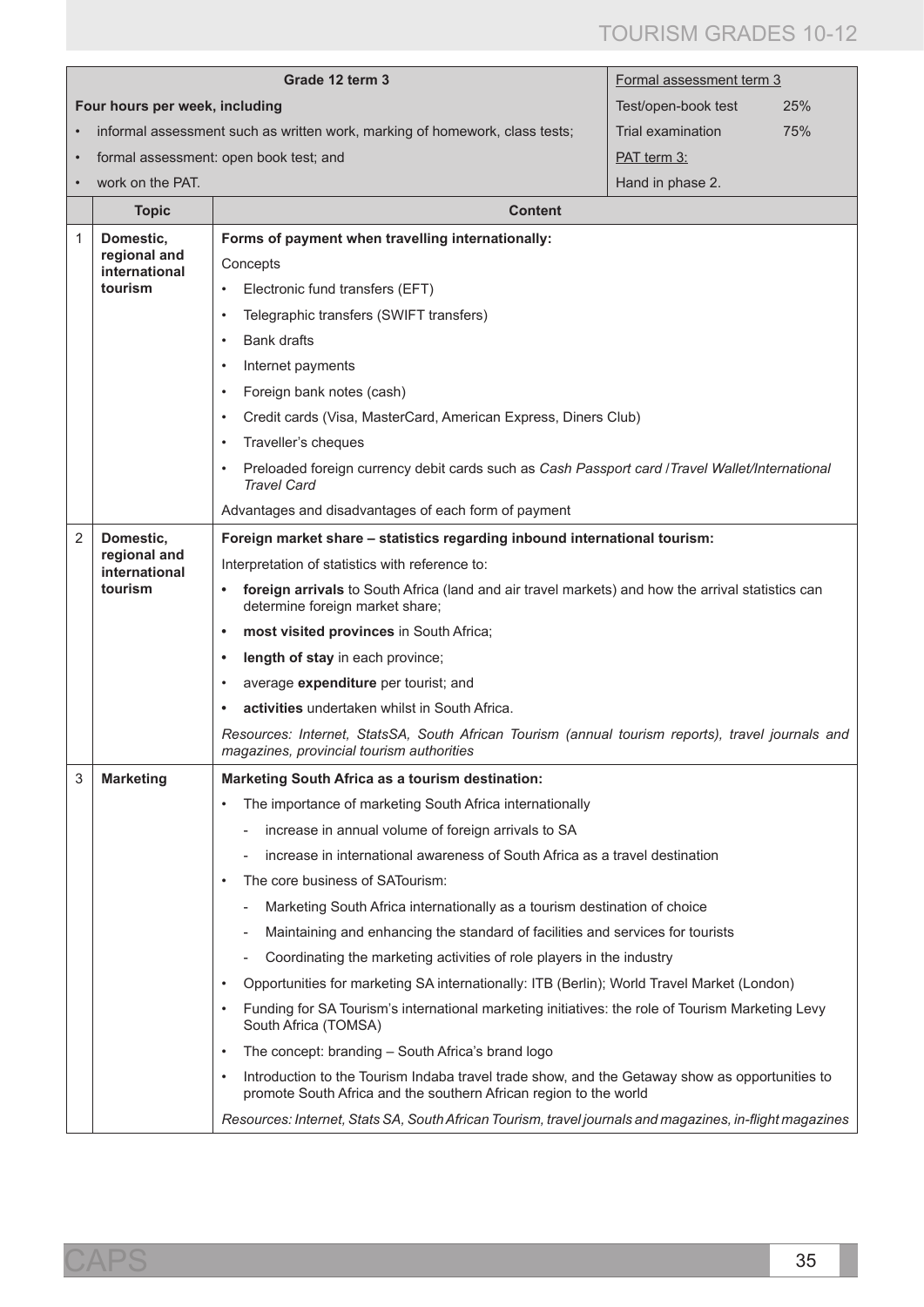| 4                                                                                                                                                                                                                                | <b>Sustainable and</b><br>The three pillars of sustainable tourism (people, profit, planet) |                                                                                                                                                                                                                                                                                                                                       |  |  |
|----------------------------------------------------------------------------------------------------------------------------------------------------------------------------------------------------------------------------------|---------------------------------------------------------------------------------------------|---------------------------------------------------------------------------------------------------------------------------------------------------------------------------------------------------------------------------------------------------------------------------------------------------------------------------------------|--|--|
|                                                                                                                                                                                                                                  | responsible                                                                                 | Concept and background of the triple bottom line approach<br>$\bullet$                                                                                                                                                                                                                                                                |  |  |
|                                                                                                                                                                                                                                  | tourism                                                                                     | Environment (planet): Good environmental practices, such as resource management (energy<br>$\bullet$<br>and water), waste management (reduce, re-use, recycle), litter control, pollution control,<br>environmentally friendly building, promotion of indigenous flora and control of alien invasive<br>plants in grounds and gardens |  |  |
|                                                                                                                                                                                                                                  |                                                                                             | <b>Economy (profit):</b> The role of business. The responsible attitude of a tourism business towards<br>$\bullet$<br>the people and environment it affects. Ways to practise it: ownership, employment, procurement<br>of local goods and services, etc                                                                              |  |  |
|                                                                                                                                                                                                                                  |                                                                                             | Social (people): Considering the positive and negative effects of tourism on local communities,<br>$\bullet$<br>culture and heritage. Corporate social investment (CSI) in tourism, such as financial or non-<br>financial support given by tourism companies to health/sport/education/youth projects                                |  |  |
| 5                                                                                                                                                                                                                                | Sustainable and                                                                             | <b>Responsible tourism and tourists</b>                                                                                                                                                                                                                                                                                               |  |  |
|                                                                                                                                                                                                                                  | responsible                                                                                 | Codes of conduct for tourist behaviour (social, economic and environmental)<br>$\bullet$                                                                                                                                                                                                                                              |  |  |
|                                                                                                                                                                                                                                  | tourism                                                                                     | How can a tourism destination attract environmentally (people, planet, profit) conscious tourists?<br>$\bullet$                                                                                                                                                                                                                       |  |  |
|                                                                                                                                                                                                                                  |                                                                                             | The contribution of FTTSA towards encouraging responsible and sustainable practices<br>$\bullet$                                                                                                                                                                                                                                      |  |  |
|                                                                                                                                                                                                                                  |                                                                                             | Make use of case studies of companies that practise the triple bottom-line approach<br>$\bullet$                                                                                                                                                                                                                                      |  |  |
|                                                                                                                                                                                                                                  |                                                                                             | Resources: examples of company initiatives from the internet and printed media. Sources of<br>information on responsible tourism (e.g. Responsible Tourism Handbook, FTTSA website, Gauteng<br>Responsible Tourism Handbook, etc.)                                                                                                    |  |  |
| 6                                                                                                                                                                                                                                | <b>Culture and</b>                                                                          | <b>World Heritage Sites:</b>                                                                                                                                                                                                                                                                                                          |  |  |
|                                                                                                                                                                                                                                  | heritage                                                                                    | Concept: World Heritage Site<br>$\bullet$                                                                                                                                                                                                                                                                                             |  |  |
|                                                                                                                                                                                                                                  |                                                                                             | The role of UNESCO: logo and main function<br>$\bullet$                                                                                                                                                                                                                                                                               |  |  |
|                                                                                                                                                                                                                                  |                                                                                             | Types of World Heritage Sites: natural and cultural World Heritage Sites (refer to sites studied<br>$\bullet$<br>under "attractions" in term 2)                                                                                                                                                                                       |  |  |
|                                                                                                                                                                                                                                  |                                                                                             | A description of all the World Heritage Sites in South Africa, their location on a map of South<br>$\bullet$<br>Africa, and how they meet UNESCO criteria use latest information                                                                                                                                                      |  |  |
|                                                                                                                                                                                                                                  |                                                                                             | The value of the World Heritage Sites to South Africa's tourism industry<br>$\bullet$                                                                                                                                                                                                                                                 |  |  |
| $\overline{7}$                                                                                                                                                                                                                   | Communication                                                                               | Methods to obtain customer feedback and measure customer satisfaction:                                                                                                                                                                                                                                                                |  |  |
|                                                                                                                                                                                                                                  | and                                                                                         | Concept : customer feedback<br>$\bullet$                                                                                                                                                                                                                                                                                              |  |  |
|                                                                                                                                                                                                                                  | customer care                                                                               | Purpose of obtaining customer feedback<br>$\bullet$                                                                                                                                                                                                                                                                                   |  |  |
|                                                                                                                                                                                                                                  |                                                                                             | Methods to obtain customer feedback, such as surveys, questionnaires, feedback cards, follow-<br>$\bullet$<br>up calls, SMS messages on cellphones, web-based responses                                                                                                                                                               |  |  |
| How to analyse feedback: Study and capture the feedback data to determine the extent of<br>$\bullet$<br>customer satisfaction. Identify the most common complaints. Decide on an action plan. Start the<br>intervention process. |                                                                                             |                                                                                                                                                                                                                                                                                                                                       |  |  |
|                                                                                                                                                                                                                                  |                                                                                             | The impact of the service delivered by an organisation on its business profitability<br>$\bullet$                                                                                                                                                                                                                                     |  |  |
|                                                                                                                                                                                                                                  | $8 - 10$                                                                                    | <b>Trial examinations</b>                                                                                                                                                                                                                                                                                                             |  |  |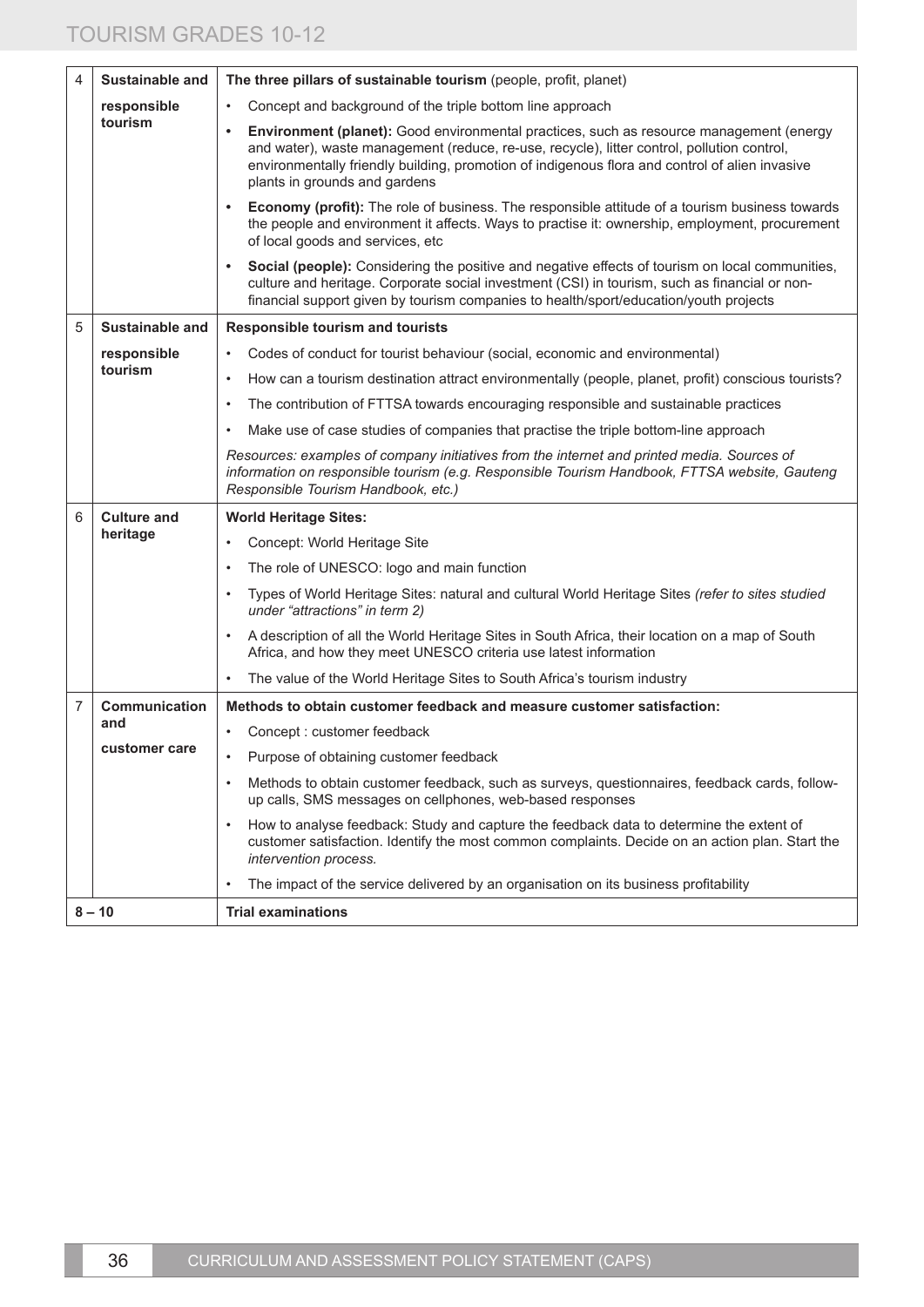#### **Four hours per week, including**

### **Grade 12 term 4**

- • informal assessment such as written work, marking of homework, class tests, case studies, revision; and
- • review and reinforcement activities.

|          | <b>Topic</b>   | <b>Content</b>                                                                                                                                                                                                                                                                                                |
|----------|----------------|---------------------------------------------------------------------------------------------------------------------------------------------------------------------------------------------------------------------------------------------------------------------------------------------------------------|
| 1        | <b>Tourism</b> | Professional image in the tourism industry:                                                                                                                                                                                                                                                                   |
|          | sectors        | How the following factors contribute to a professional image in the tourism industry                                                                                                                                                                                                                          |
|          |                | The image of the company such as the name, logo, slogan, website, stationery, marketing material,<br>$\bullet$<br>product packaging, physical appearance of the business, environmental policies, customer service<br>policies                                                                                |
|          |                | The image of the staff such as professional appearance, uniforms, dress code (if no uniforms are<br>$\bullet$<br>worn), personal hygiene, grooming, interaction with customers, communication skills                                                                                                          |
| 2        | <b>Tourism</b> | <b>Conditions of employment:</b>                                                                                                                                                                                                                                                                              |
|          | sectors        | Basic conditions of employment in one chosen field of the tourism industry, such as airlines or hotels or<br>national parks                                                                                                                                                                                   |
|          |                | The contract of employment describing basic conditions of employment, such as working<br>$\bullet$<br>hours, uniform allowances, travel benefits, leave, core duties, fringe benefits, remuneration and<br>deductions, termination of service, professional accountability and responsibility, service ethics |
|          |                | Resources: Refer to the Department of Labour: Basic Conditions of Employment Act<br>(www.labour.gov.za) for working conditions.                                                                                                                                                                               |
| 3        | <b>Tourism</b> | The purpose and value of a code of conduct:                                                                                                                                                                                                                                                                   |
|          | sectors-       | Purpose: spells out expected conduct of staff in the performance of their duties, and guidance for<br>$\bullet$<br>staff members faced with ethical challenges                                                                                                                                                |
|          |                | Value: creates a co-operative, collaborative atmosphere, promotes integrity in the workplace.<br>$\bullet$                                                                                                                                                                                                    |
|          |                | Study examples of codes of conduct from a variety of tourism businesses.                                                                                                                                                                                                                                      |
| $4 - 7$  |                | Review and reinforcement activities in class to assess the learners' grasp of the learning material.<br>Examples of activities may include a class quiz, games, short tests, drawing concept maps, class<br>competitions, working through previous question papers, etc.                                      |
| $8 - 10$ |                | <b>End-of-year examinations</b>                                                                                                                                                                                                                                                                               |
|          |                |                                                                                                                                                                                                                                                                                                               |

|                                                         | <b>SBA 25%</b>     | <b>PAT 25%</b>                    | <b>EXAMINATION 50%</b>   |  |  |
|---------------------------------------------------------|--------------------|-----------------------------------|--------------------------|--|--|
| Term 1 100                                              |                    | Practical assessment task 1<br>50 | External examination 200 |  |  |
| Term 2 100                                              |                    | 50<br>Practical assessment task 2 |                          |  |  |
| Term 3                                                  | 100                |                                   |                          |  |  |
|                                                         | 300 convert to 100 | 100                               | 200                      |  |  |
| <b>Total mark:</b> $100 + 100 + 200 = 400 \div 4 = 100$ |                    |                                   |                          |  |  |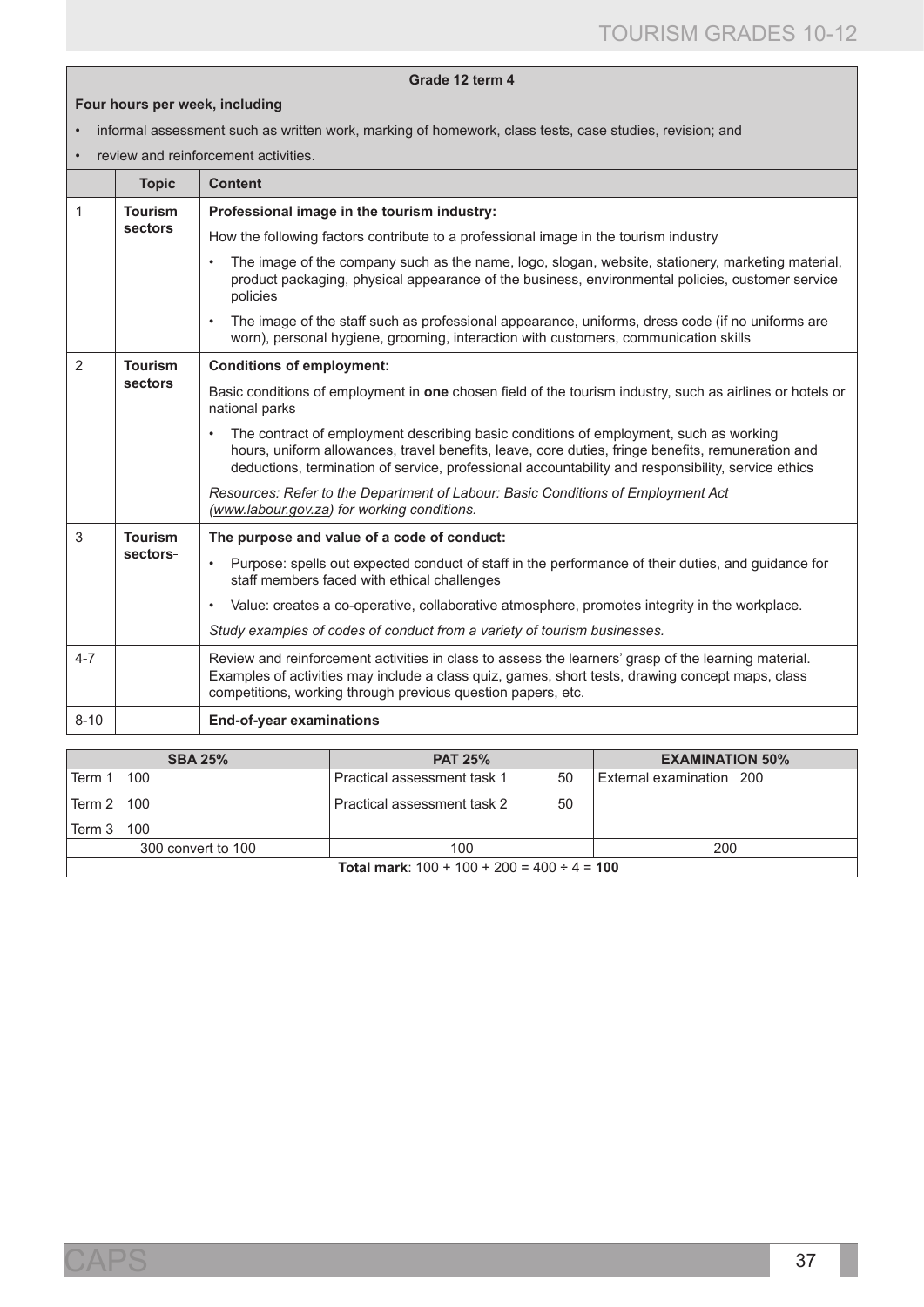# SECTION 4

### **4.1 Assessment in Tourism**

Assessment comprises two different but related activities: informal assessment and formal assessment.

### **4.2 Informal assessment**

- The informal assessment tasks are the planned teaching and learning activities that take place in the classroom. Learner progress should be monitored during learning activities. This informal monitoring of progress can be done through questions and answers, short activities/written work completed during the lesson, open-book tests and homework exercises on, for instance, map work, calculations on time zones, foreign exchange and tour budgets. Informal assessment should not be separate from the learning activities taking place in the classroom.
- Learners or teachers can mark these assessment tasks. Self-assessment and peer assessment actively involves learners in assessment. This is important as it allows learners to learn from and reflect on their own performance.
- The results of the informal assessment tasks are not formally recorded, unless the teacher wishes to do so. In such instances, a simple checklist may be used to record this assessment. Teachers may use the learners' performance in these assessment tasks to provide verbal or written feedback to learners, the school management team and parents. This is particularly important if barriers to learning or poor levels of participation are encountered.
- The results of informal assessment tasks are not taken into account for promotion and certification purposes.

### **4.3 Formal assessment**

- For the subject Tourism, six formal assessment tasks per year are required. These six tasks are completed during the school year and constitute 25% of the total marks for Tourism.
- In Grades 10 and 11 all assessment is internal.
- In Grade 12 the formal assessment (25%) is internally set and marked but externally moderated.
- The end-of-year assessment (75%) in Grade 12 is externally set, marked and moderated.
- The end-of-year assessment component for all grades includes two parts: a practical assessment task (PAT) (25%) and a written theory paper (50%). Together, these two components constitute the end-of-year examination mark (75%).

| <b>Formal assessment Grades 10 and 11</b> |     |                         |     |                     |     |                                       |
|-------------------------------------------|-----|-------------------------|-----|---------------------|-----|---------------------------------------|
| Term 1                                    |     | Term 2                  |     | Term 3              |     | <b>Term 4: Promotion mark</b>         |
| Test                                      | 75% | Test                    | 25% | Test                | 75% | $SBA = Term 1+2+3 = 300 \div 3 = 100$ |
| Project                                   | 25% | Midyear examination 75% |     | Test/open-book test | 25% | $PAT 1 + 2 = 50X2 = 100$              |
|                                           |     |                         |     |                     |     | Examination paper = 200               |
|                                           | 100 |                         | 100 |                     | 100 | $400 \div 4 = 100$                    |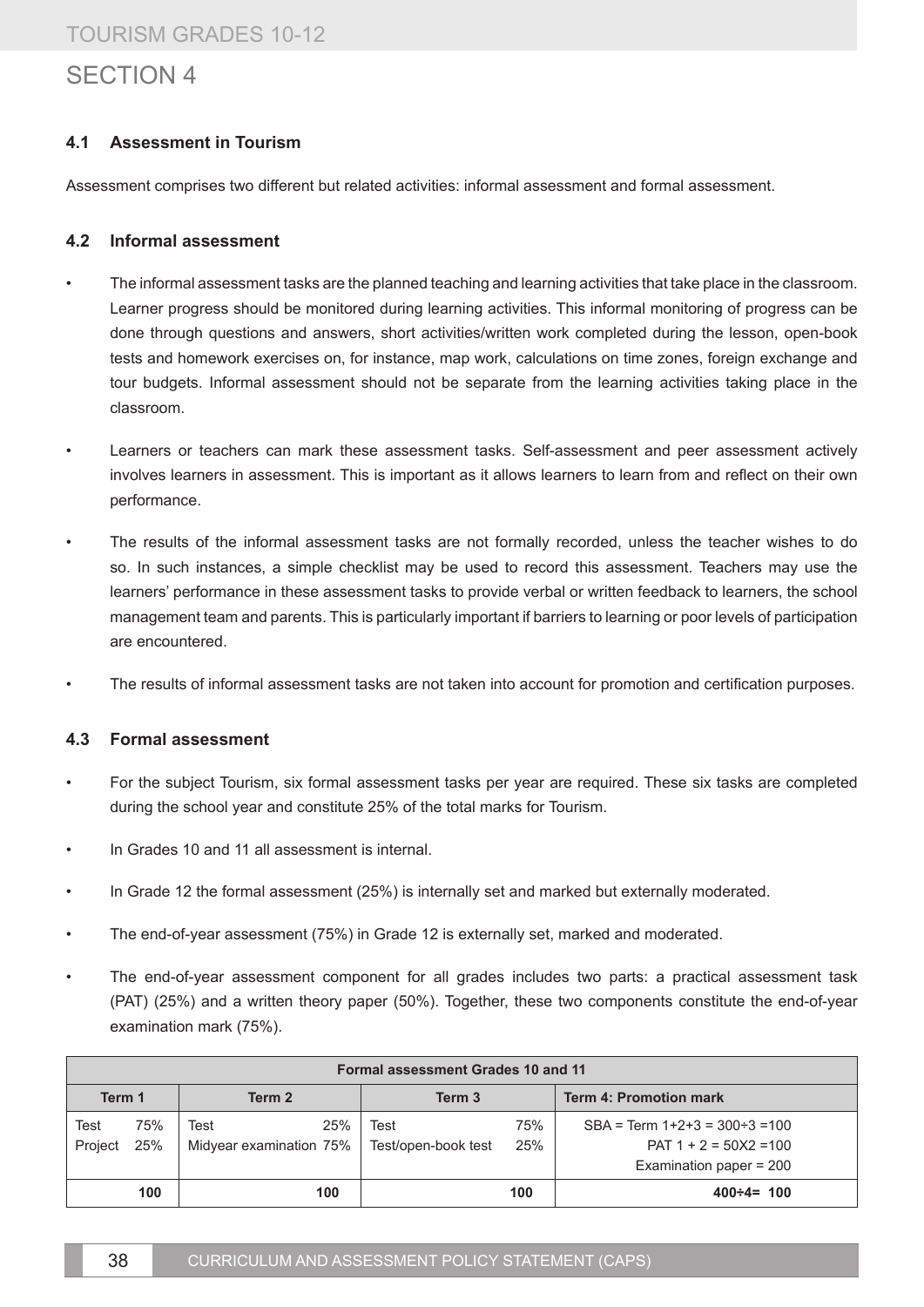| <b>Formal assessment Grade 12</b> |            |                              |            |                            |            |                                                                                              |  |  |  |  |
|-----------------------------------|------------|------------------------------|------------|----------------------------|------------|----------------------------------------------------------------------------------------------|--|--|--|--|
| Term 1                            |            | Term 2                       |            | Term 3                     |            | <b>Term 4: Certification mark</b>                                                            |  |  |  |  |
| Test<br>Project                   | 75%<br>25% | Test<br>*Midyear examination | 25%<br>75% | Test<br>*Trial examination | 25%<br>75% | Term $1+2+3 = 300 \div 3 = 100$<br>$PAT 1 + 2 = 200 \div 2 = 100$<br>Examination paper = 200 |  |  |  |  |
|                                   | 100        |                              | 100        |                            | 100        | $400 \div 4 = 100$                                                                           |  |  |  |  |

\*In Grade 12, only one internal examination is compulsory. Schools may therefore

- write both examinations; or
- replace one of the examinations with a test at the end of the term. This test will have the same weighting as the examination, and must cover a substantial amount of work.

### **4.4 Types of assessment**

### **4.4.1 Projects and field trip assignments**

Learners in all grades must do a project **OR** a field trip assignment in term 1.

#### **Projects**

Suggested topics are included in the teaching plans of term 1.

#### **A project requires learners to**

- do some planning/preparation/investigation/research;
- perform the task/carry out instructions according to criteria given;
- produce a product such as a quotation or booklet; and
- allow for some innovation and creativity, i.e. open-ended to a certain extent.

#### **To set the project, the teacher should**

- determine the content/skills/knowledge to be addressed:
- set clear criteria and give good instructions to guide the learner (the learner should know exactly what to do and what is expected);
- keep the scope manageable;
- determine which resources will be required to complete the project (ensure that learners have access to these resources);
- determine the time frame/duration/due date; and
- determine mark distribution and compile an assessment tool.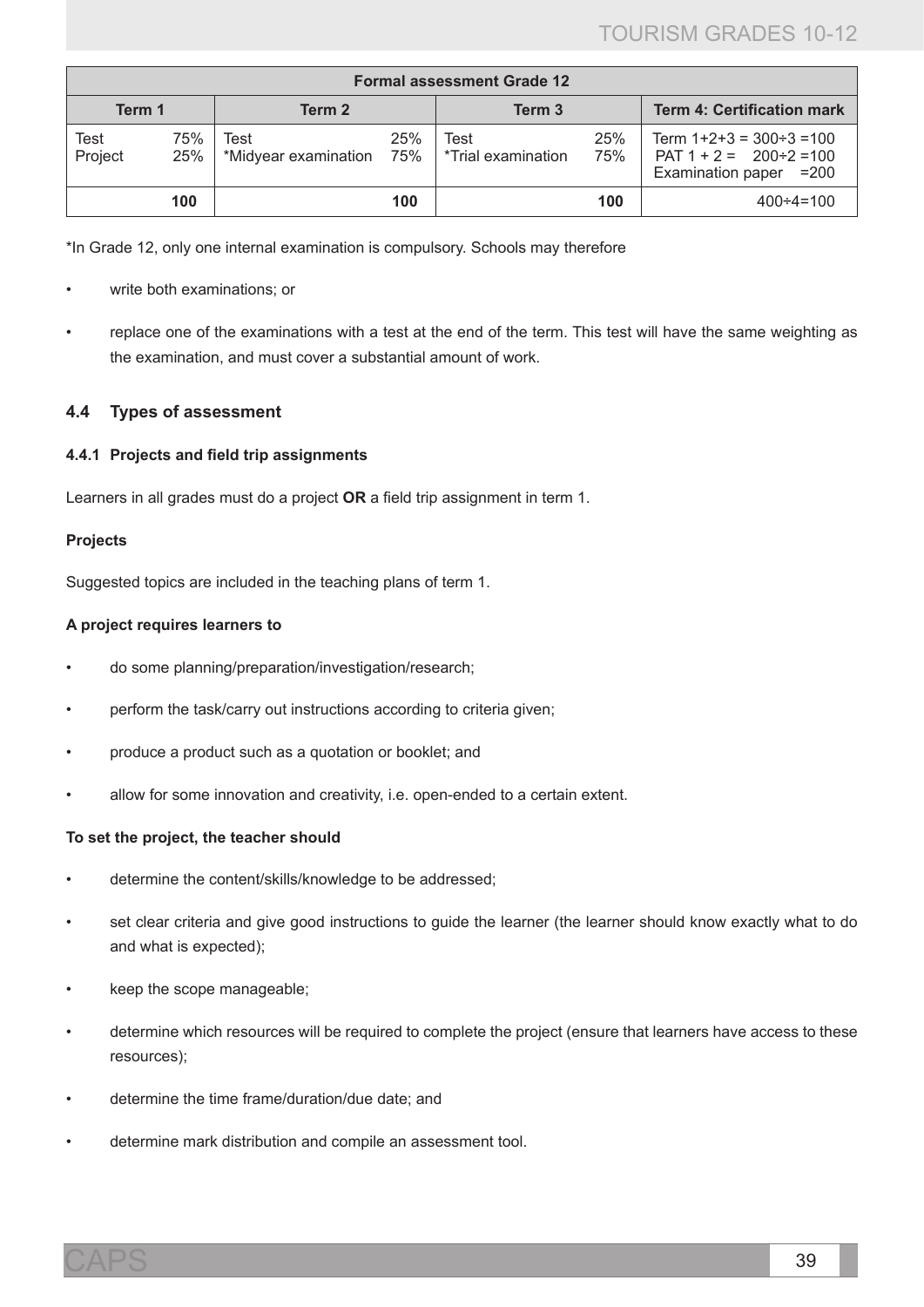### **Field trip assignments**

A field trip/site visit assignment requires thorough planning by the teacher and the school.

### **Pre-visit preparation by the teacher**

- The teacher chooses a tourist attraction relevant to the curriculum of the grade.
- The teacher visits the site in advance (if possible) to obtain information.
- The teacher explains relevant concepts to the learners as background knowledge.
- The teacher highlights aspects learners should pay attention to or take notes of during the visit.
- The teacher discusses responsible tourist behaviour during the visit.
- The teacher develops a site visit worksheet.
- The teacher discusses in class what is expected from learners during the visit.
- The teacher explains the post-visit assignment and assessment.
- The teacher sets strict rules for learner behaviour during the visit.

#### **During the visit learners should**

- listen attentively to the guide and take notes;
- ask relevant questions; and
- display responsible tourist behaviour.

**After the visit:** Learners complete assignment.

#### **4.4.2 Tests**

- A test for formal assessment should not comprise a series of small tests, but should cover a substantial amount of content and the duration should be 45 to 60 minutes.
- Open-book tests should not include only short questions. Learners are required to write longer reflective answers, such as *paragraph* responses to a given statement. Paragraphs providing reasons and arguments are essential.
- Each project, field trip assignment, test, open-book test and examination must cater for a range of cognitive levels and must also include paragraph-type responses.

| <b>Cognitive levels</b>                          | Percentage |  |
|--------------------------------------------------|------------|--|
| Lower order: remembering                         | 30         |  |
| Middle order: understanding, applying            | 50         |  |
| Higher order: Analysing, evaluating and creating | 20         |  |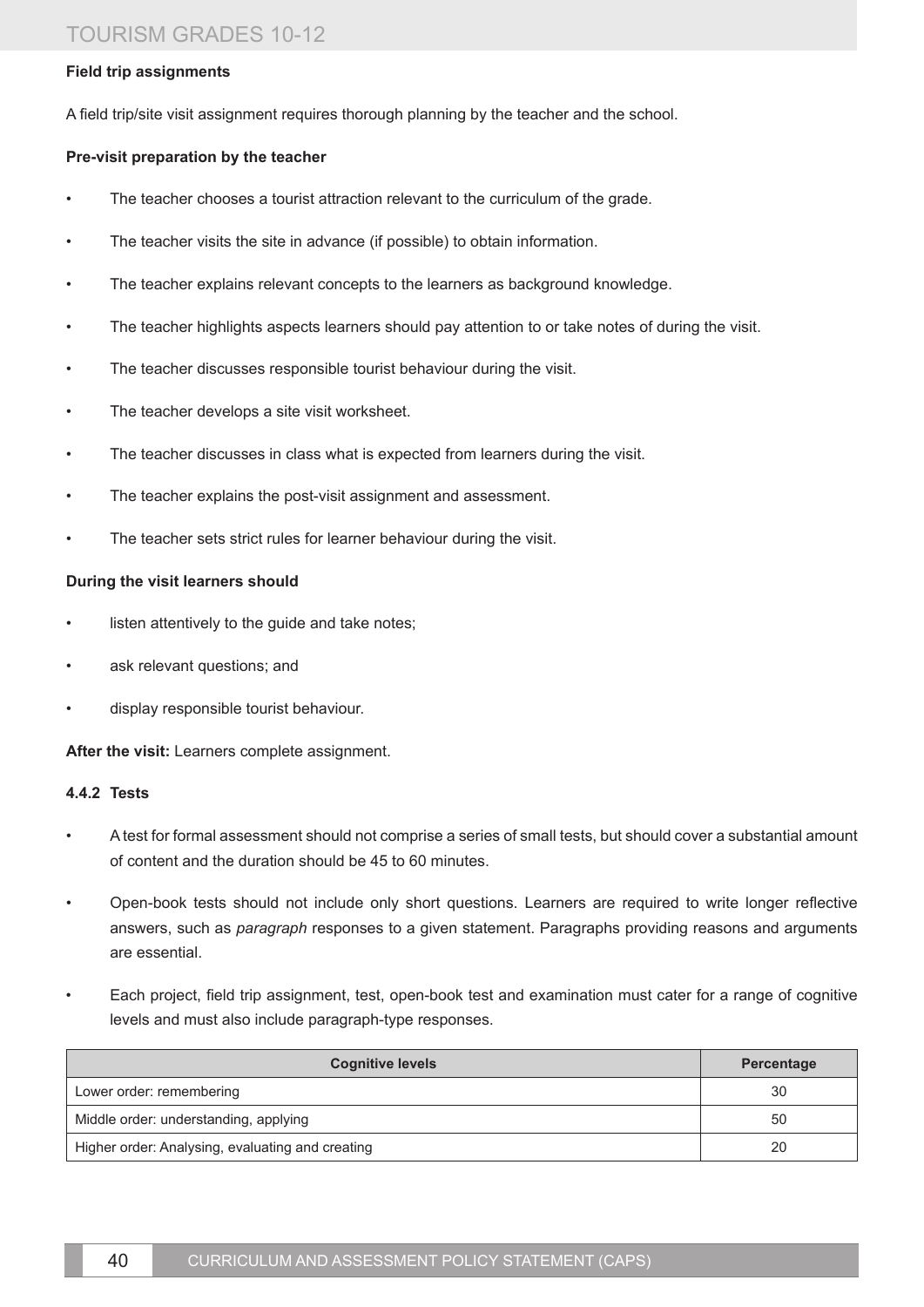### **4.4.3 Examinations**

#### **External examination in Grade 12**

In Grade 12, the three-hour end-of-year examination in Tourism comprises 50% of the learner's total 400 marks. The requirements for the external examination paper are indicated below.

|           | <b>Contents</b>                                                               | 10  | 11  | 12  |
|-----------|-------------------------------------------------------------------------------|-----|-----|-----|
| Section A | Short questions (all topics)                                                  | 40  | 40  | 40  |
| Section B | Map work and tour planning; foreign exchange                                  | 30  | 20  | 50  |
| Section C | Tourism attractions; cultural and heritage tourism; marketing                 | 50  | 50  | 50  |
| Section D | Tourism sectors; sustainable and responsible tourism                          |     | 50  | 30  |
| Section E | Domestic, regional and international tourism; communication and customer care |     | 40  | 30  |
|           | <b>TOTAL</b>                                                                  | 200 | 200 | 200 |

Only Grade 12 content will be assessed. However, prior knowledge from Grades 10 and 11 may be necessary to interpret and answer some of the questions.

#### **4.4.4 Practical assessment task (PAT)**

- Owing to the practical nature of the subject Tourism, learners must also be assessed by means of a practical assessment task.
- The PAT for Grade 12 will be externally set every year and sent to schools at the end of the previous year.
- Provinces and schools may not change or retype this task, or use the task of the previous year.
- Resources for the PAT are the responsibility of the school.
- The specific resources will be listed in each PAT paper, but will mainly consist of maps, magazines and brochures and information available from the internet.
- The PAT is done in two phases.
- Learners should complete phase 1 in term 2, and phase 2 in term 3.
- Teachers must formally assess each phase.
- The grade 12 PAT will be moderated externally by the relevant subject advisor.

#### **4.5 Recording and reporting**

#### Teachers will

- record marks against the task by using a record sheet; and
- report in percentages against the subject on learners' report cards

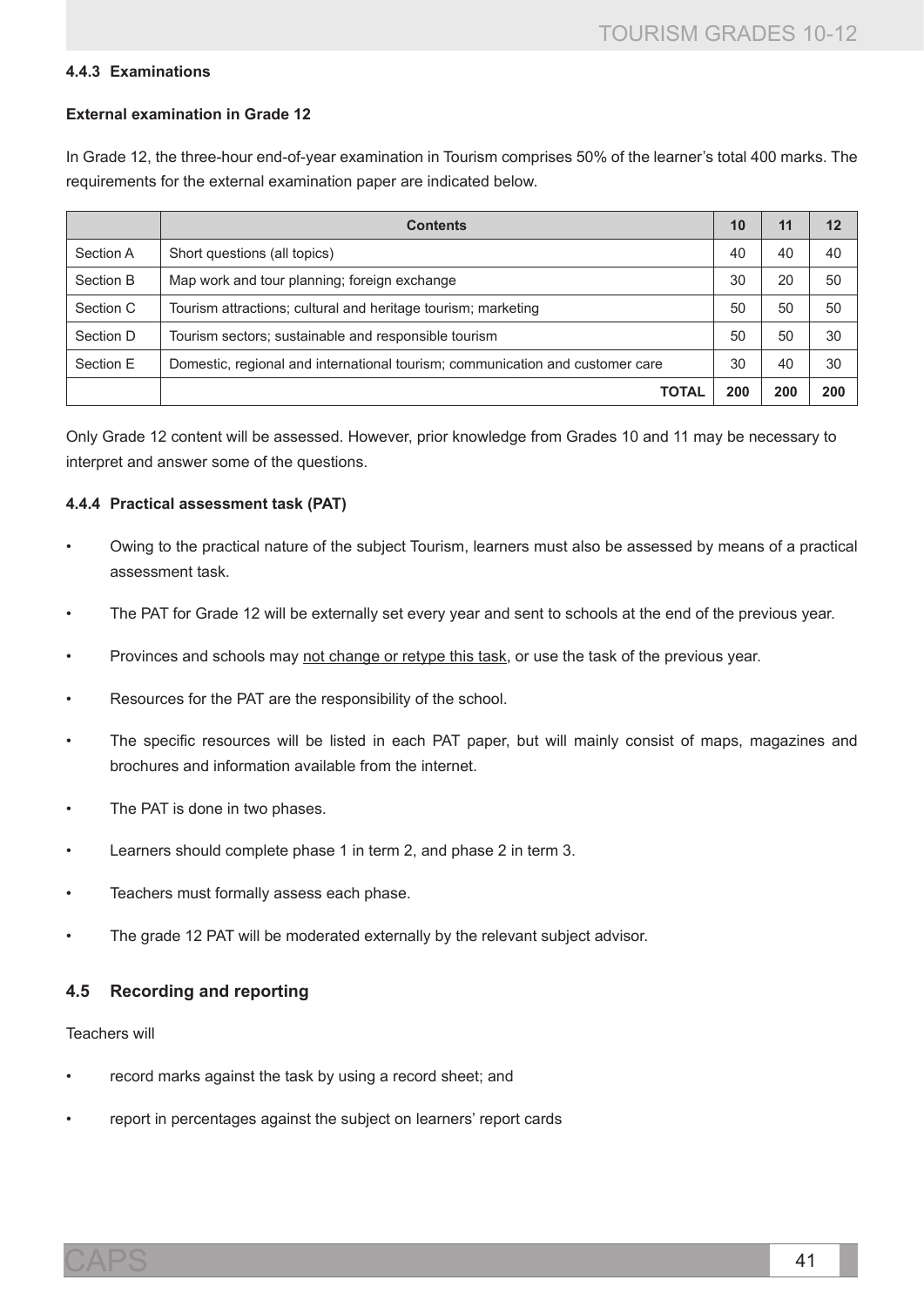### **4.6 Promotion**

For promotion and certification purposes, learners should achieve at least a level 2 rating (elementary achievement: 30 – 39%) in Tourism. This is subject to the requirement that a learner must achieve at least a level 3 rating (moderate achievement: 40 – 49%) in at least one of the three choice subjects.

### **4.7 Moderation of assessment**

- Grades 10 and 11 tasks are internally moderated. The subject advisor should however moderate a sample of these tasks during his/her school visits, to verify the standard of the internal moderation.
- Grade 12 tasks need to be externally moderated. This process will be managed by the province.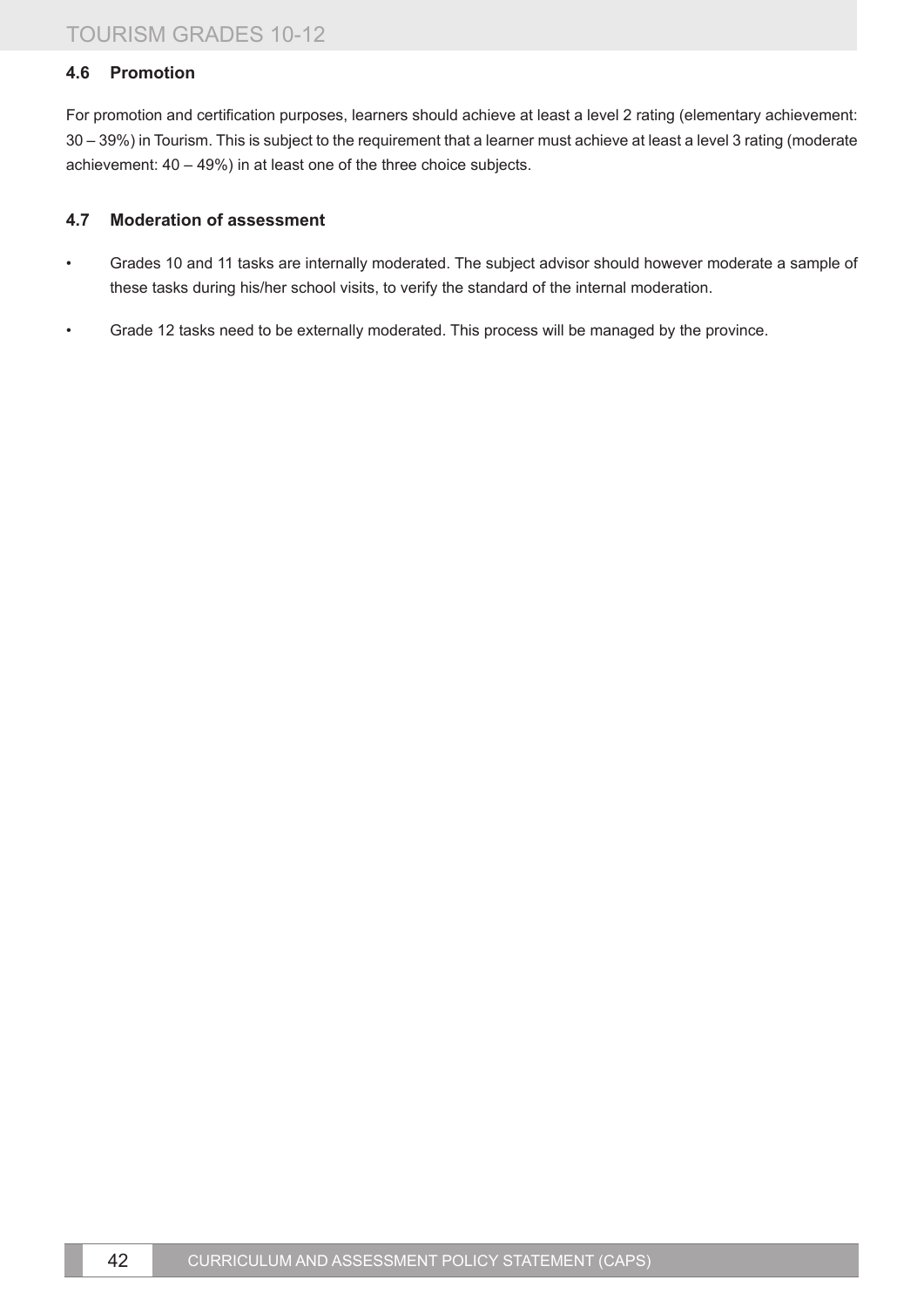